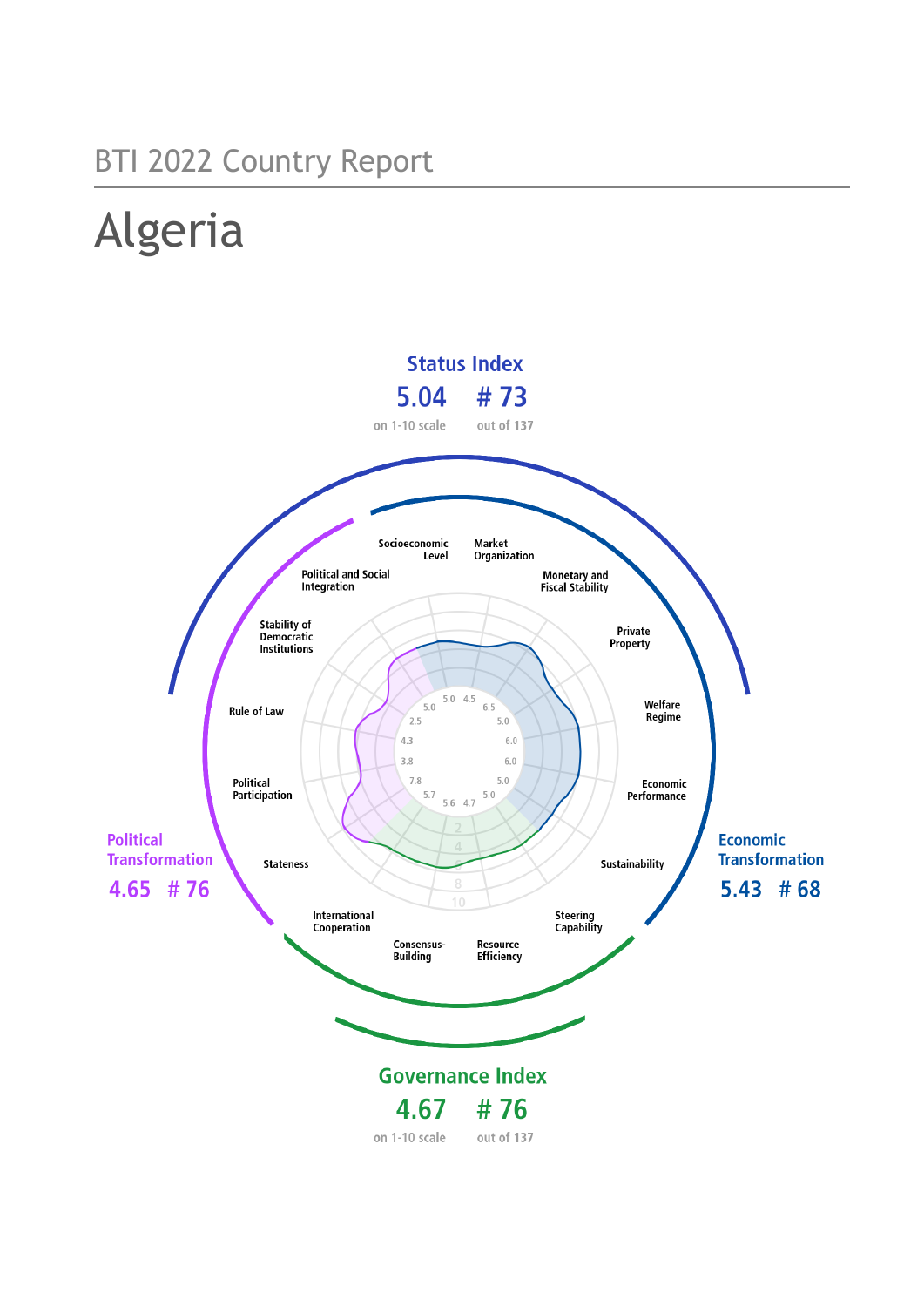This report is part of the **Bertelsmann Stiftung's Transformation Index (BTI) 2022**. It covers the period from February 1, 2019 to January 31, 2021. The BTI assesses the transformation toward democracy and a market economy as well as the quality of governance in 137 countries. More on the BTI at [https://www.bti-project.org.](https://www.bti-project.org/)

Please cite as follows: Bertelsmann Stiftung, BTI 2022 Country Report — Algeria. Gütersloh: Bertelsmann Stiftung, 2022.

This work is licensed under a **Creative Commons Attribution 4.0 International License**.

#### **Contact**

Bertelsmann Stiftung Carl-Bertelsmann-Strasse 256 33111 Gütersloh Germany

**Sabine Donner** Phone +49 5241 81 81501 sabine.donner@bertelsmann-stiftung.de

**Hauke Hartmann** Phone +49 5241 81 81389 hauke.hartmann@bertelsmann-stiftung.de

**Claudia Härterich** Phone +49 5241 81 81263 claudia.haerterich@bertelsmann-stiftung.de

#### **Sabine Steinkamp** Phone +49 5241 81 81507 sabine.steinkamp@bertelsmann-stiftung.de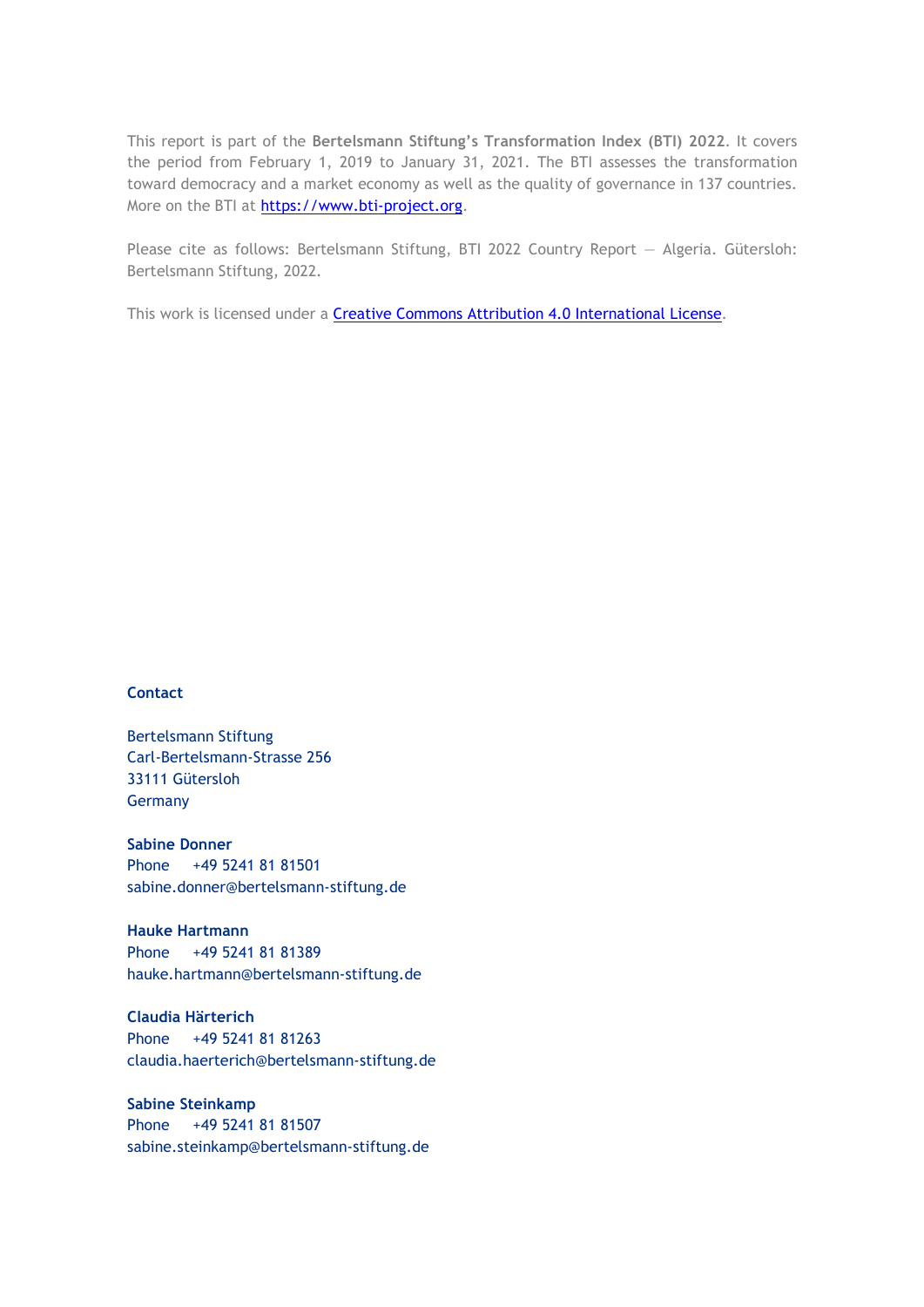#### **Key Indicators**

| Population               | M      | 43.9 | HDI                            | 0.748 | GDP p.c., PPP $\ S$       | 11268 |
|--------------------------|--------|------|--------------------------------|-------|---------------------------|-------|
| Pop. growth <sup>1</sup> | % p.a. | 1.8  | HDI rank of 189                | 91    | Gini Index                | 27.6  |
| Life expectancy          | vears  | 76.9 | UN Education Index             | 0.672 | Poverty <sup>3</sup><br>% | 3.7   |
| Urban population %       |        | 73.7 | Gender inequality <sup>2</sup> | 0.429 | Aid per capita $\sqrt{5}$ | 4.1   |
|                          |        |      |                                |       |                           |       |

Sources (as of December 2021): The World Bank, World Development Indicators 2021 | UNDP, Human Development Report 2020. Footnotes: (1) Average annual growth rate. (2) Gender Inequality Index (GII). (3) Percentage of population living on less than \$3.20 a day at 2011 international prices.

## Executive Summary

The review period has been marked by some of the most dramatic political developments in recent Algerian history. These were sparked by the decision of the ruling FLN party that the ailing President Abdelaziz Bouteflika would stand yet again for a fifth mandate, to the dismay and indignation of the population and in breach of the constitution that had reintroduced a limit to presidential mandates in 2016. This decision sparked large-scale demonstrations in cities across the country from February 22, 2019. Millions of citizens marched peacefully for democracy and continued to do so weekly for 54 weeks until the COVID-19 pandemic lockdown in March 2020.

With predominantly peaceful responses from all sides, the people, the army and police, Algeria managed to avoid violence. On April 2, 2019, the military dismissed Bouteflika, and the army Chief of Staff Ahmed Gaid Salah confirmed his pivotal role in decision-making (until his unexpected death on December 23, 2019). The Head of the Senate Abdelkader Bensalah was appointed interim president as prescribed in the constitution. A number of former ministers, prime ministers and leading business elites were arrested on corruption charges and imprisoned. The presidential election was delayed to July, and then again to December 12, 2019, when President Abdelmadjid Tebboune, a former prime minister under Bouteflika, was elected in a climate characterized by a high degree of polarization and intense political repression. This election was contested by many in the population who felt that all candidates had links with the former regime and that a genuine political transition was needed. Nevertheless, a new government was formed, corruption cases were pursued and a number of political decisions and policies such as financial reforms to introduce Islamic banking, and new legislation to support startups, were launched after years of stagnation due to the former president's illness. Overall, this election did not resolve the regime's legitimacy crisis and the public's profound lack of trust in the ruling elite.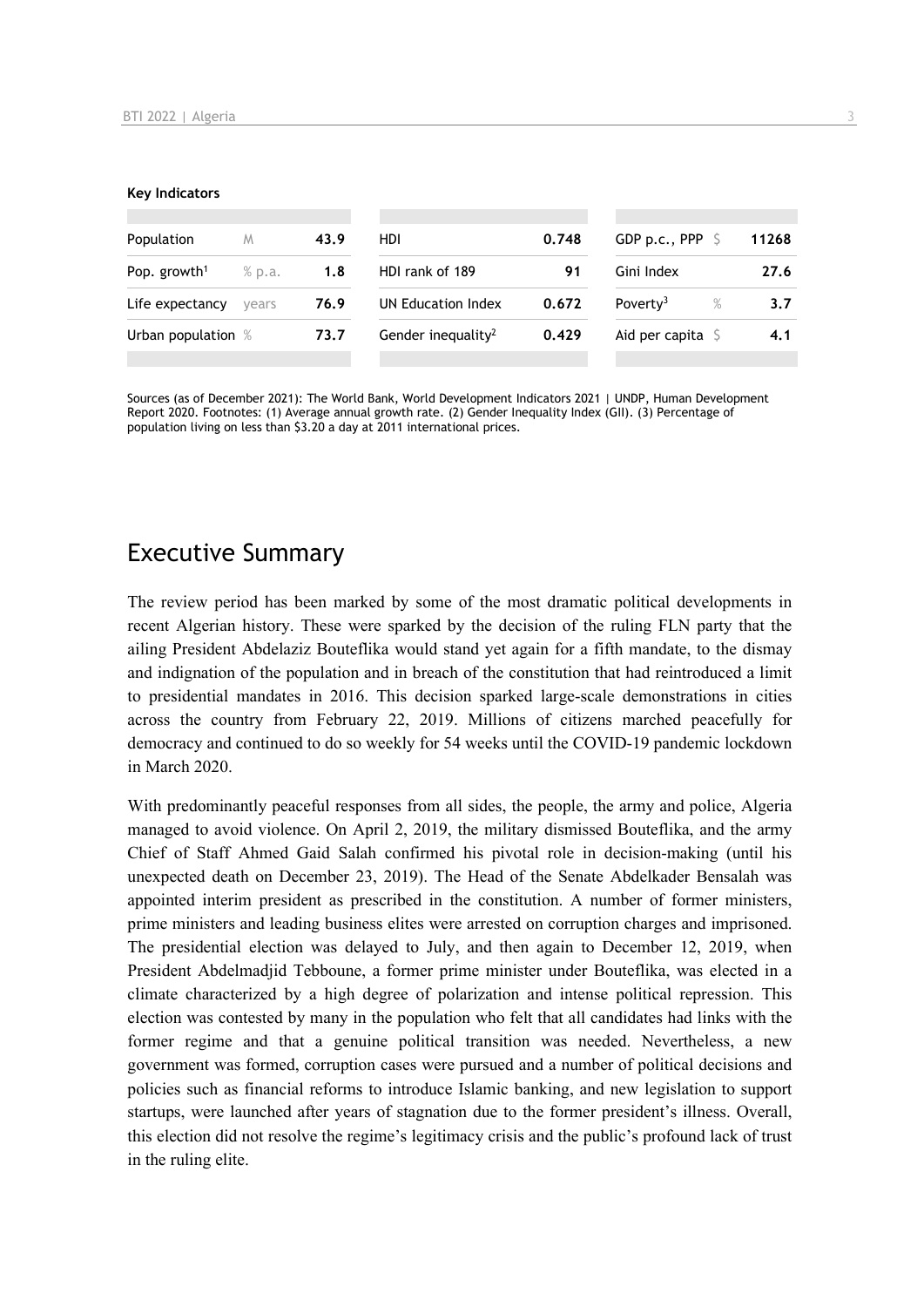Renewed foreign policy efforts with the election of a new president were launched in early 2020. However, relations with neighbors, particularly Morocco, remain tense with the continued annexation of Western Sahara and the normalization of Morocco's ties with Israel. The expulsions of thousands of sub-Saharan African and Syrian migrants have been condemned by human rights organizations.

The COVID-19 pandemic starting in March 2020 had a serious impact on Algeria, which experienced an initially high number of cases, particularly in Blida, which overwhelmed the hospital network. The pandemic also precipitated an accelerated crash in oil prices on the international market, which had serious implications for an Algerian economy which is still heavily dependent on hydrocarbon exports. Lockdowns and curfews were implemented. Civil society organizations denounced an increase in repression of opposition and online activists and journalists, with many in prison or receiving heavy fines. The Supplementary Finance Law was adopted in June 2020 to deal with the impacts of the COVID-19 pandemic on the health sector, to support the newly unemployed and poor households. Capital expenditure and other budget cuts were planned due to a fall in revenues. Financial challenges facing the country remain significant.

According to a report published by the National Committee for the Release of Detainees (CNLD) updated on January 4, 2021, 87 political prisoners, including women, are serving sentences across the country or are being held pending trial.

## History and Characteristics of Transformation

Algeria's process of political and economic liberalization began with the beginning of the social movement in Kabylia in 1980. The Amazigh protest ("Berber spring") for the recognition of cultural and political pluralism became a catalyst for wider protests against the one-party regime, in particular against repression and the looming economic crisis. In its determination to resist pressure for reform, the regime facilitated popular support for a more explicit social and political role of Islam, an initiative which would eventually backfire. The catalyst for unrest in the late 1980s, however, was the sharp decline in oil revenues. The resulting reduction of imports, in addition to youth unemployment, the housing crisis and the lack of understanding for the postindependence generation, provoked popular discontent, which exploded in October 1988. The nationwide youth-led riots were brutally repressed and resulted in 500 casualties. To address the deep legitimacy crisis, and in line with global trends after the fall of the Berlin Wall, the regime opted for a political opening and introduced multipartyism in 1989.

Algeria's transformation can only be understood against the backdrop of the violence of the 1990s, following the military backed cancellation of the democratic process in January 1992. The interruption of the legislative elections which had favored Islamists, the Islamic Salvation Front (Front Islamique du Salut, FIS), reversed the short-lived trend toward political pluralization, which had been designed to maintain the balance of power between political clans and the army in the country's single-party system.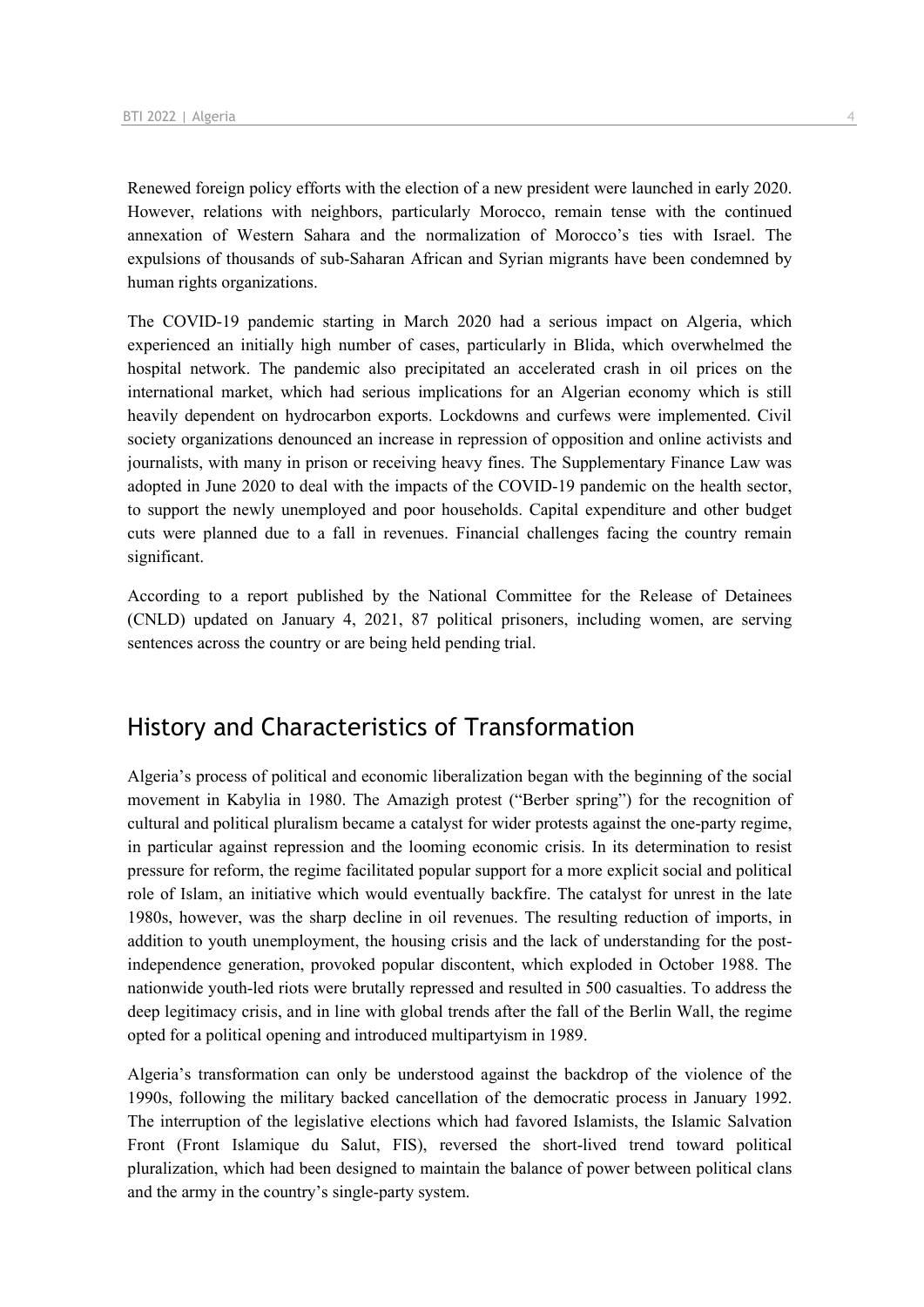The military coup, backed by secular elites, demonstrated a widespread rejection of the Islamists' objectives to impose a theocratic state. The resulting conflict led to 200,000 deaths. The state of emergency was declared in 1992, significantly restricting the political space which had momentarily opened up. To ease the crippling debt, an IMF restructuring program was set up in 1994 and reforms in the state sector were launched to prepare for further privatization.

By the mid-1990s, having managed to contain parts of the insurgency, the government sought to legitimize the authority of President Lamine Zéroual who had been appointed in 1994. Presidential elections were held in 1995 with Zéroual receiving strong support across the population, including Islamists. Violent massacres of citizens in 1995 and 1997 left the population weary of violence. A new constitution in 1996 provided for new parliamentary institutions and legislative elections were held in 1997. Despite intensified violence in 1997, a new program of institution-building and restructuring began, and Zéroual launched a process of negotiations with Islamic armed groups.

In 1999, new presidential elections were held that brought former foreign minister Abdelaziz Bouteflika to power, despite a contested election and the withdrawal of four of the main opposition candidates. President Bouteflika sought to halt the conflict by implementing a Civil Concord Law in 1999 and the Reconciliation Charter in 2006 after a referendum. He began rebuilding Algeria's international image and relaunched economic restructuring, which was buoyed by favorable oil prices. New laws encouraging foreign direct investment, especially in hydrocarbons, were introduced, but were later rolled back after a nationalist outcry. Major infrastructure projects were pushed forward, together with job creation and housing projects.

After lower levels of violence in the new millennium, sporadic suicide attacks nonetheless continued. There have been kidnappings in recent years, particularly in the Sahara and Kabylia, that are sometimes organized by criminal gangs affiliated with groups associated with the 1990s conflict (numbers are declining, though).

Protests in 2001 against police violence and marginalization in the berberophone Kabylia region led to the designation of Tamazight as a national language in the 2016 constitution. Along with the creation of the High Commission for Amazighté and the inclusion of Tamazight in the education system, such reforms have appeased some claims of the berberophone population. The protest movement was nonetheless subjected to lethal repression, leaving 126 dead and resulting in the region's political alienation.

Bouteflika was re-elected in 2004 and, after a constitutional revision in 2008 that lifted the limitation of presidential mandates, again for a third term in 2009. His re-election for a fourth term in 2014 was highly contested due to the dramatic deterioration of his health following a stroke. Presidential powers increased after the army agreed in 2003 to stop interfering in politics and the limit on presidential terms was lifted in 2008. The constitution of 2016 reversed this by reinstating presidential term limits and strengthening the legislature. Despite the ailing health of the president who no longer spoke in public, the constitutional amendment appeared to have been entirely discredited with Bouteflika running for a fifth term in 2019. The question of Bouteflika's successor stood at the heart of the political crisis, along with the overall opacity of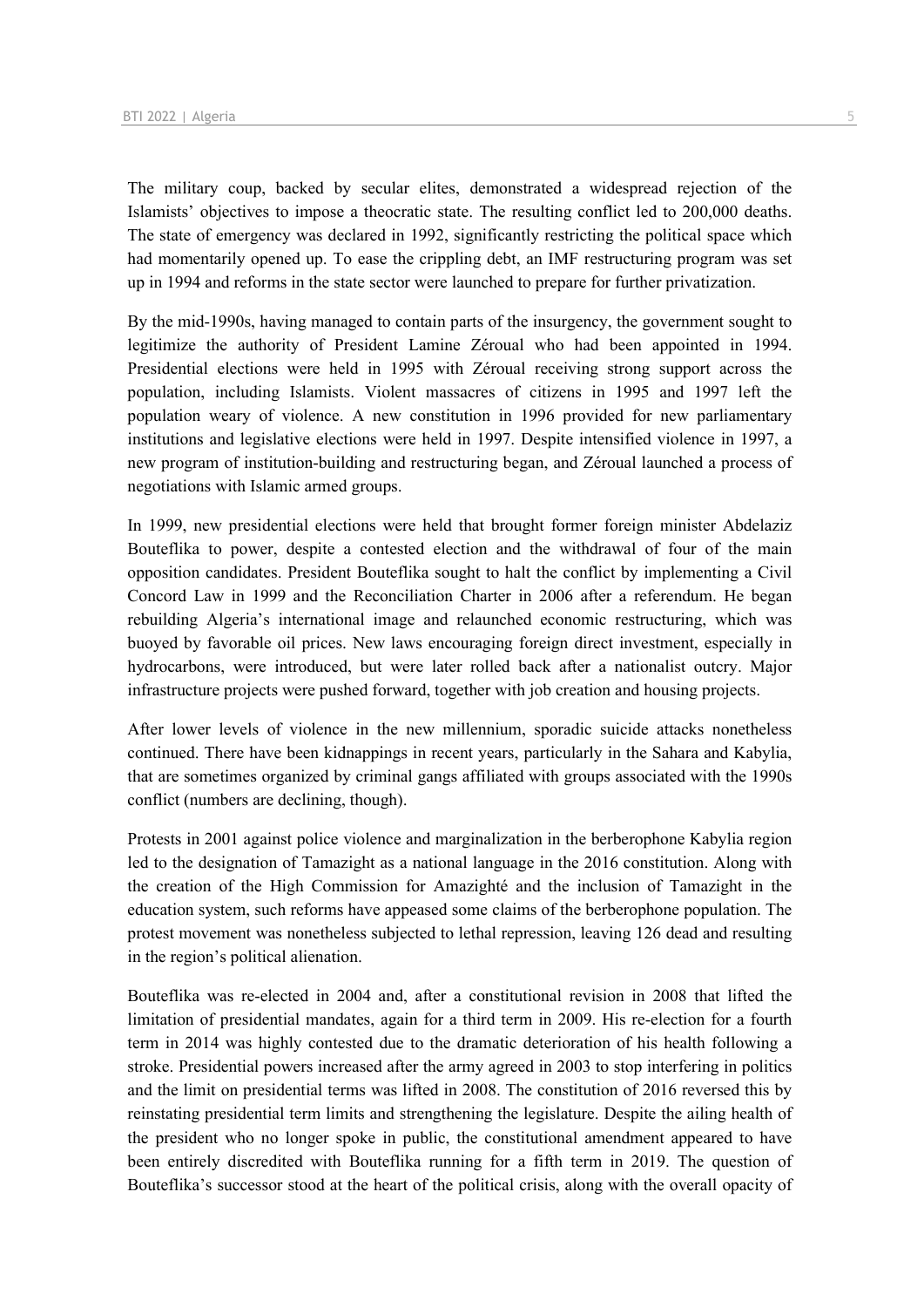governance. The humiliation of having a president physically incapable of running the country, combined with the public's exasperation with high levels of corruption, intensified repression and deteriorating living conditions resulted in millions of Algerians taking to the streets throughout 2019 in support of the peaceful pro-democracy movement known as the Hirak.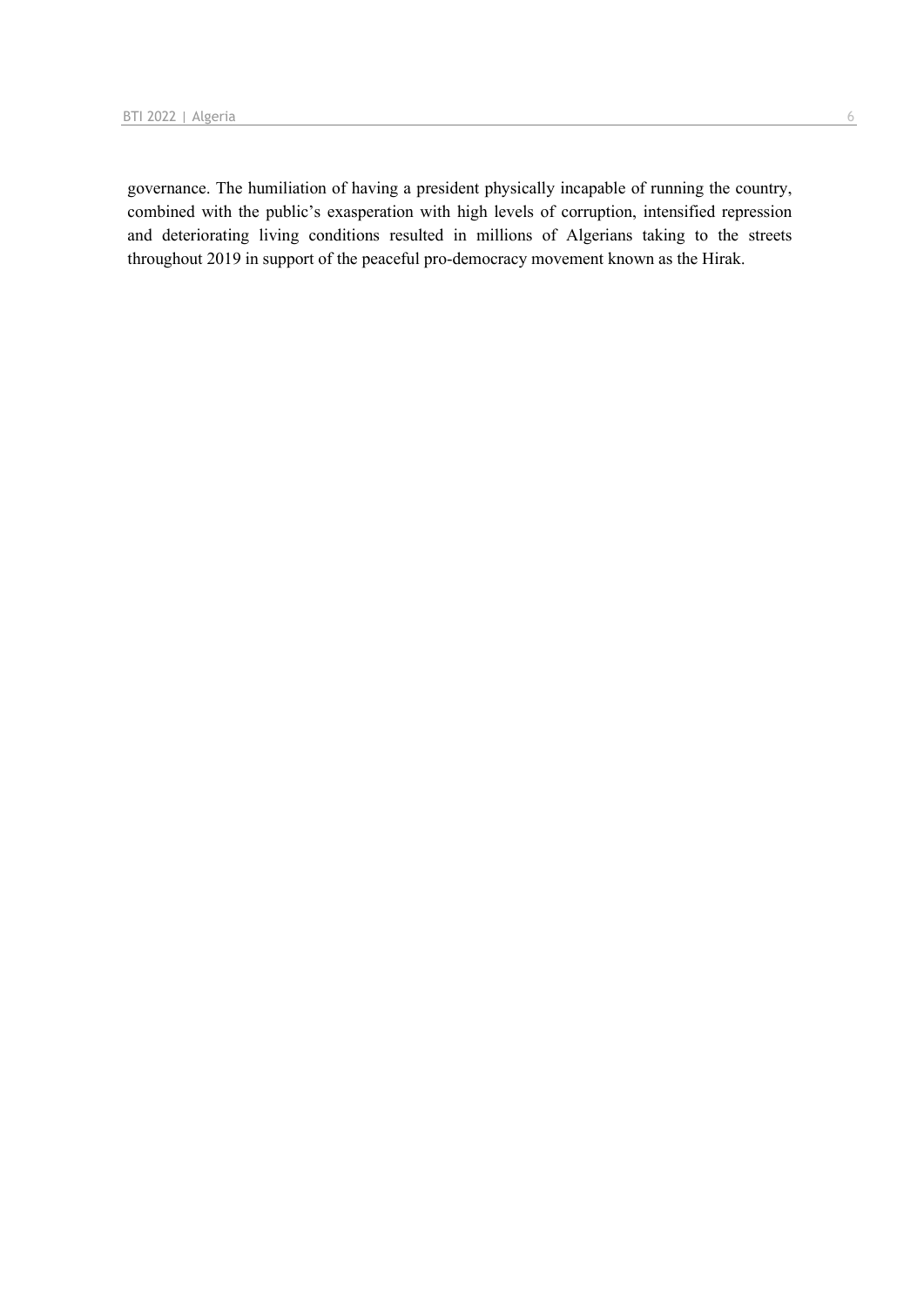The BTI combines text analysis and numerical assessments. The score for each question is provided below its respective title. The scale ranges from 1 (worst) to 10 (best).

## Transformation Status

### I. Political Transformation

#### **1 | Stateness**

During 54 weeks of civilian protests known as the Hirak, from February 2019 to March 2020, the army maintained a predominantly peaceful stance toward the demonstrations. The Algerian military is one of the most well-funded and best trained armies on the continent and there is little competition over the state's monopoly of force.

Despite multiple external conflicts in the region, the Algerian state maintains control throughout the territory. The 2019 uprising if anything saw a decline in the influence of small numbers of Islamist guerillas within the country, with few attacks. In early 2021, arrests of jihadist insurgents led to some concerns over their presence in the country. However, Islamist insurgents have lost the support of local population and the Hirak protest movement is organically committed to peaceful protest.

The Algerian army reported that 37 armed fighters had been "neutralized" in 2020 (i.e., 21 killed, nine arrested and seven surrendered), down from 189 in 2018.

Border controls with Morocco remain strict. Tensions over the U.S. decision to support Morocco's position on the Western Sahara, against the Front Polisario still in exile in Algeria, have not helped relations. Smuggling and trafficking of migrants in the south and along the Tunisia/Libya border remain challenges.

While the Hirak protesters continue to question the legitimacy of the ruling elite and their decade-long record of corruption, they have not questioned the state. In contrast, they marched peacefully to protect the state from what they perceived as an abuse of power, and the sense of national identity in Algeria remains strong.

There are no limitations regarding formal citizenship rights; but Article 22 of the citizenship code does specify the conditions for the forfeiture of citizenship. The significant number of Syrian and sub-Saharan refugees and migrants in Algeria do not currently have access to citizenship and are prevented from numerous rights such as marrying Algerian nationals, unless they have a legal residency status.

#### Question Score

## Monopoly on the use of force 9  $106$  $10$

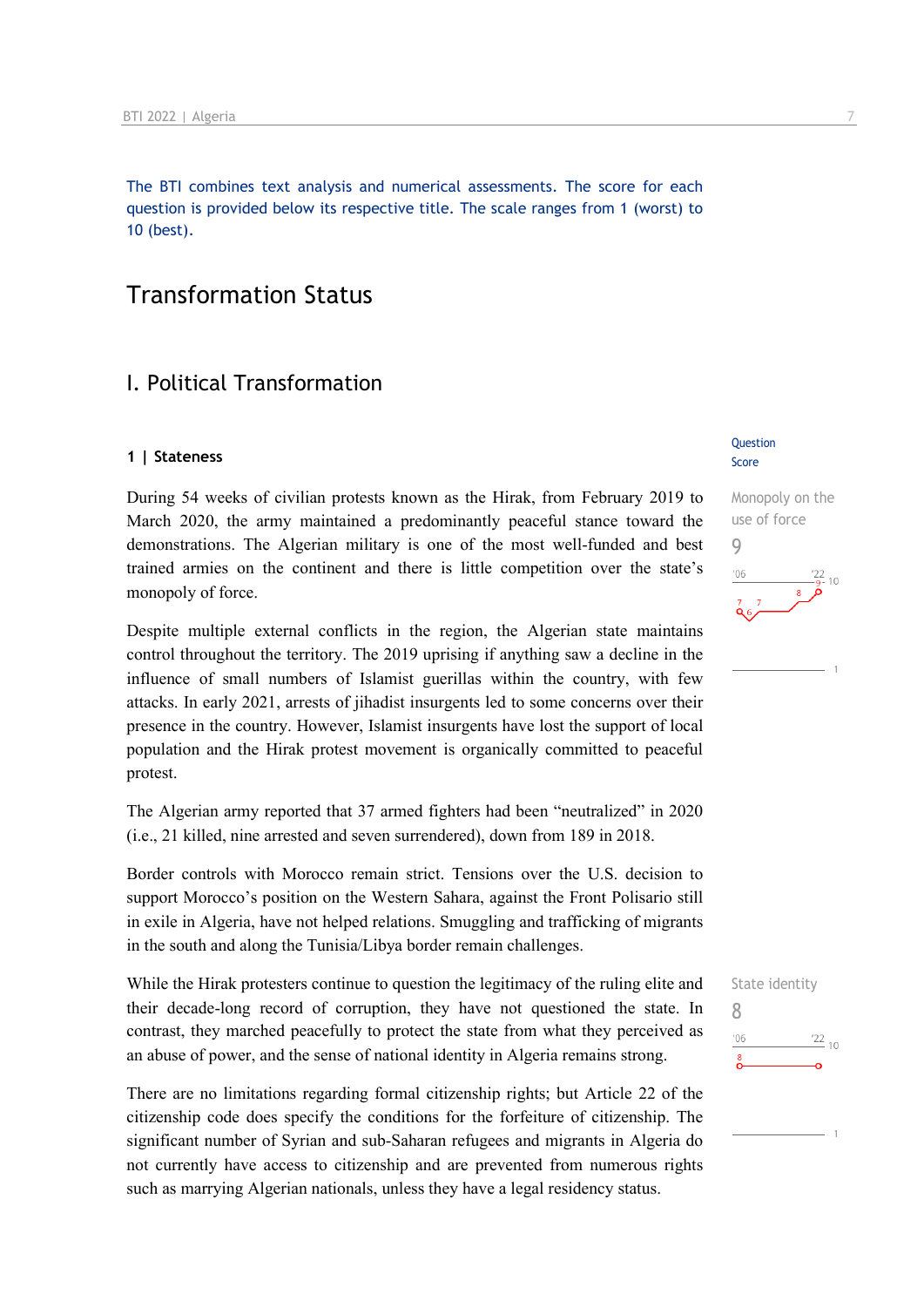By October 2020, according to Human Rights Watch, over 16,000 people were summarily expelled from Algeria into Niger and left with the army or in the desert near the border. Only half of these people were said to be from Niger and they included thousands of women and children.

The Berber movement for autonomy (Mouvement pour l'Autonomie de la Kabylie, MAK) represents a small minority. The 2016 constitution and the revised constitution of 2020 confirm Tamazight as an official national language. The Berber New Year was made an official holiday in 2018.

Islam is the religion of the state in Algeria and enshrined in Article 2 of the constitution. While Algeria is a secular state, religion can be instrumentalized for political purposes. Despite major amendments to the Family Law in 2005 and 2015, certain aspects remain inspired by religious dogma, to the detriment of equality between men and women. Inheritance rights for women and men are inspired by religious dogma and are widely contested by women's organizations.

Proselytizing by non-Muslims is a criminal offense and court cases against Christians have been pursued on these grounds.

Basic public services are available throughout Algeria, although their efficiency is subject to criticism. Infrastructure upgrades have been prolific, with major contracts managed by Chinese and Turkish construction companies. However, some regions still suffer from regular water shortages and electricity cuts, causing anger within the population and sparking demonstrations. In 2015, 88% of households had access to sanitation, and 84% to improved water sources, according to the World Bank. In October 2020 the interior minister announced extra funding for modernizing public services.

Algeria is Africa's largest country and now has the largest number of urban rail transport systems on the continent. After Algiers, Oran, Sidi Bel Abbes and Constantine, the cities of Annaba, Setif, Ouargla and soon Mostaganem will all have tramways. Railway infrastructure has more than doubled in the last 15 years. The new international airport in Algiers opened in April 2019. As part of the measures to reduce the spread of COVID-19 during the pandemic, public transportation among the different regions (wilayas) has been suspended several times, penalizing those with low incomes.

There have also been important construction programs in the education sector. Tertiary education is available in all 48 regions (wilayas). At least 15 new university campuses have been built during the last decade. Schools were closed between March and November 2020 due to the COVID-19 pandemic. Even where the Ministry for Education provided video materials, families with lower incomes were nevertheless disadvantaged by school closures.

6

 $-06$ 

Basic administration 8 $\frac{22}{10}$  $-06$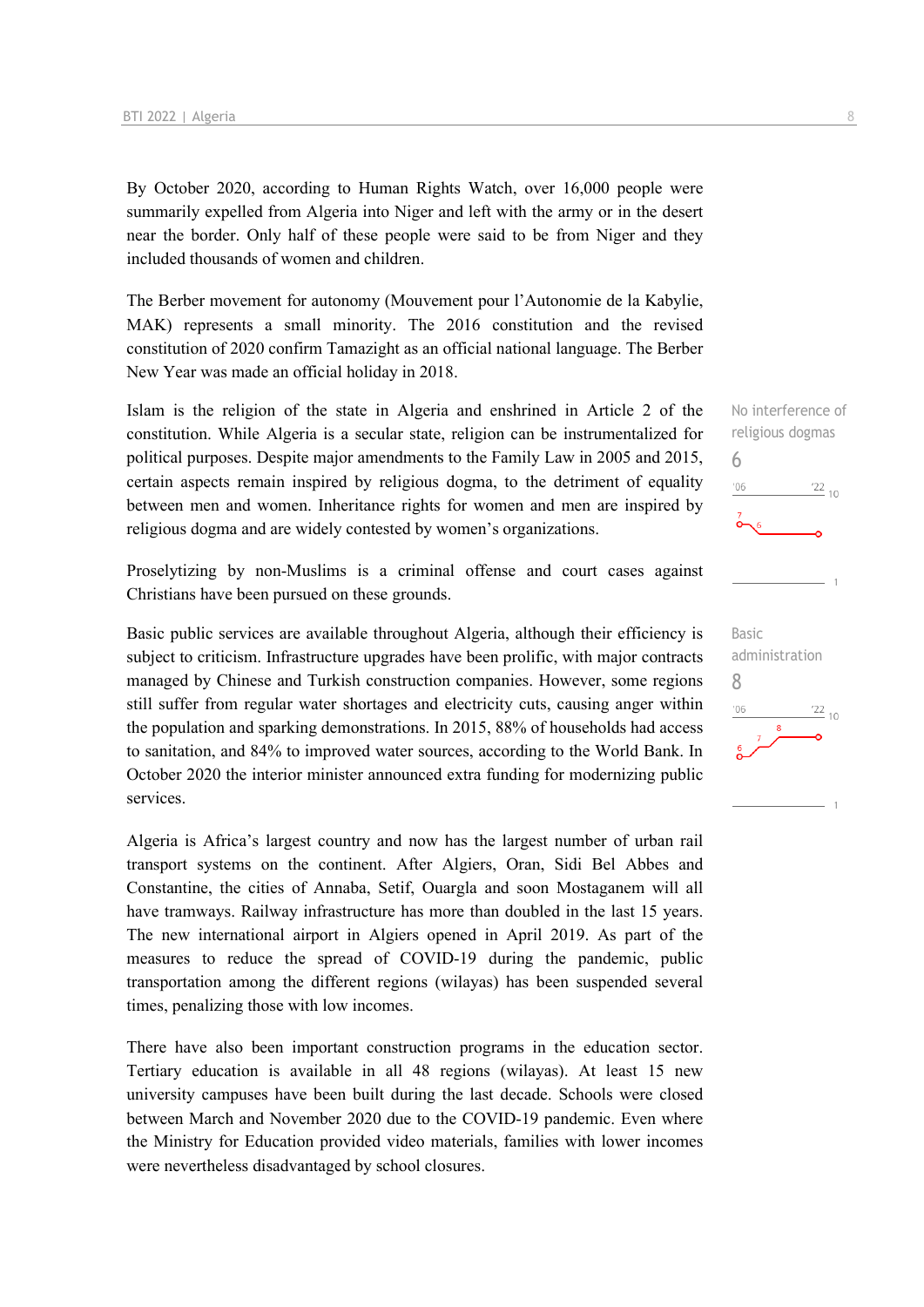Access to health care facilities and medication has been subject to criticism and high dissatisfaction amongst the population. The COVID-19 pandemic has further highlighted the weaknesses of the health care system and the limitations of crisis response mechanisms in Algeria. Striking doctors denounced, among other things, the lack of basic equipment in peripheral regions, preventing them from fulfilling their mission. Hospitals across the country suffered from a lack of personal protective equipment and respirators.

#### **2 | Political Participation**

The presidential elections, originally scheduled for April 18, 2019, were canceled following the large-scale Hirak demonstrations against the incumbent's proposed fifth mandate. After Bouteflika stood down, the elections were delayed to July 2019 and, following further popular protests, rescheduled again to December 12, 2019, when Abdelmadjid Tebboune was elected with 58.13% of the vote.

The elections took place in a highly contentious climate. All five candidates were former members of Bouteflika's governments. From the outset, the majority of observers considered that the results would be predetermined by the army.

The elections resolved the extra-constitutional situation of having an interim president with an expired mandate (in post since July 2019). By reinstituting a civilian façade, the elections also enabled the army to reduce their public role, which would leave them open to societal criticism.

Following calls to boycott the election, only 39.88% of the electorate voted, resulting in the lowest voter turnout for a presidential election. Many Algerians abstained due to the absence of a meaningful transition and in light of repression.

A new electoral authority, the National Independent Election Authority (Autorité Nationale Indépendante des Élections, ANIE), was created in mid-September 2019. However, it failed to ensure free and fair elections. The polling procedures were not conducted in a transparent, impartial and correct manner. Critical observers estimated that the official turnout and results were manipulated. Official state media did not give a voice to the critics of the electoral process. Finally, instances of polling stations blocked by political opponents were reported in the region of Kabylia.

Following Tebboune's election, a new constitution was drafted by a commission of experts including constitutional lawyers appointed by the president. A constitutional referendum was held on November 1, 2020, in which only 23% of the public voted. Parliamentary elections were promised for 2020. However, with the hospitalization of President Tebboune in Germany due to COVID-19, these have not yet taken place. These elections are supposed to be held before 2022.



Free and fair elections

4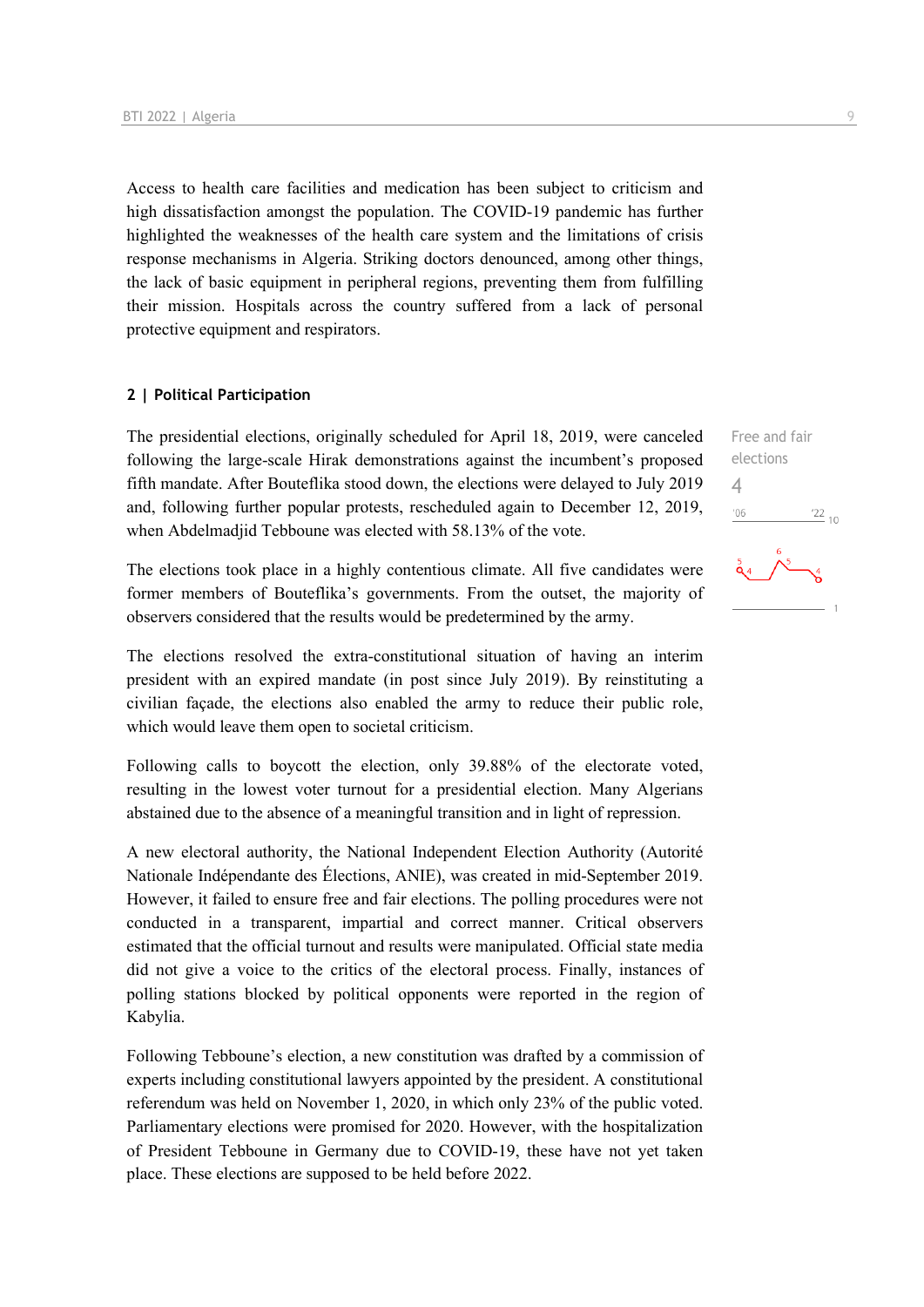The last parliamentary elections were held in May 2017. The ruling FLN won 164 of the National People's Assembly's 462 seats. In local elections in November that year, the two ruling parties, the FLN and Rassemblement National Démocratique (RND), collectively obtained over 50% of the vote. Legislative and municipal elections were characterized by accusations of fraud and large-scale abstention, due in part to calls to boycott the process.

The Global State of Democracy Indices classes Algeria as a mid-range performer for clean elections. Despite the resignation of Bouteflika and the change of government, there is continued disillusionment with the voting and political systems.

In January 2021, a new draft electoral law, confirming the independence of ANIE and establishing its new prerogatives, was submitted to political parties for consultation. The ANIE was included in the new constitution in 2020.

Since independence, the army and its intelligence services, claimed by Algerians to be an economic mafia, have maintained political control behind the scenes. Bouteflika successively reduced the army's prerogatives, and in 2003 the army publicly distanced itself from politics. In January 2016, Bouteflika dismantled the military intelligence service, the Department of Intelligence and Security (Département du Renseignement et de la Sécurité, DRS), and replaced it with a body under the control of the presidency. Former DRS head Mohamed (Toufik) Mediene, dismissed by Bouteflika in September 2015, was arrested following the Hirak demonstrations, along with the president's brother, Saïd Bouteflika, on conspiracy and corruption charges. Instead of serving their 15-year sentences, the charges of conspiracy were retracted in January 2021. However, they were still charged with corruption.

President Tebboune presented the constitutional reform of November 2020 as an answer to the democratic aspirations of the Hirak protest movement. However, critics point to the fact that the president's prerogatives are strengthened and that the political role of the army is de facto enshrined in the new constitution, leaving open the possibility for it to intervene in order to "save the interests of the nation."

Throughout 2019, Algerians marched weekly in huge numbers as part of the Hirak demonstrations. The army and police to a great extent tolerated peaceful protests in cities across the whole country for 54 weeks. Yet access to the capital was progressively restricted for citizens in surrounding localities, and since April 2019 security forces have proceeded to systematically conduct numerous arbitrary arrests, detentions and incarcerations of peaceful demonstrators. In early March 2020, the Algerian authorities banned mass protests and gatherings as part of their measures to tackle the COVID-19 pandemic. Before these measures had been implemented, protesters themselves had already called on Algerians to stay home to protect themselves against COVID-19. Despite this, gatherings to demonstrate solidarity continued in front of courts or prisons in order to support political prisoners.

Effective power to govern 2  $'06$  $\frac{22}{10}$ 

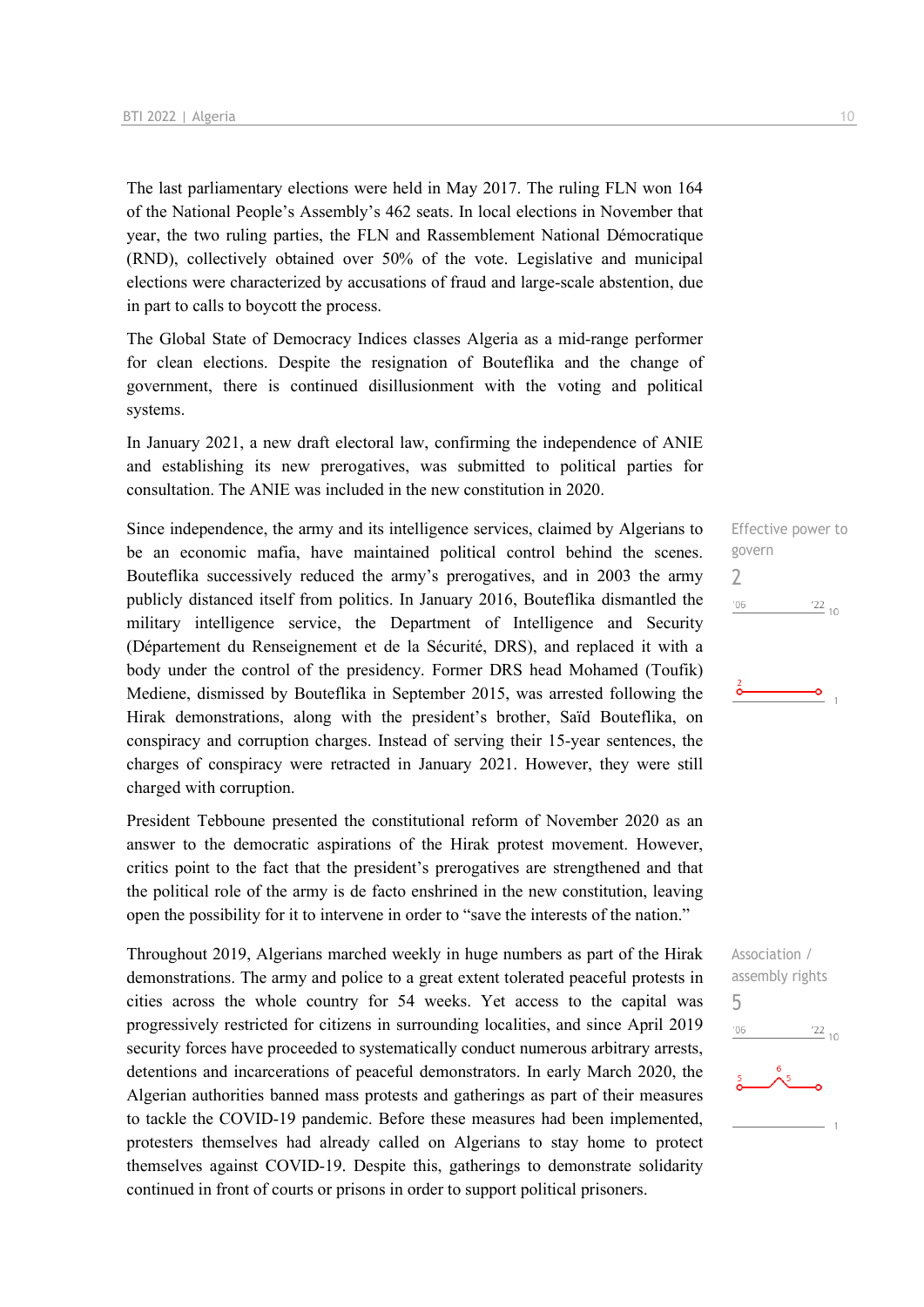In mid-June 2020, two pro-Hirak demonstrations erupted, resulting in arrests. On October 5, 2020, marches in Algiers were held to mark the anniversary of the 1988 pro-democracy movement. Protests took place despite a ban. Demonstrators were dispersed by police and some were arrested. Overall, the government took advantage of the COVID-19 pandemic and lockdown measures to intensify repression and arrest hundreds of citizens and activists for their activities and statements on social media. Oppositional parties and unions, like the Rally for Culture and Democracy (Rassemblement pour la Culture et la Démocratie, RCD/) and Forces of the Democratic Alternative (Forces du pacte de l'Alternative démocratique, FPAD), were obstructed from holding gatherings in public spaces.

The COVID-19 pandemic restrictions included the closure of borders and several lockdown measures and curfews. These were perceived as legitimate in light of the weakness of Algeria's health care system. However, these measures have at times been implemented without forewarning, so that thousands of citizens have found themselves trapped abroad for many months. Restrictions on travel were still in place at the end of January 2021.

Algerian associations continue to call on the state to review the restrictions placed on the freedom of association using the 2012 law on associations (No. 12-06). According to the Ministry of Interior's website, there are 110,000 associations currently active in Algeria. More than half of these, however, are designated as "non-conformist" in terms of the new law and thus are at risk of being disbanded. Law 12-06 facilitated the creation of some local associations which can be now registered at the local level by the commune. However, it also appears to reinforce the powers of the executive over associations. Its implementation varies from region to region. As yet, there have been no legal tools (décret) developed for its implementation, which is left to the will of the administration. Many associations continue to report that the authorities interfere with certain activities of theirs.

The late Army Chief of Staff Gaid Salah launched a campaign of repression against activists, journalists and ordinary citizens in April 2019. Hundreds have been arrested and incarcerated arbitrarily. State media's reports appeared to be biased, spreading false news against members of the Hirak. Since the beginning of the pandemic, a number of Algerian activists and journalists have been arrested and imprisoned on charges such as "threatening national unity" and "weakening the morale of the army." Many arrests are related to posts on social media that criticize the government or the president, falsely reporting on the pandemic, or in support of further Hirak mobilization. According to critics, the government's actions amount to a crackdown on dissent, at a time when protests and marches remain prohibited due to the virus. Despite closures and backlogs, courts continued to process cases against anti-government activists.

In 2020, the penal code was amended to increase prison sentences for defamation and introduce new penalties for the dissemination of false information. Under the amendments, new offenders face prison sentences of up to three years.

Freedom of expression 4'06  $\frac{22}{10}$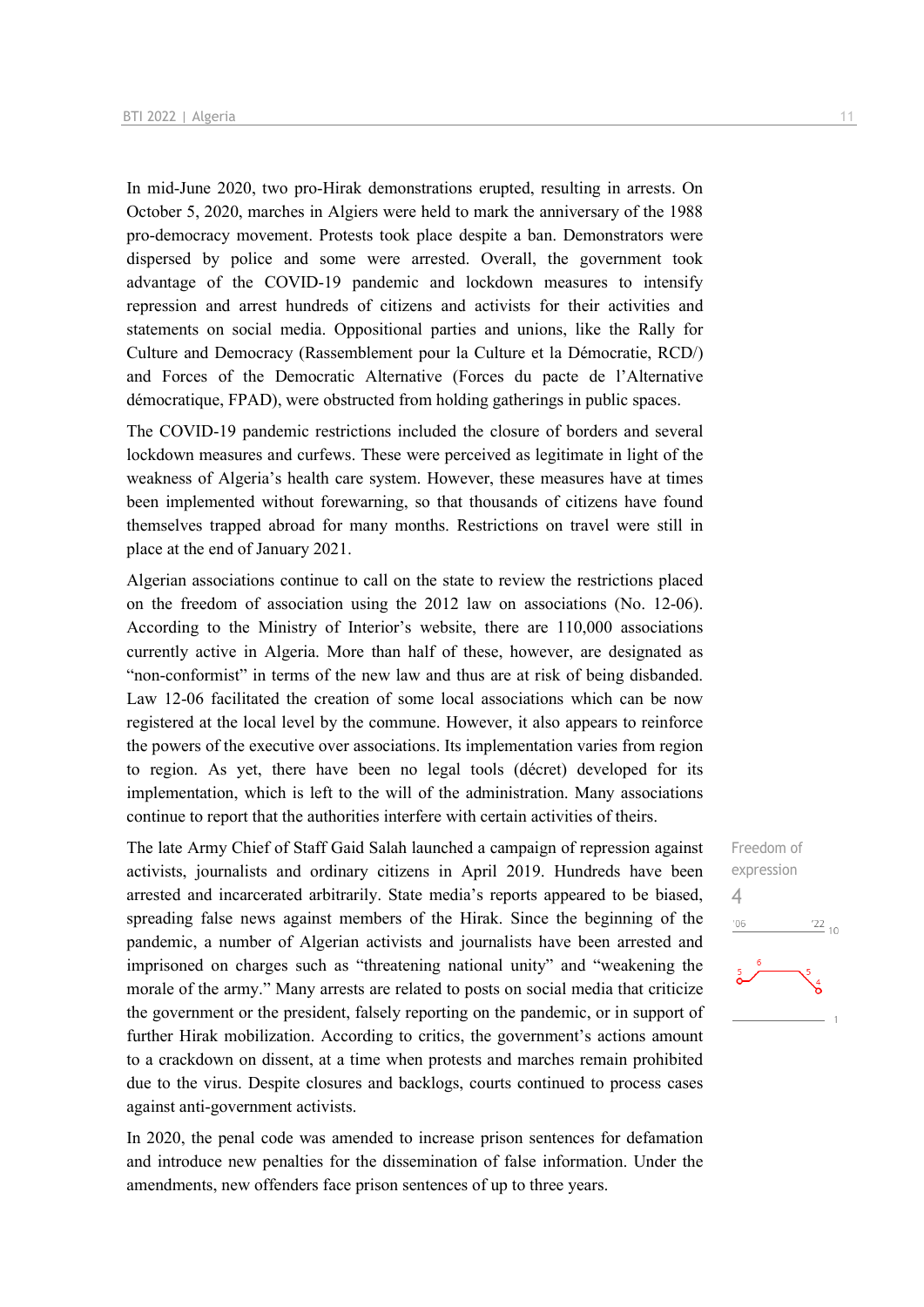Freedom House reports that arbitrary arrests of journalists have increased since the Hirak emerged in 2019. Algeria's ranking in the World Press Freedom Index conducted by Reporters Without Borders had been improving, from position 125 in 2013 to 119 in 2015. However, in 2016, Reporters Without Borders lowered Algeria's ranking to 129, and in 2018 it fell to 136. In 2020 it fell again to 146.

#### **3 | Rule of Law**

With the global COVID-19 pandemic, the Algerian parliament was closed on March 12, 2020, and parliamentary meetings were postponed. These resumed in late April 2020 when sessions were resumed with fewer MPs, social distancing and a "restricted debate" procedure. From June 2020, sessions took place with no special measures. According to the Global State of Democracy Indices, legislation to limit media and freedom of movement and association passed with "minimal discussion mechanisms" in parliament, as highlighted by the Westminster Foundation for Democracy.

Power under Bouteflika (1999 – 2019) was de facto distributed in informal and opaque arrangements between the three pillars of the regime: the army, the presidency and the secret services. The question of who was in charge of state affairs has been open to debate since 2013, when a stroke left Bouteflika unable to speak and paralyzed. When Army Chief of Staff Gaid Salah forced him to resign in April 2019, following large-scale popular pressure, the army took a more overt role in politics. Despite the nomination of an interim president, Ahmed Bensalah, it was clear that the military hierarchy, represented by Ahmed Gaid Salah until his death in late 2019, was ruling. The election of Abdelmadjid Tebboune, said to be the army's choice, allowed the army to retreat from its public role. The exact distribution of power in Algeria remains opaque.

In the context of the constitutional revision in 2020, the separation of powers was one of the key demands, alongside limiting presidential terms and reinforcing the independence of the judiciary. Indeed, the separation of powers, and especially the independence of the judiciary, was a key demand of the protest movement Hirak which called for a complete overhaul of the political system, rather than cosmetic reforms. The separation of powers was guaranteed by the 1996 constitution; however, the parliament (Assemblée Populaire Nationale, APN) rarely initiated or questioned legislative proposals by the government. The new constitution, which became effective in January 2021, confirms the concentration of powers within the executive, and despite the demands of the Hirak mobilization, this arrangement has not yet been challenged by politicians. Numerous court cases against political protesters indicate to Algerians that the judiciary remains under the control of the executive.

Separation of powers  $\Delta$  $-06$  $\frac{22}{10}$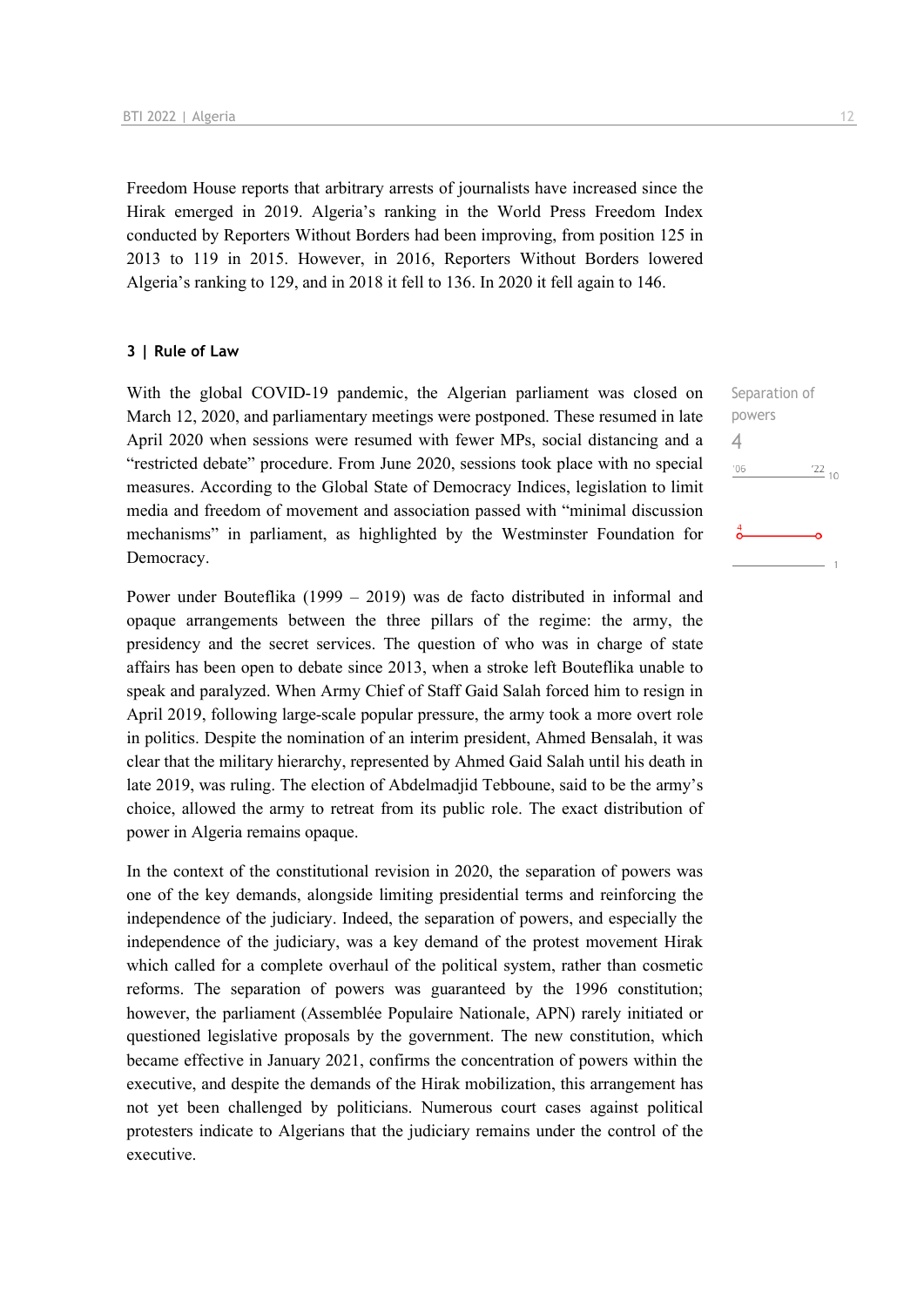In recent years the APN has played a more visible role vis-à-vis the government. Parliament has introduced new legislation to protect the rights and freedoms guaranteed by the constitution, and has also been increasingly active internationally and regionally, participating in forums and defending Algeria's interests and reiterating its positions on the causes of the Palestinian and the Sahrawi peoples.

Judges and lawyers are selected by competitive examinations and recruited according to merit. While the constitution establishes the independence of judicial power, certain legal provisions allow for the executive branch to interfere with the judiciary and, for instance, dismiss judges.

According to Freedom House, in 2020 the judiciary remained susceptible to pressure from the civilian government and the military. Judges are appointed by the High Council of the Judiciary, led by the president and the justice minister. In October and November 2019, judges went on strike, objecting to a reshuffle of around 3,000 judges and prosecutors. Judges protested for 10 days against the government's interference in the judiciary, but eventually agreed to a compromise with the Justice Ministry in early November. Lack of judicial independence often erodes the due process rights of defendants, particularly in politically fraught trials. Lengthy delays in cases and extensions to pre-trial detention are common. Citizens can appeal existing verdicts in one of the 48 courts of appeal.

The lack of independence of the judiciary became apparent when hundreds of Hirak protesters were imprisoned and tried simply for demonstrating or criticizing the regime. The independence of the judiciary subsequently became a key demand of the protest movement.

Citizens have little trust in the government's anti-corruption instruments, which were established by the 2006 anti-corruption law. This is because major cases of corruption and abuse of power have been largely ignored. In 2016 the Panama Papers revealed that high-ranking government officials had offshore bank accounts, symbolizing the collusion of political power and the business elite. Following the Hirak demonstrations, senior politicians, ministers, a former prime minister and leading businessmen were arrested on charges of corruption, including the president's brother, Saïd Bouteflika. The ongoing trials revealed the scale of corruption that characterized the Bouteflika era, ranging from money-laundering to illegal campaign financing, influence peddling, and corruption in the distribution of public work contracts. According to the "Echorouk El Yawmi" newspaper, the amount of diverted public funds revealed in the trials between December 2019 and September 2020 was \$70 billion.

Whereas these arrests have been increasingly interpreted as the playing out of rivalries between different clans within the regime, rather than as a genuine anticorruption campaign, there is increasing public oversight of corruption cases and the population have now seen action taken against high-profile cases. In January

Independent judiciary 4  $'06$  $^{22}$  10

Prosecution of office abuse 4 $'06$  $'22_{10}$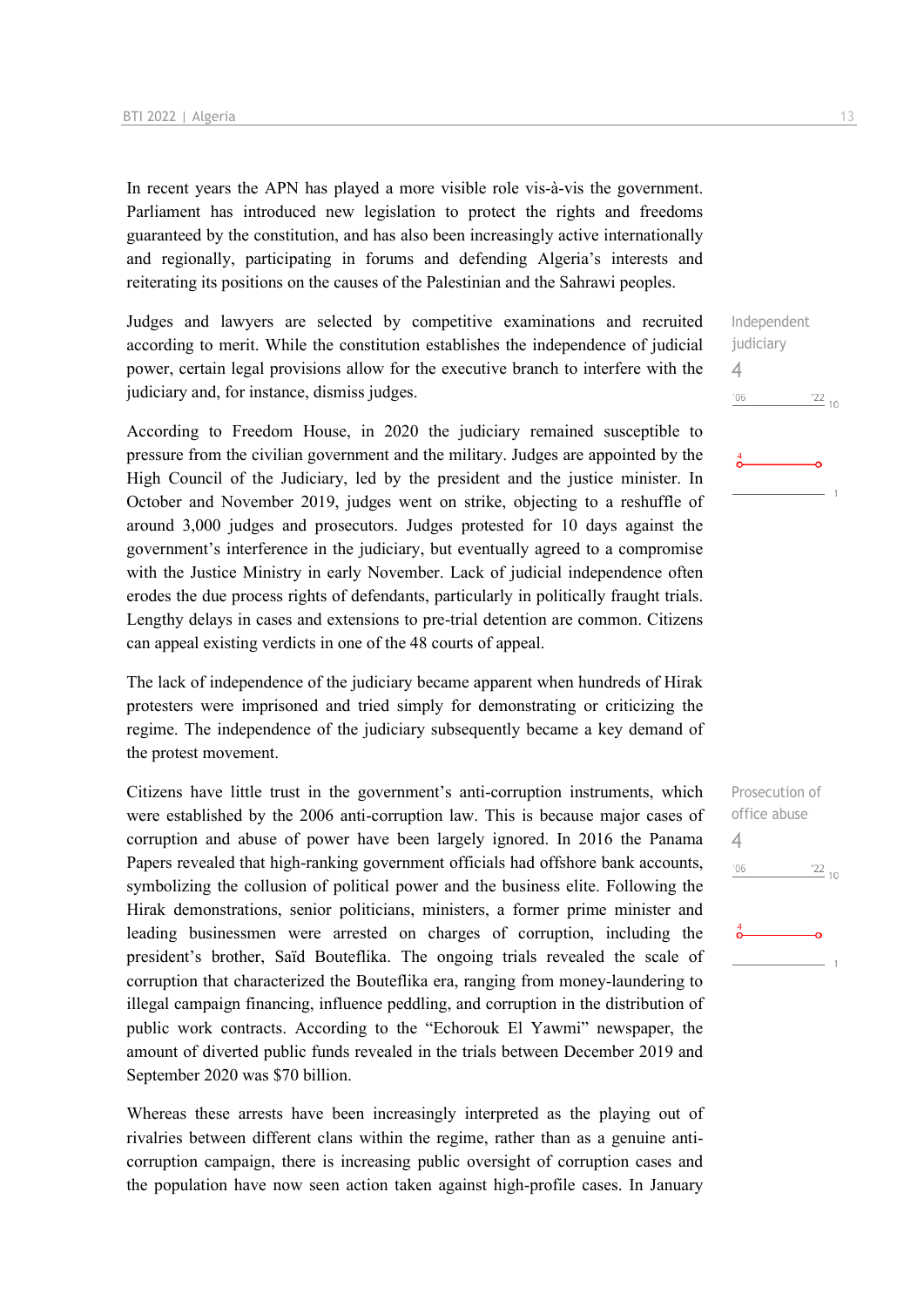2021, the president's brother was acquitted of conspiracy charges, but still faces charges of corruption. To date former President Bouteflika has not faced charges of corruption.

It was widely believed in Algeria that the anti-corruption court cases against former President Bouteflika's close circles throughout 2019 mainly served to save the regime by sacrificing one segment of the former elite. If it built trust in parts of the population, the majority of mobilized civil society remained cautious as to the sincerity of these trials. Overall, these trials revealed the amount of corruption in the Bouteflika era and the imbrication of political and financial power.

In terms of freedom of speech and association, protesters mobilized en masse during 54 weeks of protests in almost all cities, with predominantly peaceful responses from the army and police. Although mass demonstrations were tolerated, they were restricted by road blockades, heavy police presence, arbitrary arrests and imprisonments. During the pandemic, demonstrations were forbidden, and intensified repression targeted journalists, activists and citizens, resulting in imprisonment for statements made on social media. A new media law was passed in order to restrict "fake news."

Summary expulsions of sub-Saharan migrants continue with little respect for their rights or status as asylum-seekers. Facing increasing pressure from the EU to prevent Mediterranean crossings, expulsions have increased since 2017 with thousands bussed to the Niger border and left in the desert. Sub-Saharan migrants' experience in Algeria has been marked by uncertainty and arbitrary decisions.

Algeria ratified the U.N. Convention Eliminating all Forms of Discrimination Against Women (CEDAW) in 1996, with reservations to certain articles in cases where they contradict the provisions of the Algerian 2005 family code. Algerian women continue to face discrimination in law and in practice. Their rights are subordinated to those of men in matters relating to marriage, divorce, child custody and inheritance. In 2015, Algeria passed a law criminalizing violence against women. More women are now elected to parliament under a new quota system.

LGBTQ+ communities in Algeria face harassment in law, with homosexuality still being criminalized, and within society, as indicated by the many cases of violence documented by LGBTQ+ rights organizations.

Freedom of religion is fairly well established. The constitution guarantees religious freedom if exercised within the law. A law of February 2006 (Ordinance 06 - 03) restricts religious freedom for non-Muslims and imposes restrictions on their religious practices. Prior authorization of any religious organization is necessary, and the state can discriminate against minorities. The Christian community still practices freely although proselytism is forbidden. Muslims who convert to Christianity face societal and legal restrictions. Criticizing Islam or Muslim Civil rights 5 $'06$  $\frac{22}{10}$  $-1$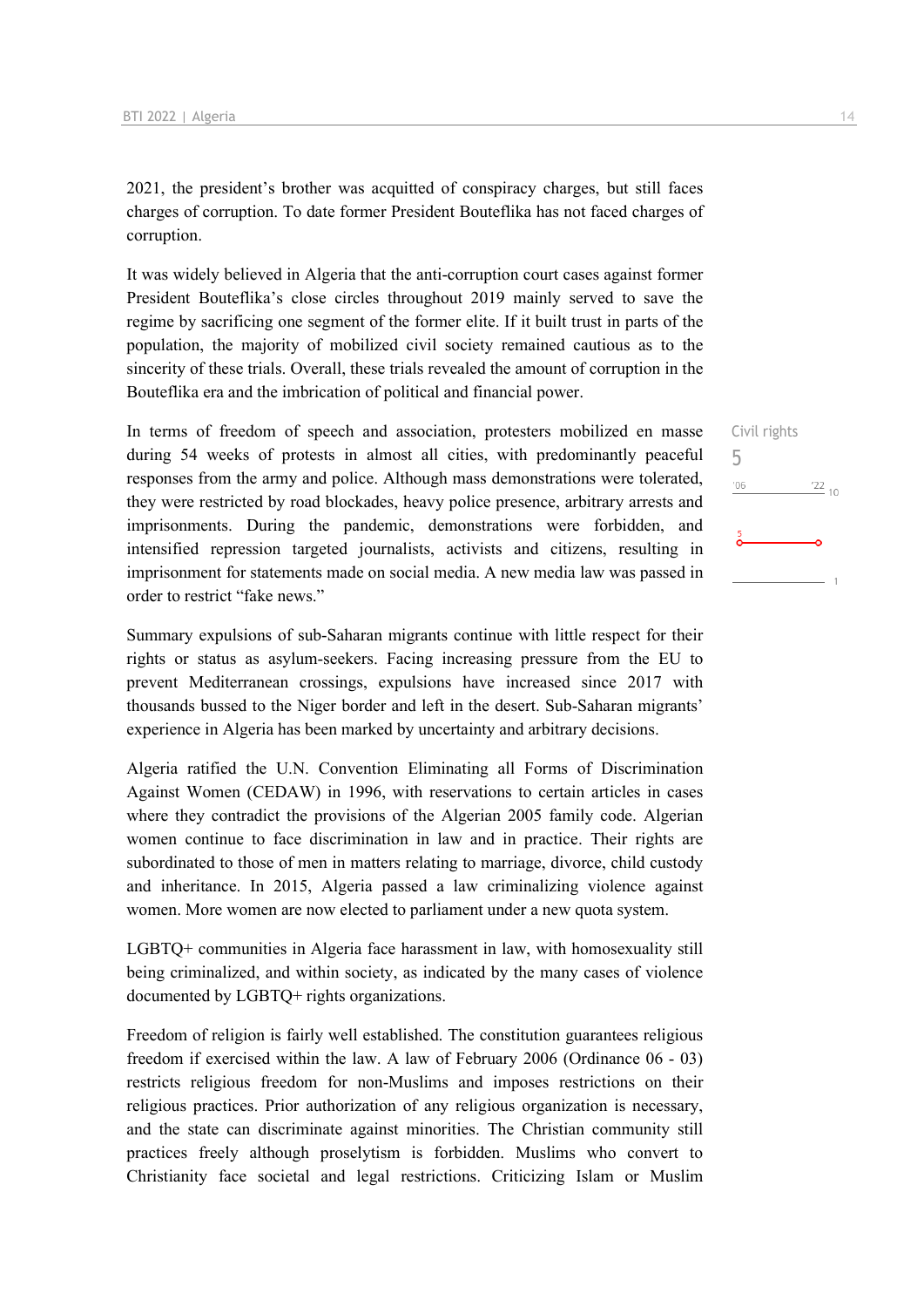dignitaries can lead to imprisonment and financial penalties. Between 2019 and 2020, three citizens have been imprisoned following accusations of insulting the Prophet and criticizing Islam.

Criminal cases against Algeria's Ahmadiyya community have resulted in prison sentences. Hundreds of Ahmadi Muslims have been arrested and prosecuted since 2017. 2020 saw ongoing arbitrary arrests, fines, dismissals, demolition of religious centers, restriction of movement and threats to community members.

In 2019, eight protestant churches were closed down by the authorities. The closures were attributed to "non respect of the law," but rights organizations condemned the closures as arbitrary persecution and manipulation to detract from the political problems facing the country.

Mosques have been closed by the government for much of 2020 due to the COVID-19 pandemic. However, according to the Global State of Democracy, activists claim that the pandemic is being used to stifle protests that often begin with Friday prayers.

Significant improvements have occurred over the last decade in the recognition of the rights of the Amazigh populations. The Amazigh language was given official status in the revised 2016 Algerian constitution and the Amazigh new year was made a national holiday in 2019. The banning of the Amazigh flag during the Hirak demonstrations in July 2019 led to arrests of dozens accused of threatening national unity – a move that was deemed to have backfired against the regime as Algerians increasingly embrace the Berber heritage and identity.

#### **4 | Stability of Democratic Institutions**

State institutions formally follow democratic principles, yet their quality and efficiency have been questioned. Such claims were at the heart of the Hirak demonstrations throughout 2019 in which the population demanded meaningful democracy, a civil state (in the sense of a depoliticization of the army), respect of the constitution and the rule of law. The presidency and the army continue to dominate political life, and, despite the resignation of President Bouteflika in 2019, the role of shadow actors remains unclear.

The creation of many new political parties in the aftermath of the Arab Spring mobilized new sections of the population; however, it also fragmented the opposition and created many smaller groups of support for the ruling FLN. The new constitutional revision in 2020 introduced cosmetic reforms and simply reinforced the role of the executive. The lack of consultation and meaningful reform as well as the lack of legitimacy of President Tebboune, seen as representing the army and the former regime, added to a repressive context that led to wide scale abstention in the presidential elections (which saw a turnout of 23%).

Performance of democratic institutions 3 $-06$  $\frac{22}{10}$ 

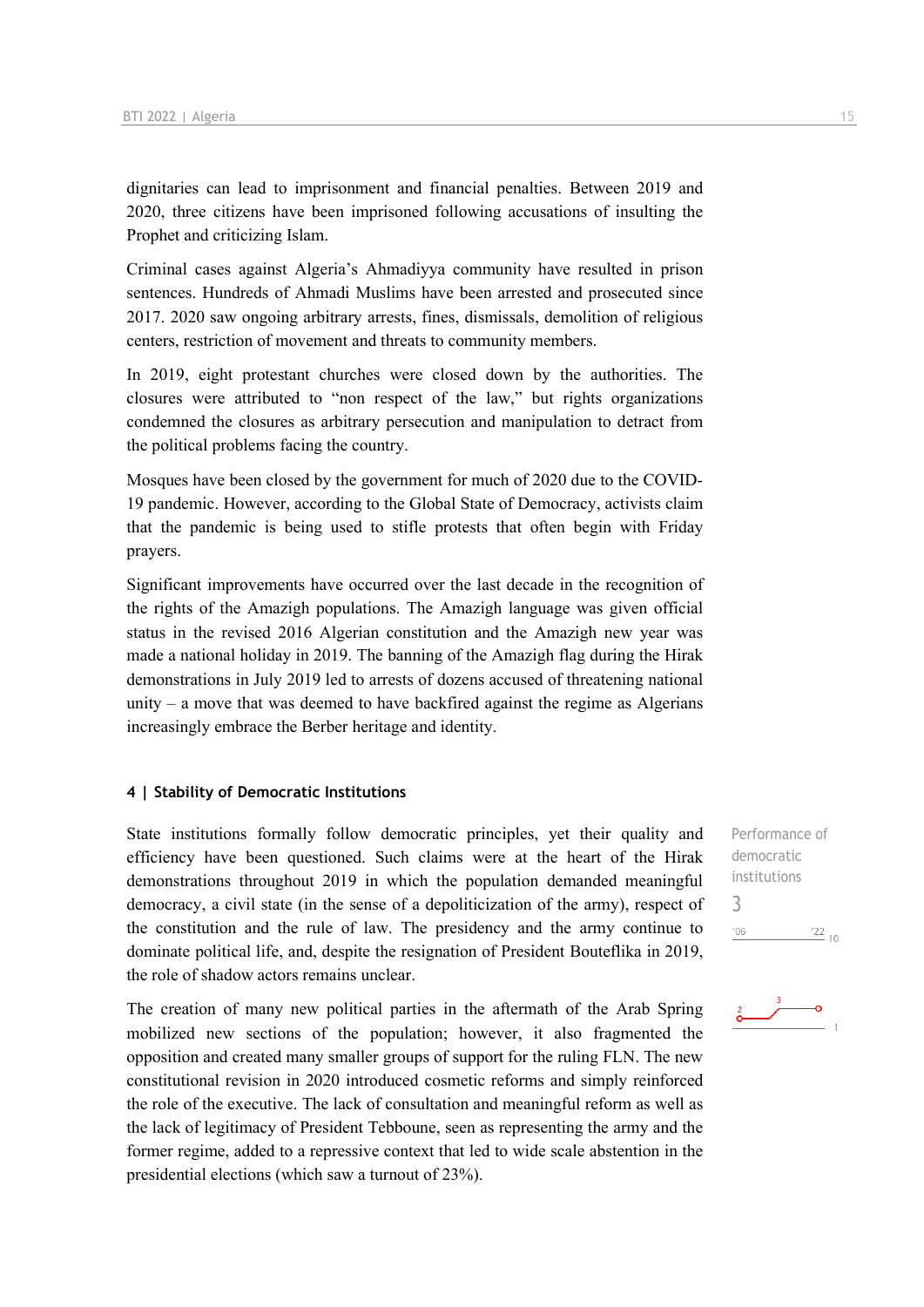Parliament has been marginally strengthened by the revisions to the constitution, though deputies' high salaries and a lack of communication with their constituents continue to be criticized by the independent media. Parliament remains dominated by the ruling coalition parties RND and FLN. However, the increased number of women representatives remains a positive development.

Local democratic structures, primarily the elected regional assemblies (Assemblées Populaires des Wilayas) and town hall assemblies (Assemblées Populaires des Communes) have long been accused of inefficiency, corruption and patronage. Their functioning has been strengthened by an increasingly active participation by civil society activists, who have become elected members of municipal councils at the local level. However, civic organizations and individuals often must rely on personal influence or protest to force the administration to act.

Although the election of President Tebboune appeared to mark a withdrawal of the army from visible political life, it remains the largest veto player against a political transition. Due to a historically low turnout (39%), President Tebboune's legitimacy is very fragile. He does however retain support in segments of the population, either from conviction or from those who seek stability or who still benefit from clientelistic networks. The absence of the president for long periods in 2020 raises questions over decision-making in his absence.

There is a strong will for the institutions to step up to the role they should play as highlighted by the Hirak demonstrations. Lobbying of parliament, active civil society networks and campaigns and organized protests indicate this strong desire for effective democratic institutions.

#### **5 | Political and Social Integration**

Algeria has had a multiparty system since 1989, yet parties based on religion are banned under Algerian law (though parties with Islamist ideology exist). The electoral law and law on political parties of 2012 has facilitated the creation of new parties. 64 were officially registered in 2019. The social roots of parties remain weak however, and they are not seen to represent the population. There are currently 36 parties represented in the National Popular Assembly (APN).

Over the last decade, the National Liberation Front (Front de Libération Nationale, FLN) and the Democratic National Rally (Rassemblement National Démocratique, RND) have dominated electoral politics. The moderate Islamist party Movement of Society for Peace (Mouvement de la Société Pour la Paix, MSP) left the governing coalition in 2012 and, after subsequent losses in both legislative and local elections, became an opposition party in 2017.

Commitment to democratic institutions 2  $^{\prime}06$  $\frac{22}{10}$ 



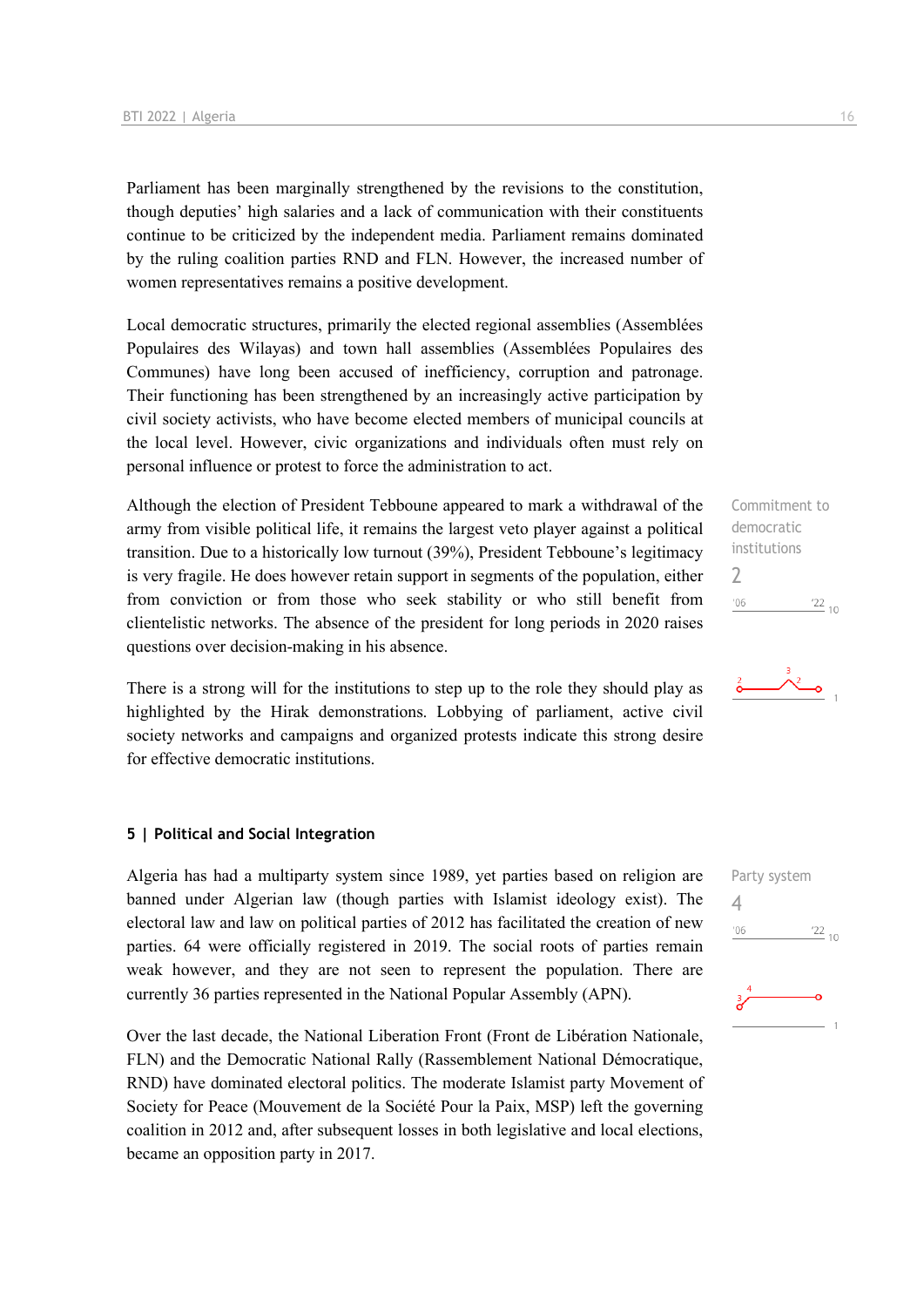Other opposition parties include the Workers' Party (Parti des Travailleurs, PT) led by Louisa Hanoune, who was arrested in April 2019 for "conspiring against the army" after meeting with representatives of the secret services and the president's brother, Saïd Bouteflika, during the Hirak protests. She received 15 years imprisonment but was acquitted in January 2021 by a military court after a successful appeal.

Berber parties include the Rally for Culture and Democracy (Rassemblement pour la Culture et la Démocratie, RCD) and the Socialists Forces Front (Front des Forces Socialistes, FFS), the oldest opposition party. Though weak, several opposition parties formed a coalition calling for a political transition before and following the removal of President Bouteflika. In 2014 the National Coordination for the Democratic Transition (Coordination Nationale pour la Transition Démocratique, CNLT), though short-lived, reunited several opposition parties and actors across the ideological spectrum. In the context of the Hirak protest movement, several leftist and liberal opposition parties formed the "Pacte pour l'Alternative Démocratique" in order to bring forward the concept of a constituent assembly.

Several important political figures have parties which are not permitted by the authorities such as Rachid Nekkaz and Karim Tabbou, spokesperson of the Democratic and Social Union (Union Démocratique et Sociale, UDS). Opposition leaders have been subject to detention and prosecution in the reporting period. In September 2019, military intelligence officers arrested Karim Tabbou for "undermining the morale of the army," as Freedom House attested.

A number of associations and networks are capable of mobilization and lobbying at the national level, such as the Réseau Wassila (women's rights network) or the children's rights NADA network. The network FACE is a women's organization created during the 2019 Hirak protests and is credited with the invention of the "feminist square."

Certain associational movements have managed to influence policy reforms. This includes the Center of Information and Documentation on Children and Women's Rights (Centre d'Information des Droits de l'Enfant et de la Femme, CIDEF) and its push to install quotas in parliament for women, and demands made by Berber associations to have Tamazight recognized.

Over half of the associations in the country do not conform with the new association law, 2012-06, which remains a controversial topic. As a consequence, certain association activities are prohibited; partnerships are on hold; bank accounts are blocked; and in some cases, associations have been dissolved. Other actors who developed an alternative law on associations denounce the current one as curtailing freedom.

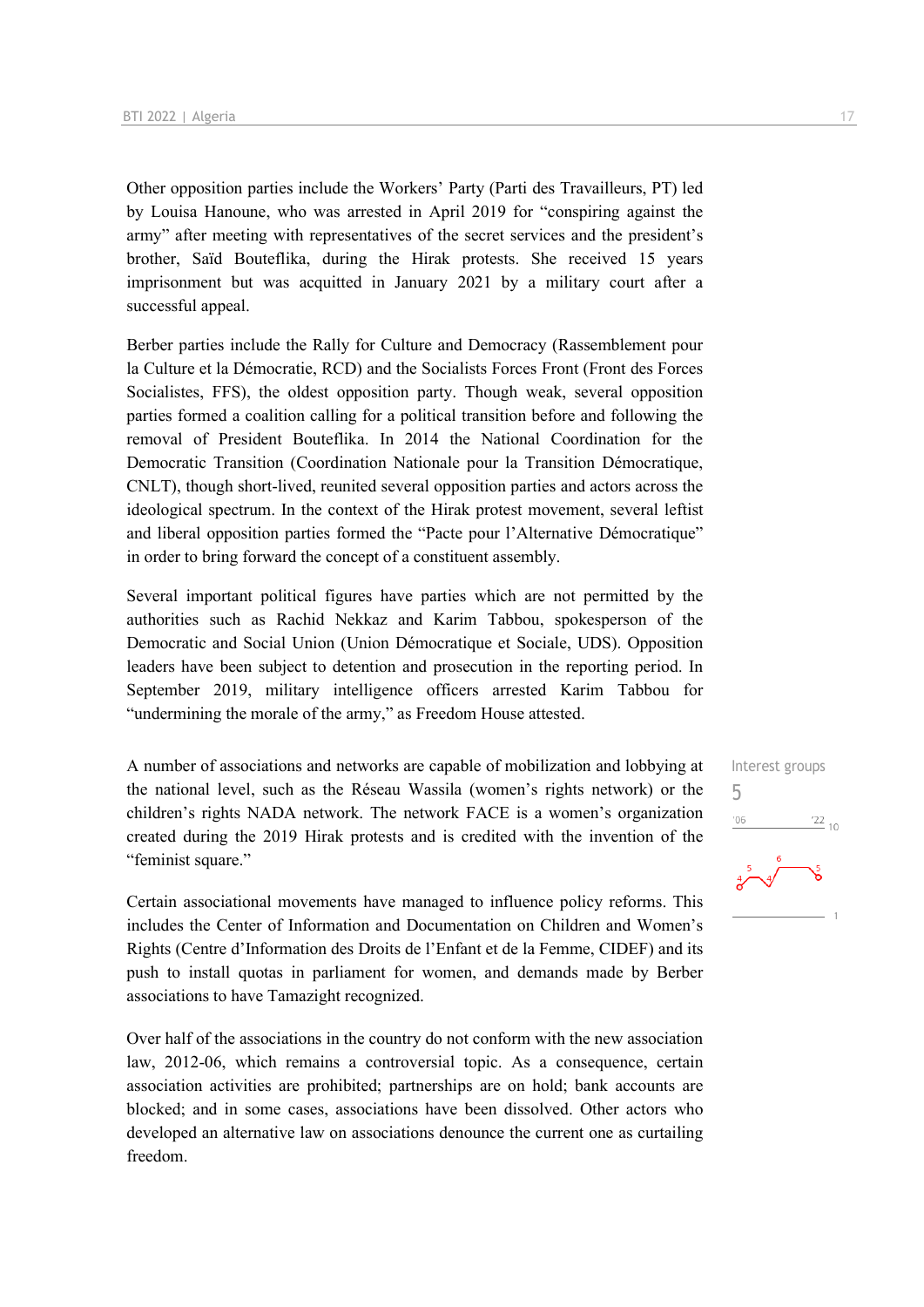Due to the pandemic, social movements continue to protest online against the absence of a meaningful transition. Since mid-2020, social protests against deficient infrastructure, unemployment, housing conditions, unfair decisions from the authorities and a lack of communication have taken place.

The main trade union is the General Union of Algerian Workers (L'Union Générale des Travailleurs Algériens, UGTA) with approximately four million members. Its former leader, Abdelmadjid Sidi Saïd, was a close ally of the Bouteflika regime. Autonomous counterpart unions flourished in the last decade. There have been numerous organized strikes, notably in the education sector and the long-standing strike of resident doctors but have yet to achieve a positive outcome, and tend to be met with repression.

The prospect of fracking for shale gas in recent years in the Algerian south has led to coordinated demonstrations. These have been documented by the Environmental Justice Atlas network and described as "one of the most spirited anti-fracking movements in the world today." The government announced a moratorium in 2016 until 2022. The new hydrocarbon law of October 2019 permits the exploitation of non-conventional hydrocarbons, opening up the possibility for the regime to seek a new rent.

The Hirak demonstrations highlighted how important democracy was to all Algerians. That the demonstrations remained peaceful over 54 weeks is testament to Algerians' commitment to peaceful political change.

The degradation of the previous president's health and the lack of transparency about it had fundamentally eroded public trust in the presidency. The 2019 presidential election was equally controversial, due to presumptions that the army influenced the outcome, the lack of a clear transition process and ongoing opacity as to how the political institutions worked. However, some Algerians indicated that the new president and government should be given the chance to implement reforms and negotiate with the different interest groups.

A January 2021 study on trust in political institutions in the MENA region by the Konrad Adenauer Foundation found Algeria had a higher level of trust in the head of state than any other country (76%). Trust in the national government was also relatively high (70%), marginally lower than in Morocco and Jordan. According to the same poll, 47% of Algerians favor a liberal democratic system.

Approval of democracy n/a'06  $^{22}$  10

 $\overline{n/a}$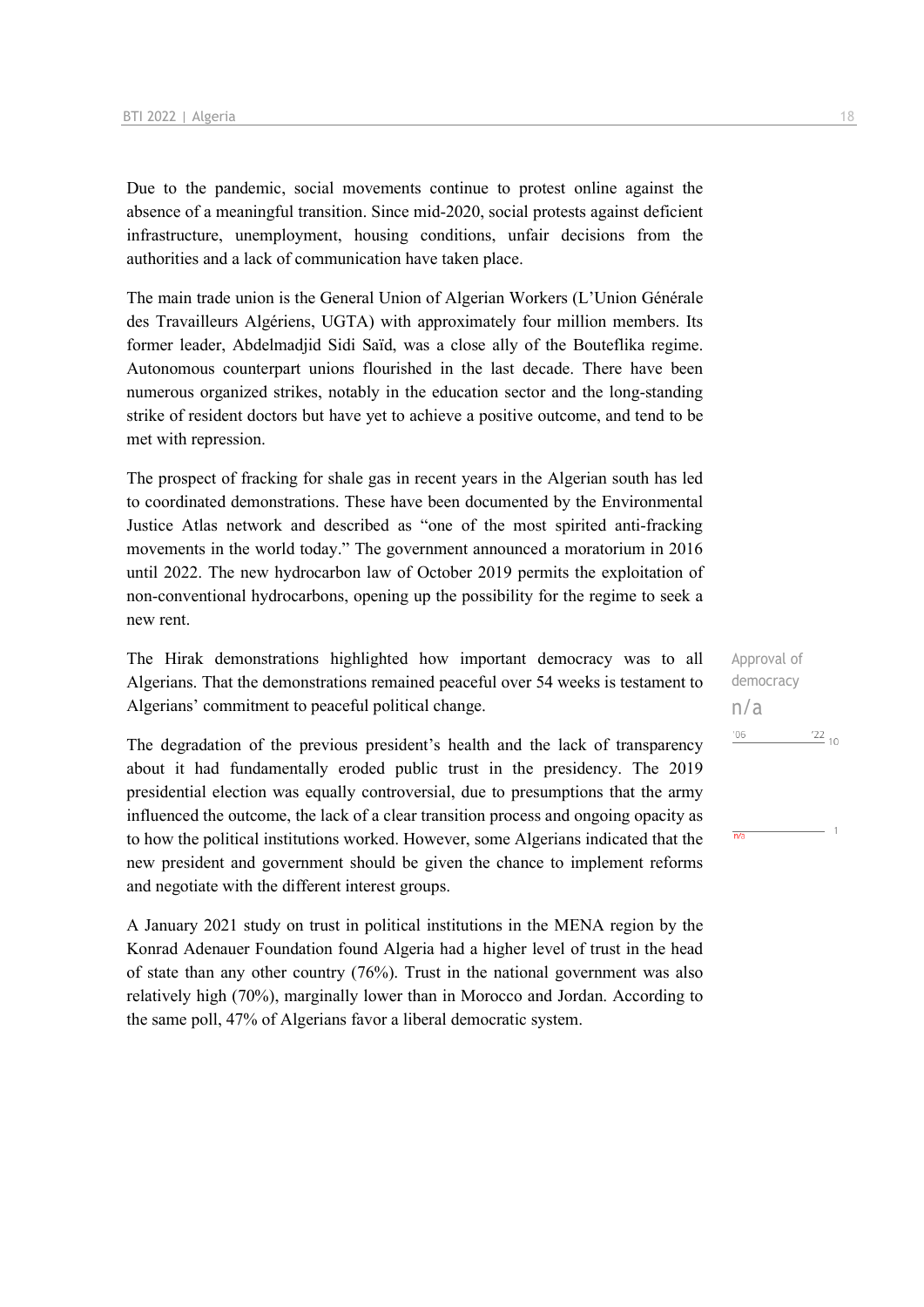The Hirak demonstrations brought Algerians of all walks of life together onto the streets in an unprecedented way throughout 2019. There was an increase in trust, public debates, artwork, displays of traditional cultural heritage and initiatives demonstrating community solidarity such as public clean-ups, voluntary first aid responders, and communal Ramadan meals. This continued during the pandemic, with youth groups sanitizing public spaces, organizing food distribution and support to families in need. Solidarity networks in support of political detainees were also established.

The traumatic 1990s, the top-down reconciliation process and the authoritarian tendencies of the state had severely eroded trust between citizens, but the Hirak initiated a process of slow convergence and trust building. Social media has facilitated certain environmental campaigns like Algérie Propre or Green Bikes Annaba, or The TrashTagChallenge launched by a young Algerian on social media which went viral in early 2019.

The review period has also seen an increasing number of dynamic social, cultural, and environmental associations, and networks of associations, particularly in towns such as Oran or Ghardaia and in the south, and in the Berber area of Kabylie. There are transnational networks working across the Maghreb such as RADDO, the associative network for the sustainable development of oases.

## II. Economic Transformation

#### **6 | Level of Socioeconomic Development**

Algeria's 2019 rating in the UNDP's Human Development Index (HDI) has increased with a current index value of 0.748, which indicates a high level of human development. Algeria is currently ranked 91 out of 189 countries and has generally recorded improvement in this regard. Given Algeria's hydrocarbon resources, however, its HDI value remains relatively low, and huge disparities in wealth persist. The Gini index was 27.6 and the poverty rate 3.7% in 2011. More recent official figures are unavailable. In 2018 the UNDP estimated that Algeria's HDI score is 20.3% lower due to inequality.

Given the slump in oil and gas prices and budget cuts, all of which have been exacerbated by the pandemic, observers assume that Algeria's poverty rates have risen. In 2016, the Algerian League for the Defense of Human Rights (Ligue Algérienne pour la Défense des Droits de l'Homme, LADDH) claimed that nearly 35% of Algerians live below the poverty line.

#### Question Score



## Social capital 6  $106$  $\frac{22}{10}$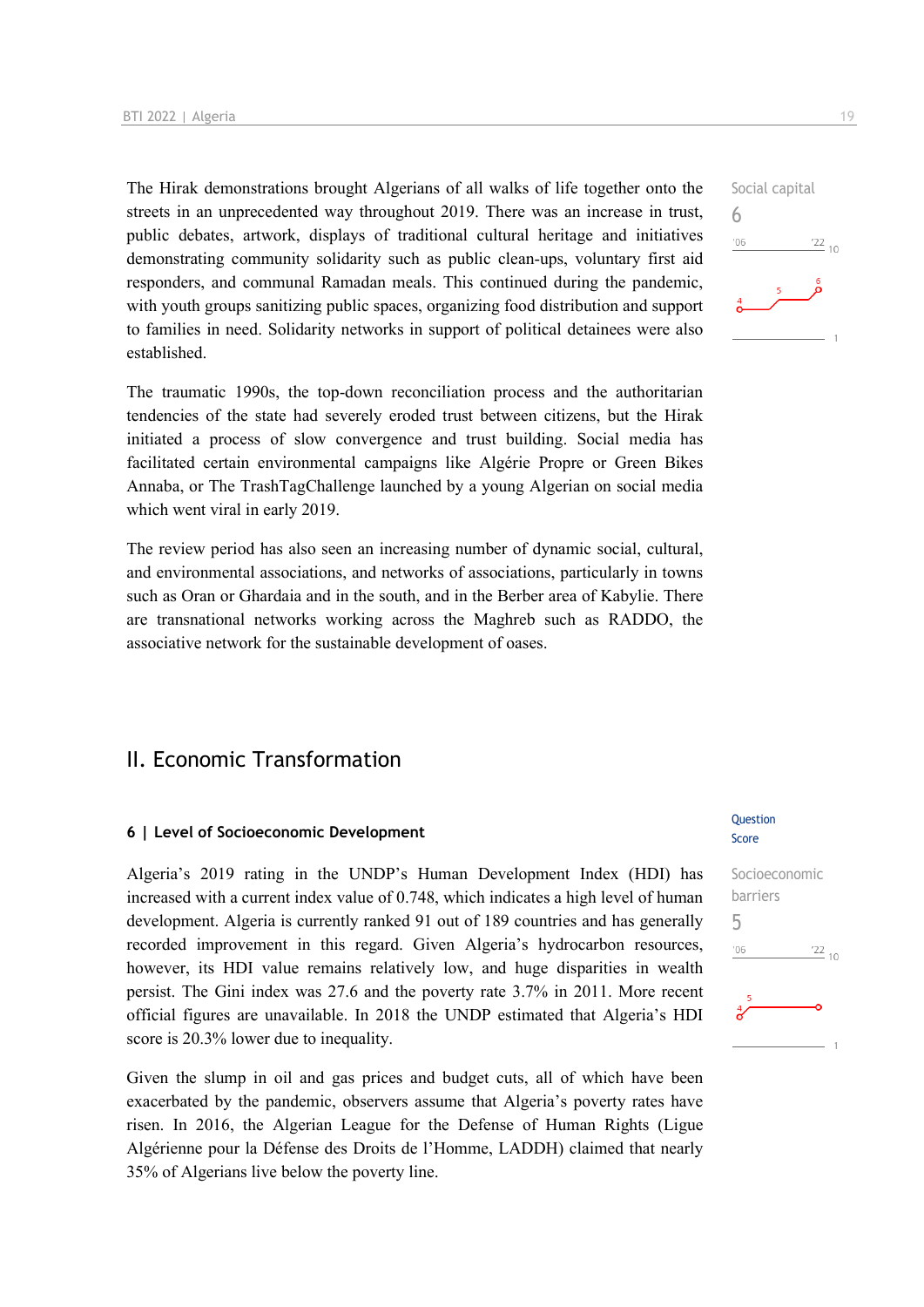Gender inequality appears to have fallen slightly and is below the average for the countries measured in the Gender Inequality Index (0.429 in the 2018 edition). Women have significantly higher access to tertiary education than men (1.7 femaleto-male enrollment rate), but face significant barriers in accessing the job market, with female unemployment rising in 2019 to 20.4% according to the World Bank. There have been improvements for men, however. World Bank figures estimate overall unemployment at 11.4% in 2019. National statistics are not independent, and observers criticize the methodology used and assume the unemployment rate is much higher than officially declared.

Regional inequalities are particularly pronounced in the southern regions. While less densely populated, and the site of oil extraction, these regions experience a significant lack of opportunities and poverty, which remain key challenges to address.

It is presumed that the pandemic will have a strong impact on increasing poverty, with significant job losses and business closures adding to the repercussions of the oil price crash and resulting budget cuts.

| <b>Economic indicators</b> |               | 2017       | 2018       | 2019       | 2020     |
|----------------------------|---------------|------------|------------|------------|----------|
|                            |               |            |            |            |          |
| <b>GDP</b>                 | S M           | 170097.2   | 175415.0   | 171157.8   | 145163.9 |
| GDP growth                 | $\%$          | 1.3        | 1.2        | 0.8        | $-5.5$   |
| Inflation (CPI)            | $\%$          | 5.6        | 4.3        | 2.0        | 2.4      |
| Unemployment               | $\frac{9}{6}$ | 12.0       | 11.9       | 11.8       | 12.8     |
|                            |               |            |            |            |          |
| Foreign direct investment  | % of GDP      | 0.7        | 0.8        | 0.8        |          |
| Export growth              | $\%$          | $-6.1$     | $-3.7$     | $-6.1$     | $-11.1$  |
| Import growth              | $\%$          | $-7.1$     | $-3.6$     | $-6.9$     | $-19.7$  |
| Current account balance    | S M           | $-22067.5$ | $-16709.2$ | $-17147.7$ |          |
|                            |               |            |            |            |          |
| Public debt                | % of GDP      | 26.8       | 37.8       | 45.8       | 55.6     |
| External debt              | \$M           | 5706.7     | 5710.4     | 5492.3     | 5178.2   |
| Total debt service         | \$ M          | 239.6      | 217.2      | 194.7      | 174.7    |
|                            |               |            |            |            |          |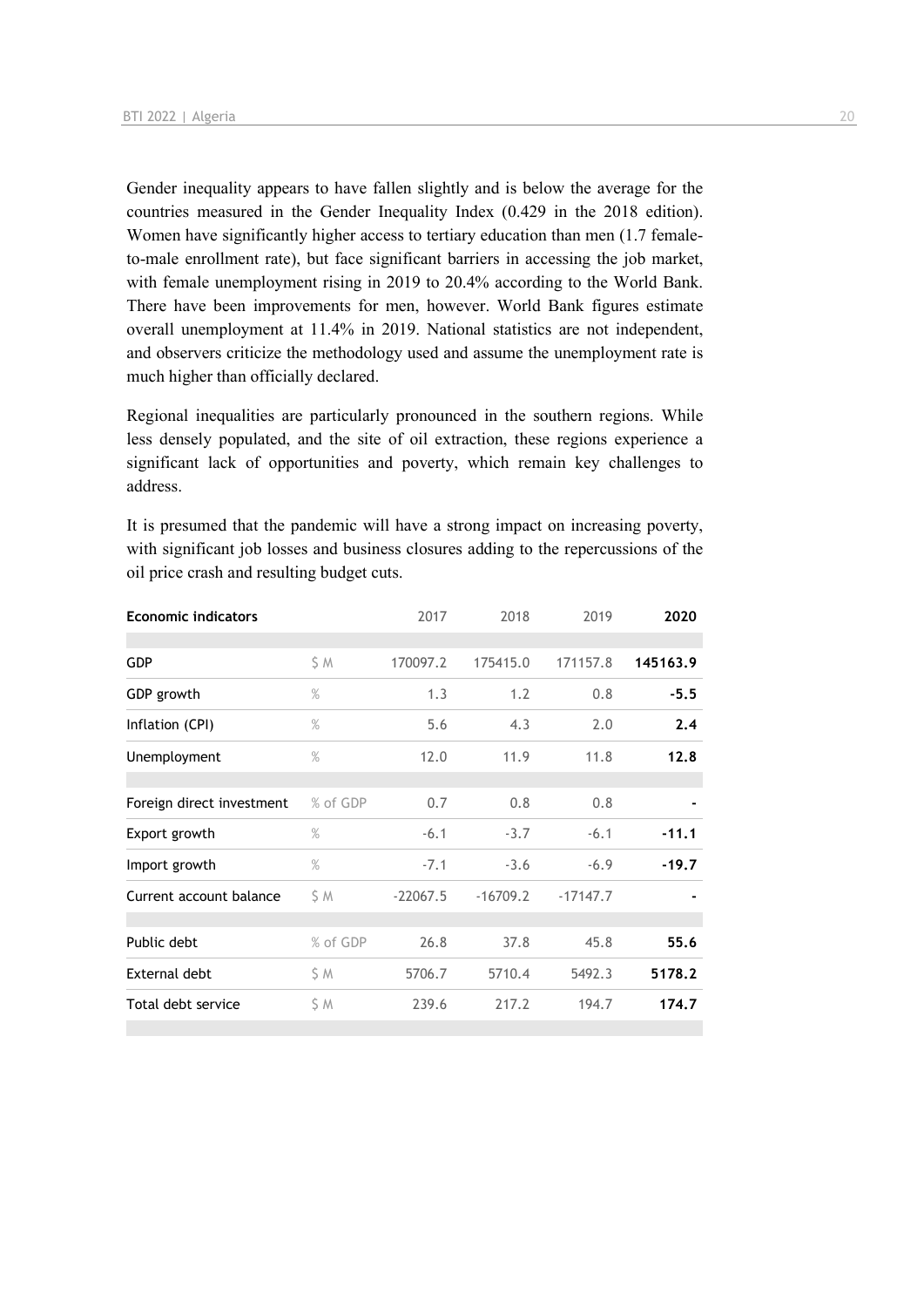| <b>Economic indicators</b> |          | 2017                     | 2018                     | 2019                     | 2020 |
|----------------------------|----------|--------------------------|--------------------------|--------------------------|------|
|                            |          |                          |                          |                          |      |
| Net lending/borrowing      | % of GDP | $\overline{\phantom{a}}$ |                          | ٠                        |      |
| Tax revenue                | % of GDP | $\overline{\phantom{a}}$ | $\overline{\phantom{a}}$ | ٠                        |      |
| Government consumption     | % of GDP | 19.0                     | 17.2                     | 16.9                     | 19.6 |
| Public education spending  | % of GDP | 6.5                      | 5.9                      | 6.1                      |      |
| Public health spending     | % of GDP | 4.2                      | 4.1                      | $\overline{\phantom{a}}$ |      |
| R&D expenditure            | % of GDP | 0.5                      |                          | $\overline{\phantom{a}}$ |      |
| Military expenditure       | % of GDP | 5.9                      | 5.5                      | 6.0                      | 6.7  |

Sources (as of December 2021): The World Bank, World Development Indicators | International Monetary Fund (IMF), World Economic Outlook | Stockholm International Peace Research Institute (SIPRI), Military Expenditure Database.

#### **7 | Organization of the Market and Competition**

Despite economic liberalization measures since the mid-1980s, Algeria has remained a classical rentier state with little interest in economic liberalization. The various oil price collapses have increased the pressure for reform, but the government still intervenes through regulatory measures, such as subsidies or price caps.

It takes 12 procedures and 18 days to open a business, according to the World Bank's 2019 Doing Business report, with adjunctive costs of 11.3% of the average income per capita, placing the country at rank 150 out of 190 in the subindex "Starting a Business." In the 2020 Index of Economic Freedom produced by the Heritage Foundation, Algeria's economic freedom score is 46.9, making its economy the 169th freest. Algeria is ranked lowest in the MENA region and below regional and world averages. Its overall score has increased by 0.7 points due to an improvement in its property rights score.

The World Economic Forum paints a brighter picture, placing Algeria fourth in the region in its Global Competitiveness Index, highlighting improvements in innovation and technology, such as in telecommunications. A low labor force participation of 41.8% indicates not only a weak macroeconomic environment, but also a weak institutional framework for private business and high rates of informal employment. Moreover, a restrictive investment law, which permits no more than 49% foreign ownership of any business, is inadequate for the pursuit of market liberalization and the limited regional trade that occurs. Algeria's challenging business environment, political uncertainty and dependence on hydrocarbons continues to undermine prospects for sustainable economic development.

The Algerian currency is not convertible. Additional barriers to markets exist such as poor banking infrastructure. The informal sector is large, potentially representing

Market organization  $\Delta$  $-06$  $\frac{22}{10}$ 

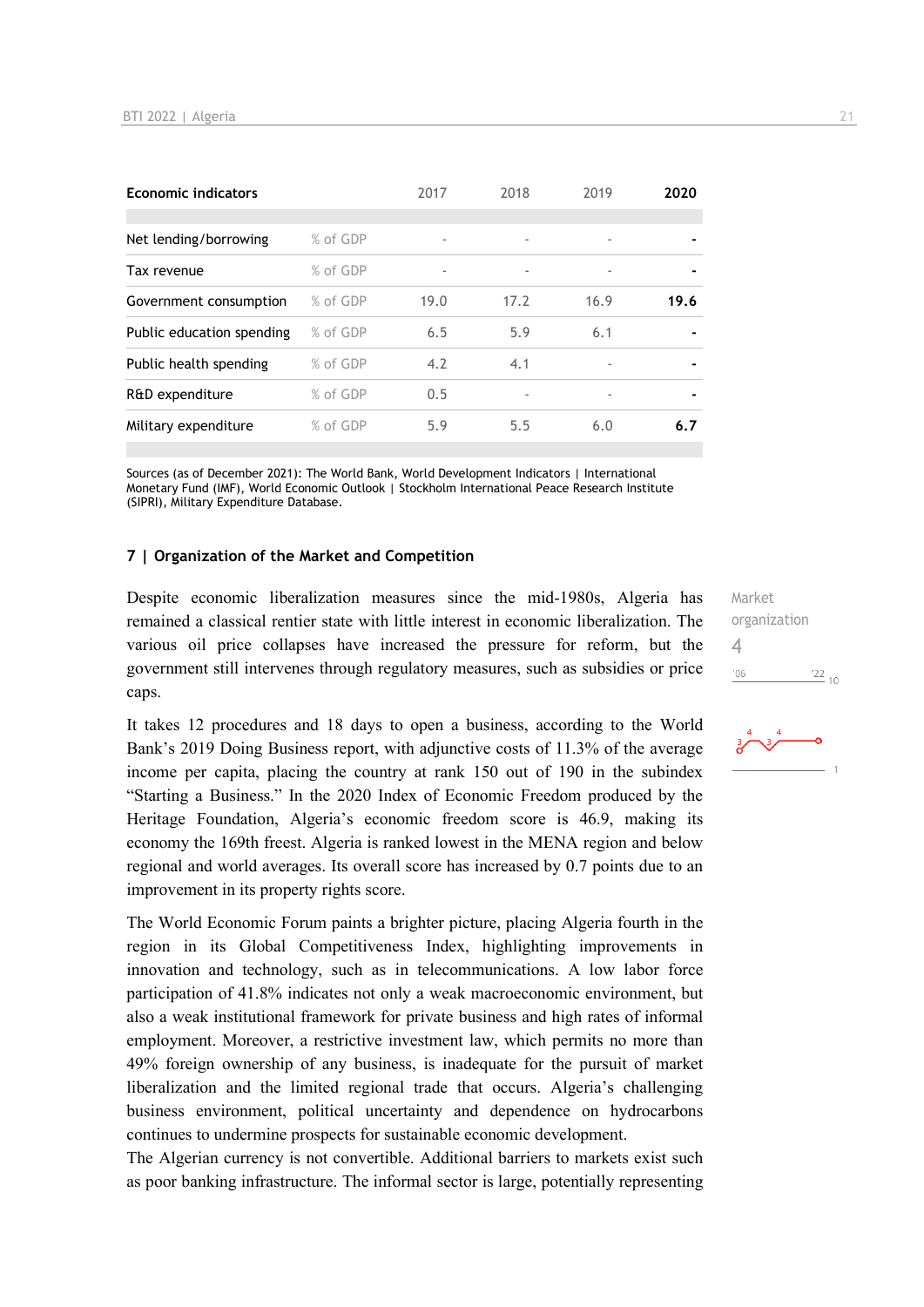up to 45% of Algeria's economy, and there is insufficient will to tackle this given the vested interests of many different sectors.

Following years categorized by what the International Crisis Group called "political paralysis," with a new president in place economic reforms to encourage foreign investment have begun. The new hydrocarbons law of 2020 aims to spur investment. However, the fall in oil prices reinforces Algeria's need to diversify away from hydrocarbons. So far efforts in this direction have been insufficient and it seems that the regime is searching for a new rent through the proposed exploitation of shale gas. Further measures are needed to achieve diversification, to boost competition, spur the emergence of a digital economy, and reinvigorate stateowned enterprises (SOEs). The majority of major businesses and banks are still operated by the state, and measures to promote greater competition and establish an antitrust framework are in their infancy, with weak enforcement.

A new law in 2014 ended the state monopoly in the broadcast sector. Three independent broadcasters, Echorouk TV, Ennahar TV and El Djazaïr TV were authorized in 2011 and have been operating without restriction in Algeria (although their transmitting stations are in foreign countries). The broadcasters are all close to the government.

The monopoly over internet provision has been stripped from Algerie Telecom under the new telecommunication law. The opening up of the sugar sector was declared a success by the government in 2015, but other sectors, such as air transport, remain under effective monopolies with high levels of importation of essential products.

There are no other recent cases of antitrust implementation. Competition remains hampered by specific informal actors, such as retired generals, who monopolize certain sectors of the economy.

The National Competition Council (Conseil National de la Concurrence, CNC) was created in 1995, but was not active until 2013. Observers criticize its de facto lack of independence, due to its tutelage under the Ministry of Trade and the lack of an appropriate legal environment.

Competition policy  $\Delta$  $\frac{22}{10}$  $106$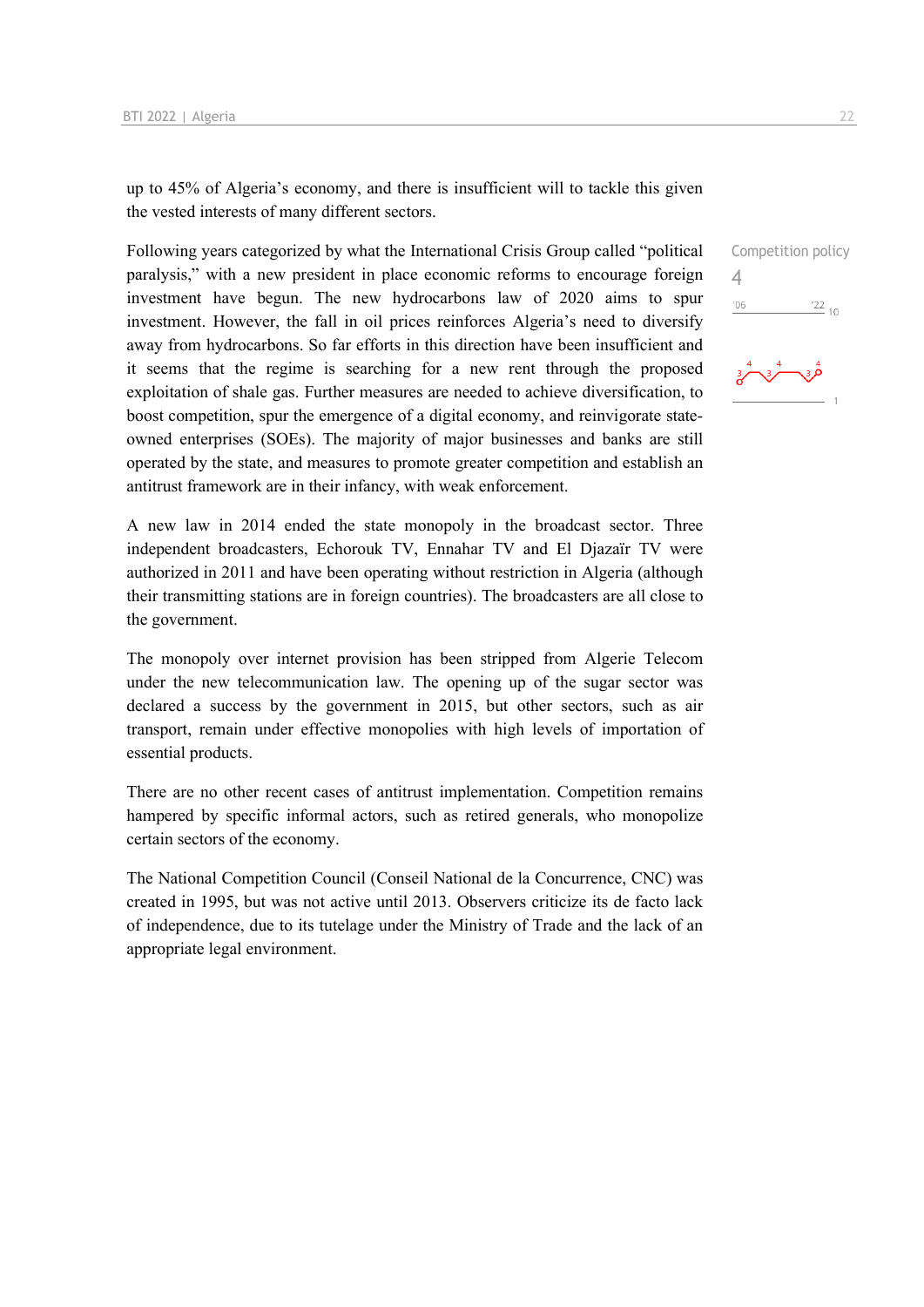Algeria ratified the African Continental Free Trade Area (AfCFTA) agreement in December 2019. The agreement allows for the progressive elimination of tariff barriers over a period of five years after its enactment in July 2020, aiming to free African states from dependence on the extraction of raw materials and promote inter-African trade.

Foreign trade represents 58% of GDP and natural gas and petroleum products account for 93% of Algeria's total exports. Algeria's main imports are wheat, cars, petroleum products, dairy products and medicines. In 2017 and 2018, Algeria introduced new tariffs on certain products and suspended imports on others in an effort to control imports and to encourage Algerian producers. Up to that point, the average tariff rate in Algeria was 12% and trade and investment policies were less open than global averages.

An EU Association Agreement, signed in 2002 and in force since 2005, planned to establish a free trade area in accordance with World Trade Organization rules over a maximum period of 12 years. In 2012, Algeria negotiated a further three-year delay, pushing the deadline back to 2020 and this is still under negotiation.

In 2009, Algeria joined the Greater Arab Free Trade Area (GAFTA). The abolition of tariffs and a liberalization of markets for industrial and later agricultural goods between 17 member states of the League of Arab States saw Algerian nonhydrocarbon exports (mainly sugar and glass) increase. However, Algeria still imports far more than it exports to the GAFTA zone.

Despite adherence to international free trade mechanisms, there remains skepticism from Algerian entrepreneurs and authorities. Due to the lack of producing companies, Algeria would risk losses in the short term from trade liberalization. As a result, dismantling of tariff and non-tariff barriers has been slow. While the trade balance was historically positive, the surplus had eroded by 2012. Algeria has operated a trade deficit since 2015, due to the sharp fall in hydrocarbon exports (nearly 98% of all exports), a trend which looks set to continue.

In August 2020, the Algerian National Bank launched Islamic banking in accordance with government efforts to establish a more effective and diversified national financial market. Regulation 02-20 of March 2020 specifies the rules for Islamic banking for banks and financial institutions. It is hoped this will allow the government to recoup significant funds circulating outside the banking sector in the black market estimated at \$30-35 billion.

Capital markets in Algeria are underdeveloped. The number of private banks has increased, but the financial sector remains dominated by public banks, with 90% of assets in public banks. Private banks perform better than public banks, which are regularly bailed out by the government.

foreign trade 6  $-06$  $^{22}$  10



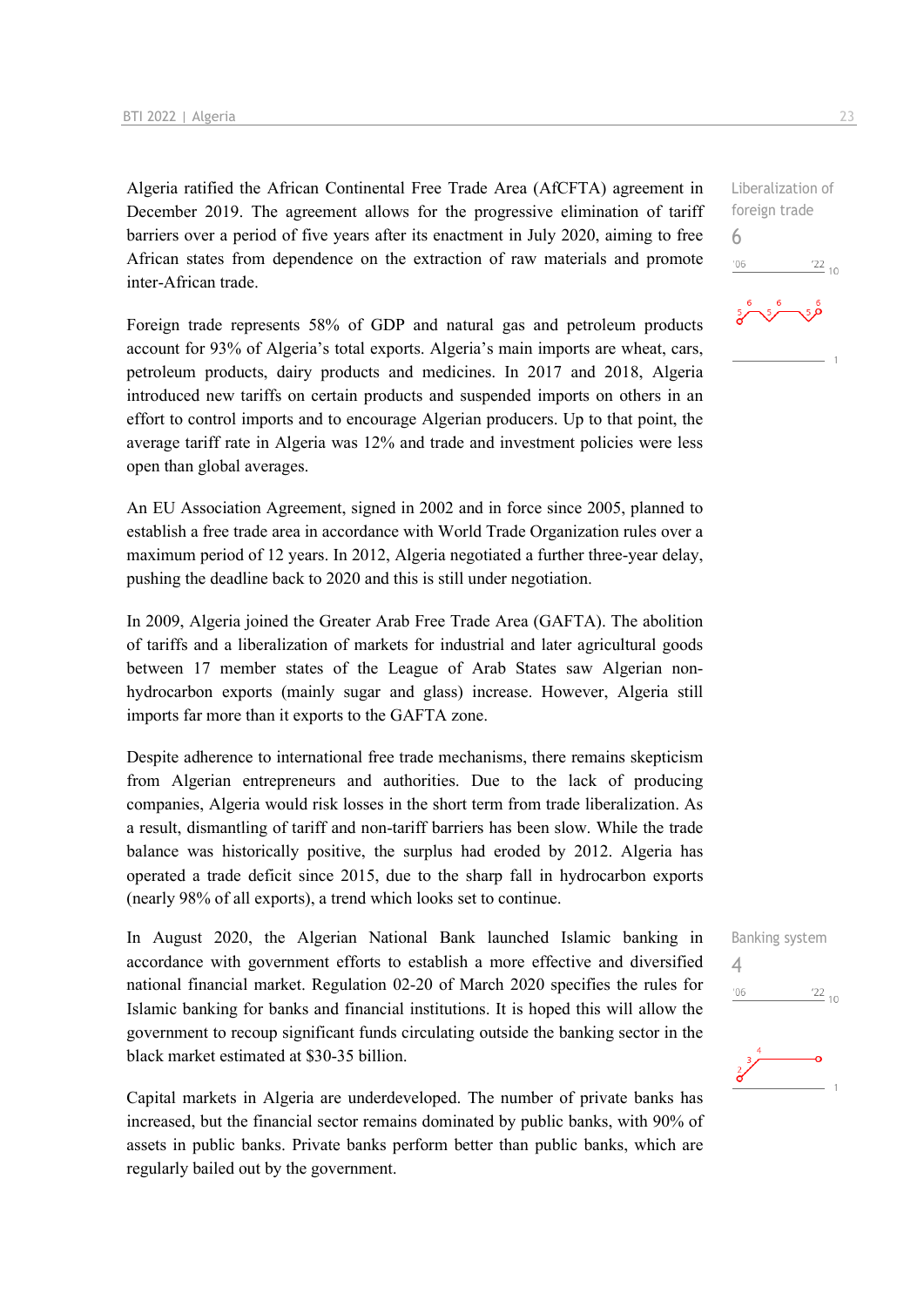The bank capital to assets ratio in 2018 was 10.8%, and bank non-performing loans to total gross loans was 12.7%. Algeria is primarily a cash economy. The private sector is predominantly composed of very small enterprises which function in cash, as do households. Consumer credit, banned since 2009, was relaunched in 2016, but only for goods manufactured or assembled in Algeria.

#### **8 | Monetary and fiscal stability**

Algeria is managing multiple shocks, including over a year of demonstrations beginning in 2019, which led to a new government, the steady fall in oil prices since 2014 and the economic and health impacts of the COVID-19 pandemic to which the new government is trying to respond. Robust containment measures and the closure of borders have been implemented and the economy was partially reopened when the number of COVID-19 infections fell over summer 2020.

The inflation rate in Algeria in 2019 was down to 2% (World Bank figures). In March 2020, the Bank of Algeria lowered the reserve requirement ratio from 10% to 8%, and its main policy rate by 25 basis points to 3.25%. In April 2020, it eased solvency, liquidity and non-performing loan ratios for banks. Banks were allowed to extend payments of some loans, as the IMF highlighted in its COVID Policy Response Tracker. Algeria's main policy rate was lowered from 3.25% to 3.00%, and the reserve requirement ratio from 8% to 6%. In September 2020, the central bank (Banque d'Algérie/Bank of Algeria) reduced the reserve requirement ratio from 6% to 3% and in October 2020 extended the eased prudential requirements for banks, to the end of the year.

The central bank's independence is still under question despite the separation of powers being enshrined in the new 2020 constitution. In 2016, the director of the central bank was dismissed for opposing the government's decision to implement a money-creation policy in order to finance the public debt. The former governor of the bank was appointed minister of finance and no replacement has been nominated. Algeria Watch has pointed to the absence in 2019 and 2020 of a governor as threatening the bank's independence.

The Algerian dinar cannot be freely converted. The rate is pegged against a basket of currencies and fixed by the Banque d'Algérie. The real effective exchange rate in 2019 was 95.3 to one euro (World Bank). The official exchange rate reached 162 dinars to one euro in early 2021. However, on the black market the dinar was exchanged for as much as 208 dinars to one euro. The dinar has been partially convertible since 1995 for currency transactions for foreign investors. Residents and non-residents may hold foreign currencies.

The Banque d'Algérie has primary responsibility for the regulation and supervision of the banking sector. It manages Algeria's foreign reserves and controls foreign exchange. The 2010 banking law amendment reinforced its oversight role for the banking sector. Laws and regulations meet international standards, but the extensive number of state-owned banks undermines compliance.

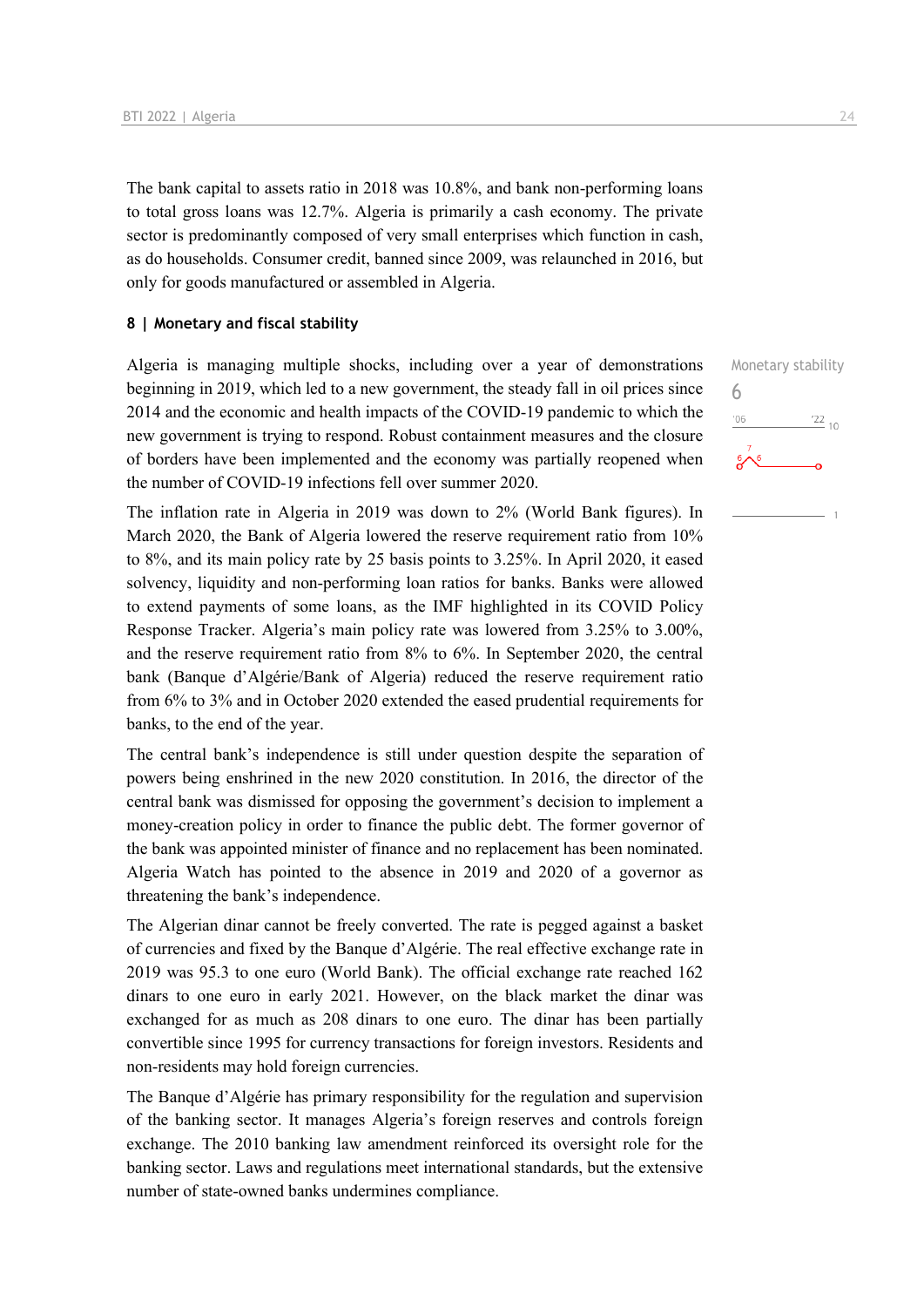The crash in oil prices has posed the major challenge to the Algerian economy, leading to significant budget cuts, particularly in capital expenditure. Algeria's current account balance improved to -\$15.9 billion in 2020, but still significantly worse than the \$12 billion recorded in 2012.

Important challenges remain concerning long-term macroeconomic stability, restoring fiscal prudence and diversifying the economy. The new government has committed to tackling this and dealing with the financial mismanagement of previous decades. Total reserves fell to \$63.3 billion in 2019 (from \$179.6 billion in 2014) due to falling oil prices. According to IMF figures, public debt rose to 46% of GDP in 2019 (up from 17.7% in 2017).

A socioeconomic recovery plan was discussed in August 2020, to ensure food and pharmaceutical security, promote a favorable business climate, and foster high value-added sectors, international trade and FDI. The Supplementary Finance Law (SFL) was enacted in June 2020 to deal with the impacts of the COVID-19 pandemic on the health sector, the unemployed and poor households.

To deal with lower oil prices, the SFL plans to reduce current and capital spending by 5.7% compared to the initial 2020 budget. The authorities also announced that payments of income taxes were to be postponed, except for large enterprises. Furthermore, deadlines and penalties would be relaxed for companies that experience delays in completing public contracts (IMF COVID Policy Response Tracker).

To mitigate the negative effects of the COVID-19 pandemic, budgetary expenditure is 10% higher than the previous year, notwithstanding the drop in tax revenues. For the moment, the government has refrained from financing its work through the issuance of external debt.

#### **9 | Private Property**

Private property is guaranteed by law. Citizens have the right to acquire property, although zoning regulations can limit land use. The state respects individual rights, unless the title is ambiguous or the land wrongfully expropriated. However, as the institutions are not free from corruption and political manipulation, individual rights may be adversely affected. Purchase of land by foreign entities has been limited, to avoid speculation. Legislation in 2009 made transfer of land to foreign investors possible only through 33-year concessions (which can be renewed twice). Foreign companies have complained about difficulties in registering property. In 2019 it required 55 days and 10 procedures to register a property in Algeria, according to the World Bank.



## Fiscal stability

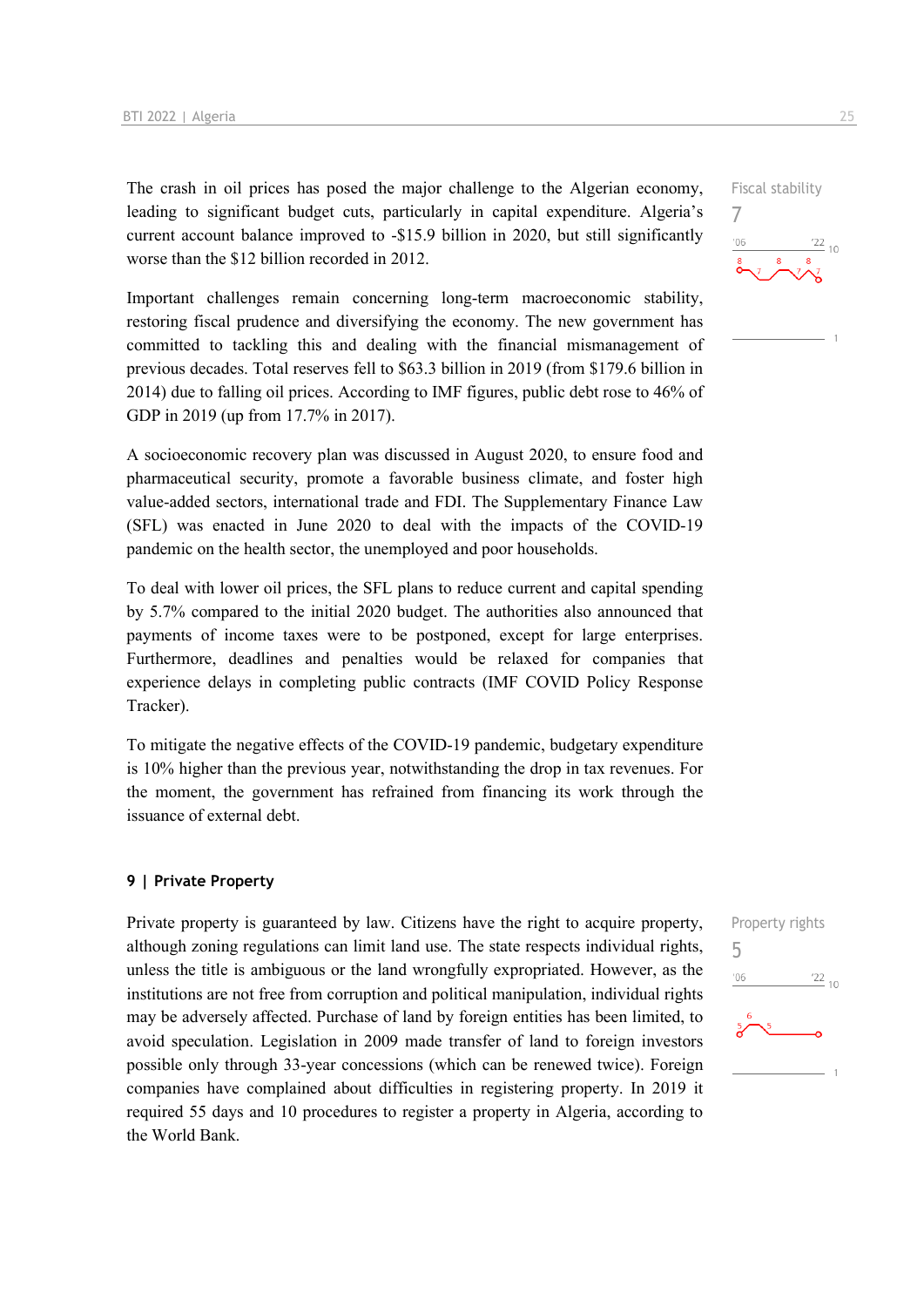The Algerian state encourages private sector activity and has taken measures to encourage investment from domestic and foreign sources. In 2017, the state eliminated the minimum capital requirement for business incorporation, reduced the time to obtain construction permits, lowered the tax on professional activities, and introduced advanced accounting systems to facilitate paying taxes. In 2019, Algeria improved access to electricity connections by streamlining administrative processes and granting new licenses to vendors selling prebuilt substations. It also made importing easier by implementing joint inspections between control agencies.

At the same time, privatization of state companies has been delayed. With a prevalence of very small enterprises (VSE), the private sector suffers from structural weaknesses including lack of access to financing, lack of technical equipment and knowledge, and shortcomings in vocational training. Structural handicaps combined with the importance of investment volumes handled by the state mean slow private sector development, despite substantial public investment, notably through programs run by the National Youth Employment Support Agency (Agence Nationale de Soutien à l'Emploi des Jeunes, ANSEJ). ANSEJ programs are perceived more as a political gesture to ensure social peace rather than as a genuine effort to address the underlying issues. Indeed, although ostensibly aimed at fostering entrepreneurship among young people, they were heavily criticized for failing to take appropriate accompanying measures.

However, in 2020 a new law and program to support startups in Algeria was announced with tax incentives and startup incubators located around the country.

Although official figures have not yet been released, it is likely that the COVID-19 pandemic, by halting public work contracts, has threatened the viability of numerous private sector enterprises. Relative to its approach to public enterprises, government support for private enterprises is limited.

#### **10 | Welfare Regime**

The Supplementary Finance Law enacted in June 2020 mobilized DZD 70 billion (approximately  $E$ 400 million) to mitigate the health and economic impacts of the COVID-19 pandemic, with DZD 3.7 billion for medical supplies, DZD 16.5 billion for bonus payments to health workers, and DZD 8.9 billion for the health sector's development. To mitigate the economic impact of the pandemic, the law included DZD 20 billion for allowances to the unemployed, and DZD 11.5 billion for transfers to poor households (IMF COVID Policy Response Tracker). However, it failed to offer anything to the numerous workers in the informal sector.

Life expectancy in Algeria now stands at 76.7 years and has increased year after year. The most recent figures show that health care spending represented 4.2% of GDP in 2017. With the oil price crash, the pandemic and increased pressures on



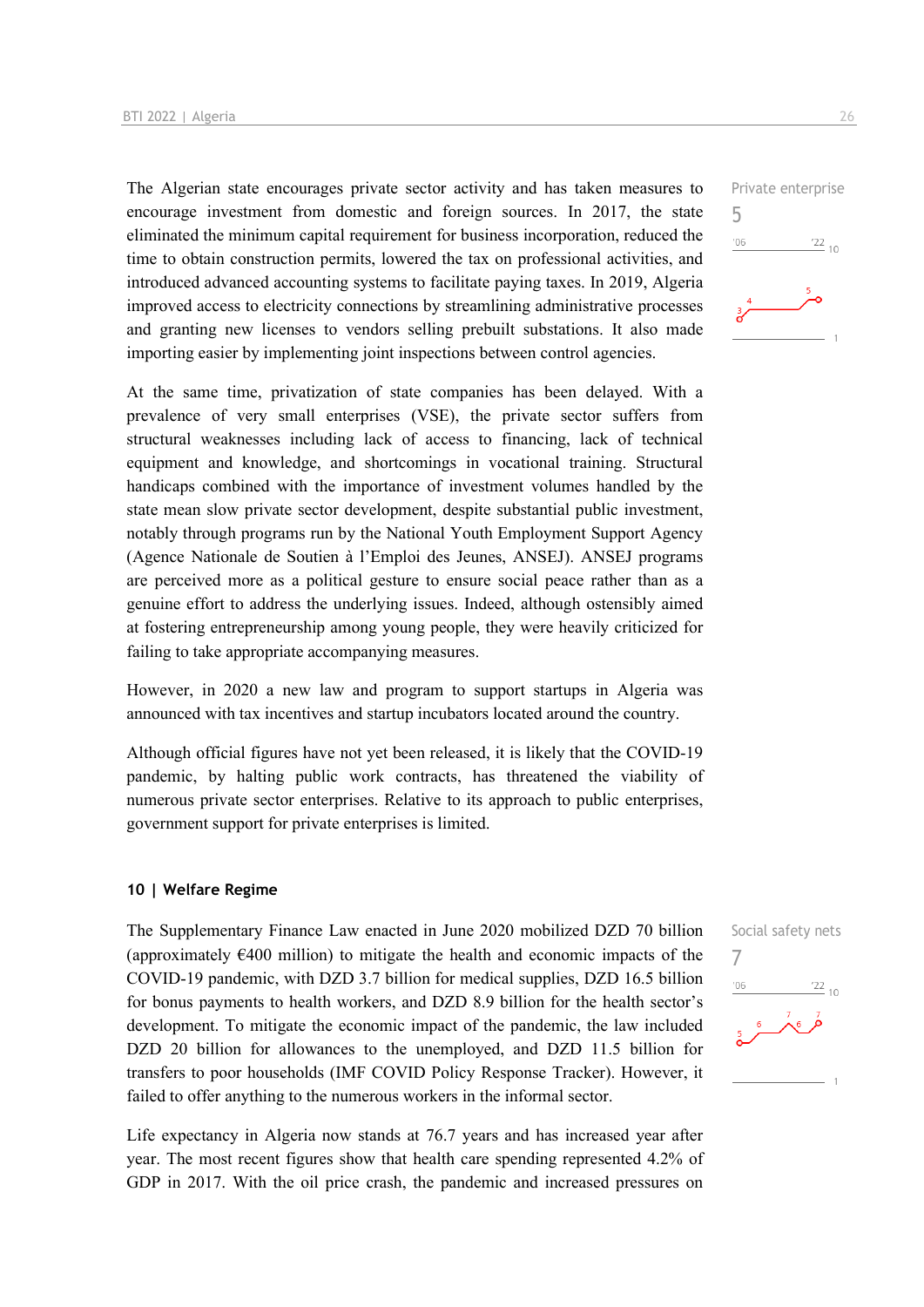public services, ensuring the quality of health care services has been a serious challenge. Human resources, equipment and medical supplies are often insufficient. Poor quality services, notably in hospitals, prompt economically well-off citizens to use private health clinics or travel abroad for health care.

Four national insurance schemes exist for workers and their families, the retired, the unemployed and the non-salaried. The first scheme, the national social security fund (Caisse Nationale de la Sécurité Sociale), covers more than 80% of the population. Access to public hospitals is free and prescription medicine is reimbursed. The country's national unemployment insurance (Caisse Nationale d'Assurance Chômage, CNAC) protects the unemployed and offers training schemes. The schemes are financed by joint contributions from employers and employees. Unemployed youth generally rely on family support to survive. Private health care has increased over recent years, but public health care comprises the largest share of health care spending (80%).

While the Sahrawi refugee populations in the south are guaranteed access to social welfare services, for example, with 100% access to education, access to safety nets for the increasing numbers of Syrian and sub-Saharan African refugees remains insufficient. The Algerian Red Crescent plays an important role in providing basic services.

Equality of opportunity is guaranteed by law, but persistent corruption, despotism and favoritism based on regionalism means equal access to employment and public services is not always ensured. Free education exists at all levels across the country. Overall enrolment rates are in line with MENA regional averages: 107.3% in primary, 99.6% in secondary, and 51.4% in tertiary education. Women have higher enrolment rates than men particularly at the tertiary level. The most recent data on literacy shows improvement overall (81.4% in total), but higher levels for men (87.4%) than for women (75.3%). Family revenue still plays a role in the quality of education, with private schools or education abroad chosen by those who can afford it.

There are significant barriers in the job market for women, who only made up 17.7% of the total labor force in 2017. In 2005, amendments to the family law improved women's rights, but discrimination still remains in terms of rights to divorce and inheritance. In 2015, the parliament adopted legislation to amend the criminal code to toughen sanctions for violence and discrimination against women at home and in the workplace. Since 2012, quotas related to the numbers of women in elected assemblies have led to over 30% of parliamentary deputies now being women. LGBT+ persons suffer discrimination in all aspects of their lives.

Berber populations claim discrimination in terms of limited access to education in their mother tongue or in French, sometimes preferred as a language of education over Arabic. However, the constitutional revision of 2016 has now made the Berber

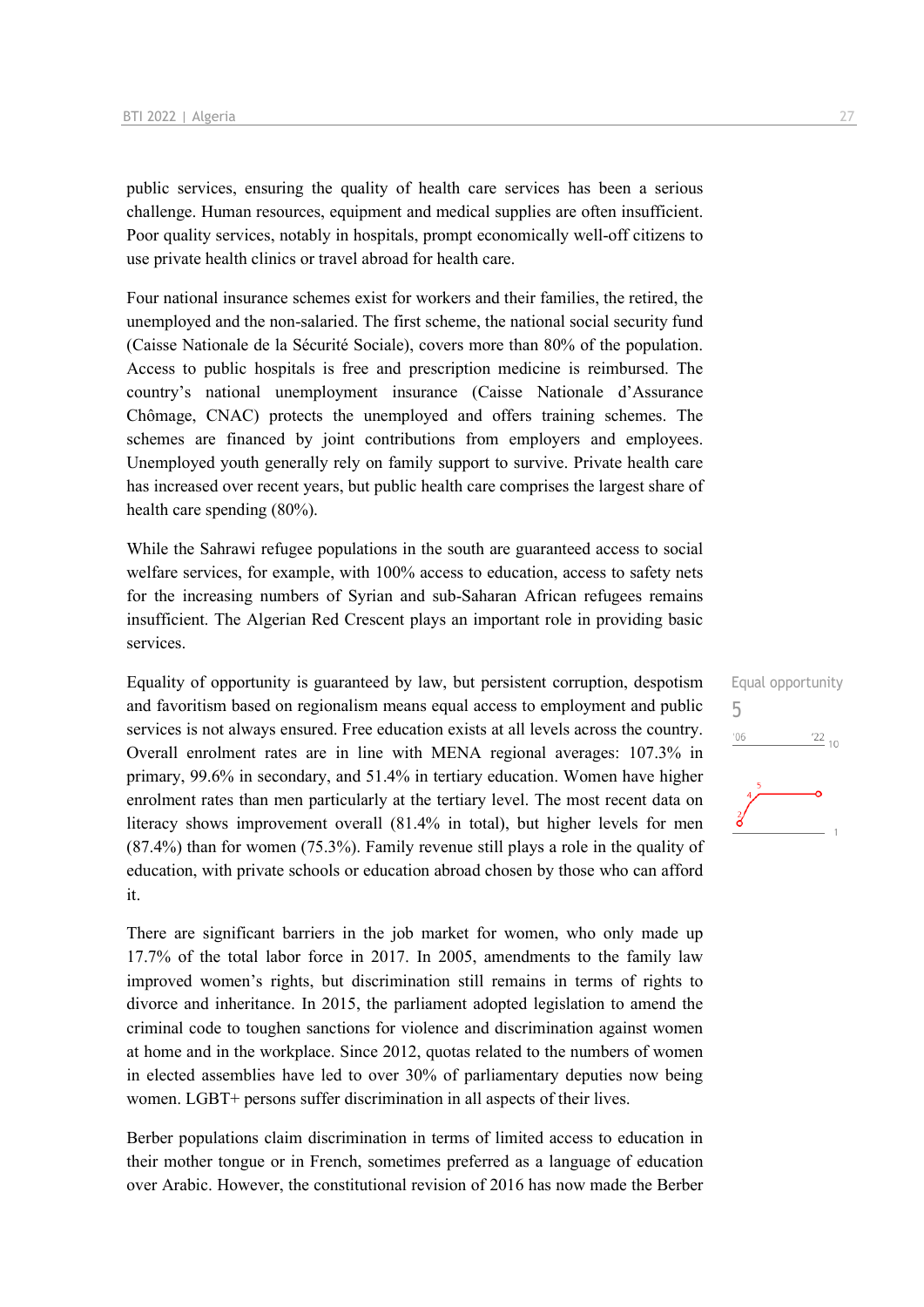language an official one. They do not seem to suffer discrimination in the workplace. Intercommunal tensions between populations in the M'zab have calmed since 2016; the death of the M'Zabi human rights activist Kamel Eddine Fekhar in prison in 2019, following a long hunger strike, highlighted their claims of unjust treatment before public authorities.

The unemployed movement in Ouargla (CNDDC) represents citizens of the south who feel disadvantaged in terms of access to jobs, proper infrastructure and education. The role of corruption and clientelism in obtaining jobs pervades the entire country. However, an acute perception of suffering from marginalization prevails in the South.

#### **11 | Economic Performance**

Algeria's substantial total reserves have protected the economy from serious external shocks for decades, but their decline since 2013 is a serious source of concern. The current account balance improved to -\$15.9 billion in 2020. The country had progressively reduced public debt, but this rose significantly in 2019 to 46% of GDP according to IMF figures.

GDP per capita grew moderately in 2019 to \$11,820 (in PPP terms) according to World Bank data. Total GDP was \$170 billion in 2019, down from \$214 billion in 2014.

Economic performance has been fairly solid over the last decade due to high oil and gas prices. Although further financial reforms have been announced, the economy is still highly dependent on hydrocarbons and is therefore vulnerable to international price shocks, as has occurred in recent years. Hydrocarbons account for approximately 30% of GDP. Inflation as measured by the consumer price index (CPI) fell to 2% in 2019. According to a U.N. report using national statistics office figures, unemployment rose to 11.9% in 2019. Youth unemployment remains considerably higher than this, and the COVID-19 pandemic will exacerbate this further.

Gross capital formation is 44.3% of GDP, considerably higher than in most of the region.

Foreign direct investment in Algeria is 0.8% of GDP in 2019. Investment outside the oil and gas sector remains low. Financial and training initiatives launched by the government to support SMEs, young people and employment opportunities have been renewed since the change of government.

According to a recent World Bank report, the economic outlook for 2021 is challenging due to the fall of oil prices and the impact of the COVID-19 pandemic. The lockdown and the subsequent slowdown of economic activity had negative effects on private consumption and investment.

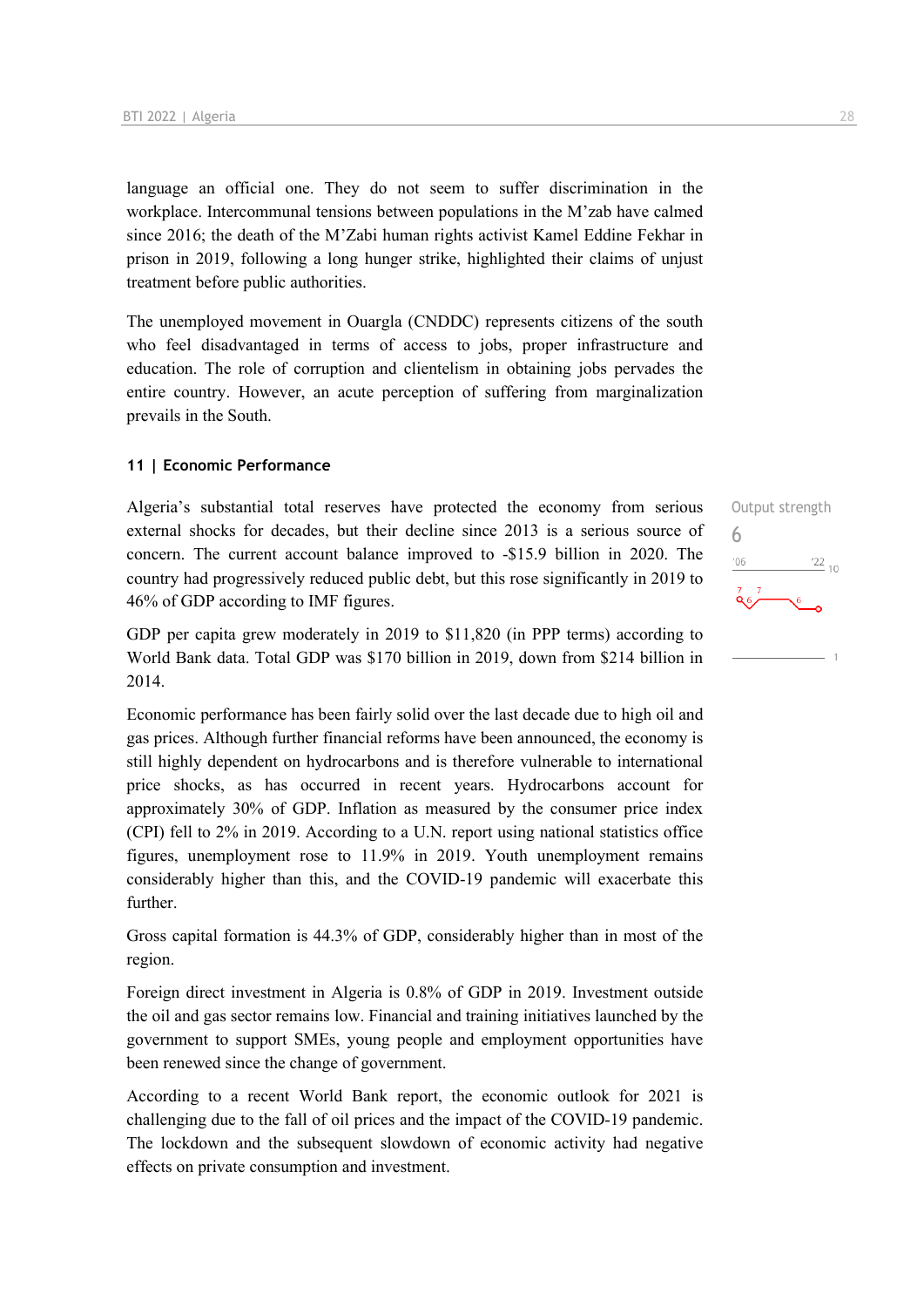The private sector and the informal segment of the economy (estimated at 46%), are expected to suffer most from job losses. The latter offers no unemployment protection and predominates in the sectors most affected by the pandemic such as wholesale and retail trade, construction, and services.

#### **12 | Sustainability**

According to the German Development Agency (GIZ), Algeria has become the region's leading voice on various environmental issues, having enacted a series of progressive environmental laws. The new government appears to be continuing this approach. While large-scale development programs – including road and dam construction – have posed environmental risks, there are concerted efforts to implement environmental policy and a greater focus on renewables. Algeria was one of the first countries to ratify the 2015 Paris Agreement on Climate Change. Over the last decade, there has been increasing attention paid to pesticide regulation, deforestation, and the sustainable use of marine resources.

There have been efforts to address the serious challenge of desertification since the 1970s (including the "green belt"), but these have been only partially successful. A five-year plan  $(2010 - 2014)$  allocated significant funds to deal with desertification in 12 regions (wilayas), and these efforts were continued in the subsequent 2015 – 2019 plan. Renewed commitments to creating a green belt in July 2020, with a specific unit to implement this, have been applauded by environmental associations.

Debates in recent years on the post-oil period fostered interest in large-scale renewable energy. As a result, wind, solar and biomass have been recipients of government support. Algeria made the development of renewables a national priority with the National Development Plan for Renewable Energies. Renewable energies are still largely untapped, with investments remaining modest despite considerable potential. However, in December 2020, the minister for transition and renewable energies, Chems Eddine Chitour, announced 1,000 megawatts (MW) would be produced by solar installations across Algeria by early 2022.

With the U.S. Energy Information Administration identifying Algeria as the world's fourth largest source of non-conventional hydrocarbons, notably shale gas, Algeria amended its hydrocarbon laws in 2013 to allow fracking. This incited mass demonstrations from environmental lobbies and citizen groups across Algeria, particularly in the south, which would be most affected by the environmental degradation to the Sahara. These mobilizations represent a significant shift in societal consciousness regarding environmental campaigns and have continued through the 2019 demonstrations over the new Hydrocarbons law which would facilitate foreign investment in this sector.

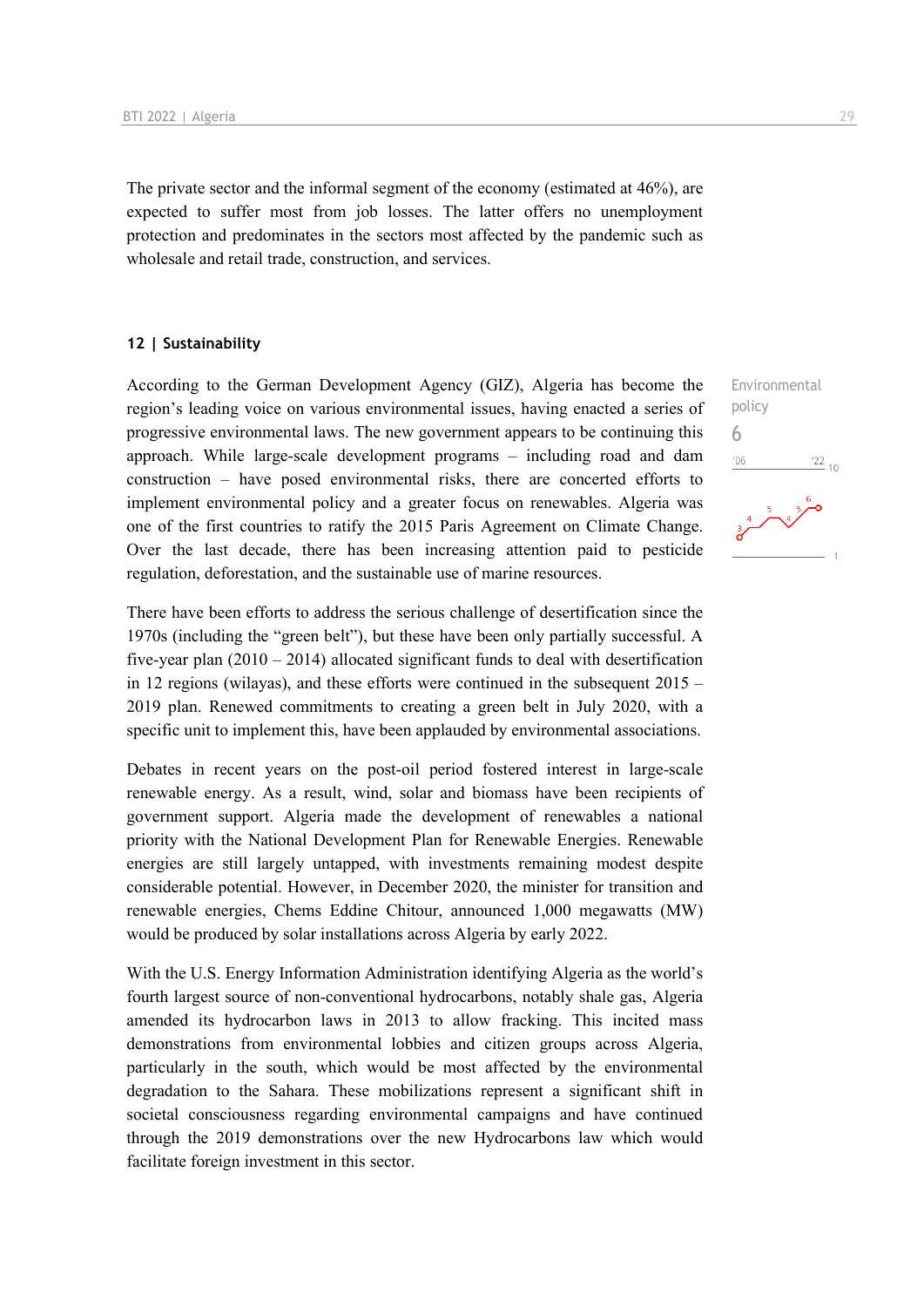Efforts have been made over the last decade to promote the participation or cooperation of companies in environmental programs. Several "Maisons de l'Environnement" have been established and are important vessels for civic education.

While Algeria scored 0.672 in the 2019 U.N. Education Index, only outdated figures are available (from World Bank data) for government spending on education (4.3% in 2008). Research and development spending increased to 0.5% of GDP in 2017. These figures appear low compared to the regional average and in the context of Algeria's resources over the last decade and its potential. Substantial commitments were made to further increase educational infrastructure in the national five-year plan 2015 – 2019, but they were delayed due to the impact of falling oil prices on Algeria's budgetary capacity and an ongoing policy of austerity.

There is widespread access to education in Algeria. Literacy rates are high at 81.4%, although gender disparities persist. Since 1975, Algeria has provided universal free access to education. Although both school education and university education are free, the practice of pupils enrolling in private classes after regular school hours is increasingly widespread and constitutes a problem in terms of equal opportunity and access to knowledge. Considerable efforts have been made in the last decade to create higher education structures across the entire country, including student residencies and free transportation, which has had a positive effect, most notably in terms of greater access to education for women. Yet, in light of growing numbers of students, ensuring the quality of teaching and research remains a challenge.

Five of Algeria's research centers are among the top 50 in Africa. The Ministry of Higher Education counts 12 research centers, 12 research units and six research agencies within its remit. Algeria also has a number of exchange agreements with international universities, with student exchange programs for doctoral research in Europe and elsewhere. Certain bureaucratic hurdles, notably the prior approval of the Ministry of Higher Education and the Foreign Ministry, can limit opportunities and highlight authoritarian attempts to control access to knowledge.

Despite these achievements, Algeria faces many challenges to create a high-quality education system. The education system is plagued by poor relations between teaching staff and ministries of education and higher education, due to disputed pay scales and union recognition. There are fierce debates about whether Arabic or French should be the language of instruction. Student strikes were a major component of the demonstrations in 2011, with students marching for several weeks, contesting poor management, arbitrary decisions, lack of resources and infrastructure and a lack of recognition of their diplomas by industry, created by education reforms to BAs, MAs and PhDs at the time. In 2019, the student movement became an integral part of the pro-democratic Hirak mobilizations, joining demands for a genuine political transition.

4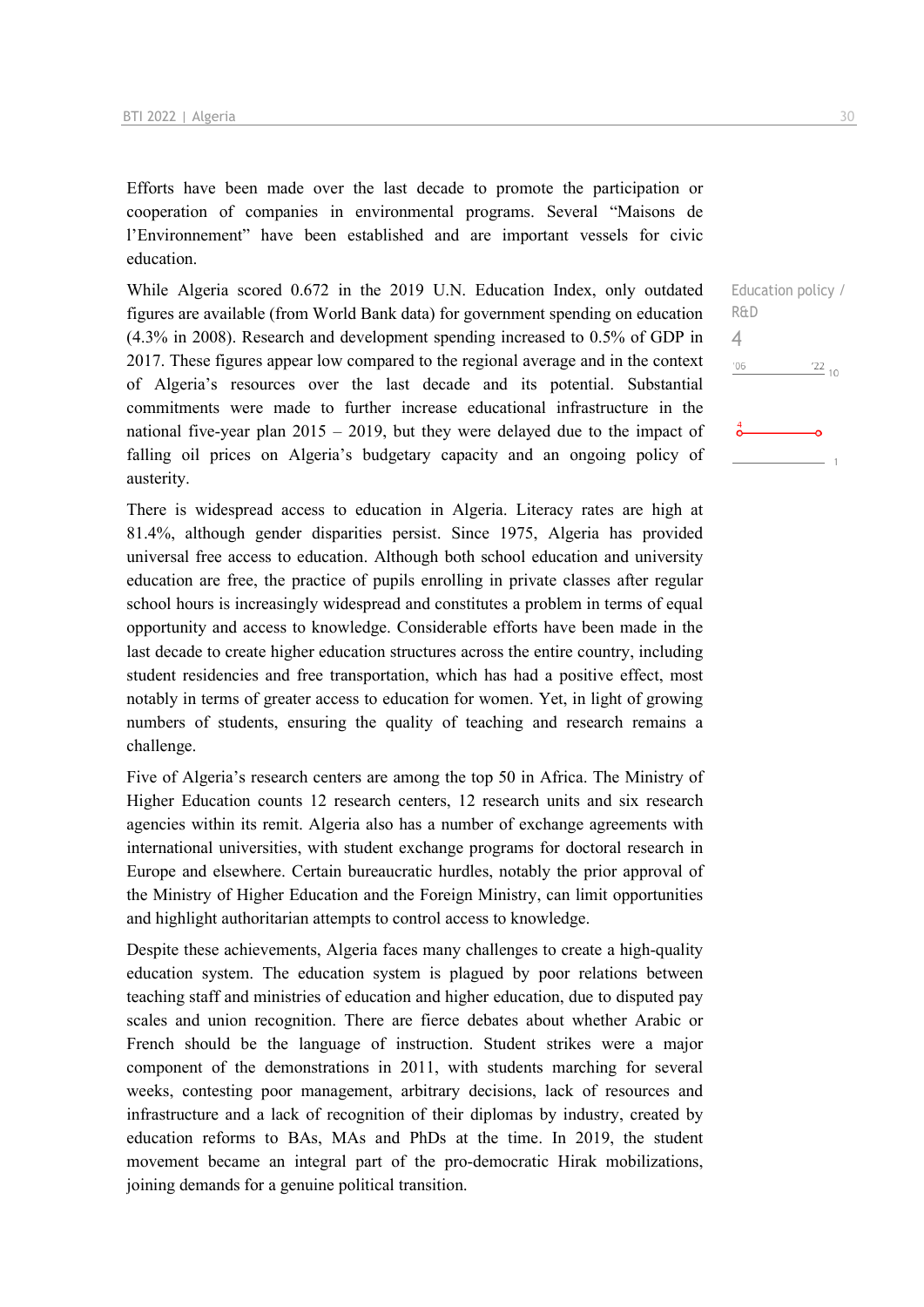## Governance

### I. Level of Difficulty

The disruptive shock of the COVID-19 pandemic has been severe for Algeria, with over 100,000 cases recorded as of January 2021, more than many other countries in the region. While the government responded swiftly, the number of cases has remained high, hospitals have been overwhelmed and the impact on the economy is serious. There is also the additional challenge of negotiating a political transition following the demonstrations of 2019, along with the impact of the oil price crash for an economy largely dependent on hydrocarbons.

Further existing structural constraints also mean improving governance in Algeria is a challenge for the new government. These concern state structures, the population and territory. The president and the ruling elite suffer from a lack of legitimacy and a lack of trust amongst segments of the population.

Algeria continues to face challenges transforming its centrally planned economy, with the dominant presence of state industries, and weaknesses in the private sector and banking system. However, reforms have been initiated. Layers of bureaucracy, inherited from the colonial system, along with high levels of corruption, have weakened governance and this is a major challenge for the new administration. Lack of trained personnel throughout the administration stems from previous weaknesses in the education system and the conflict of the 1990s, with the loss of many civil servants through assassinations or forced exile.

A continued tendency to emigrate results in the loss of highly qualified human capital (i.e., brain drain) and again reinforces the apparent lack of opportunities for the highly educated middle class.

Other demographic factors also constrain Algeria's governance. Substantial urbanization over the last 20 years has put pressure on Algeria's public services such as education, health, housing and transport. The resultant social unrest often contributed to rash political decisions, such as price subsidies and the distribution of grants to ensure social calm, or as they are often dubbed, steps to "buy the peace." After the large-scale demonstrations of 2019, the expectations for change and reform are high and many in the population are not satisfied since the current government does not represent the political transition they mobilized for.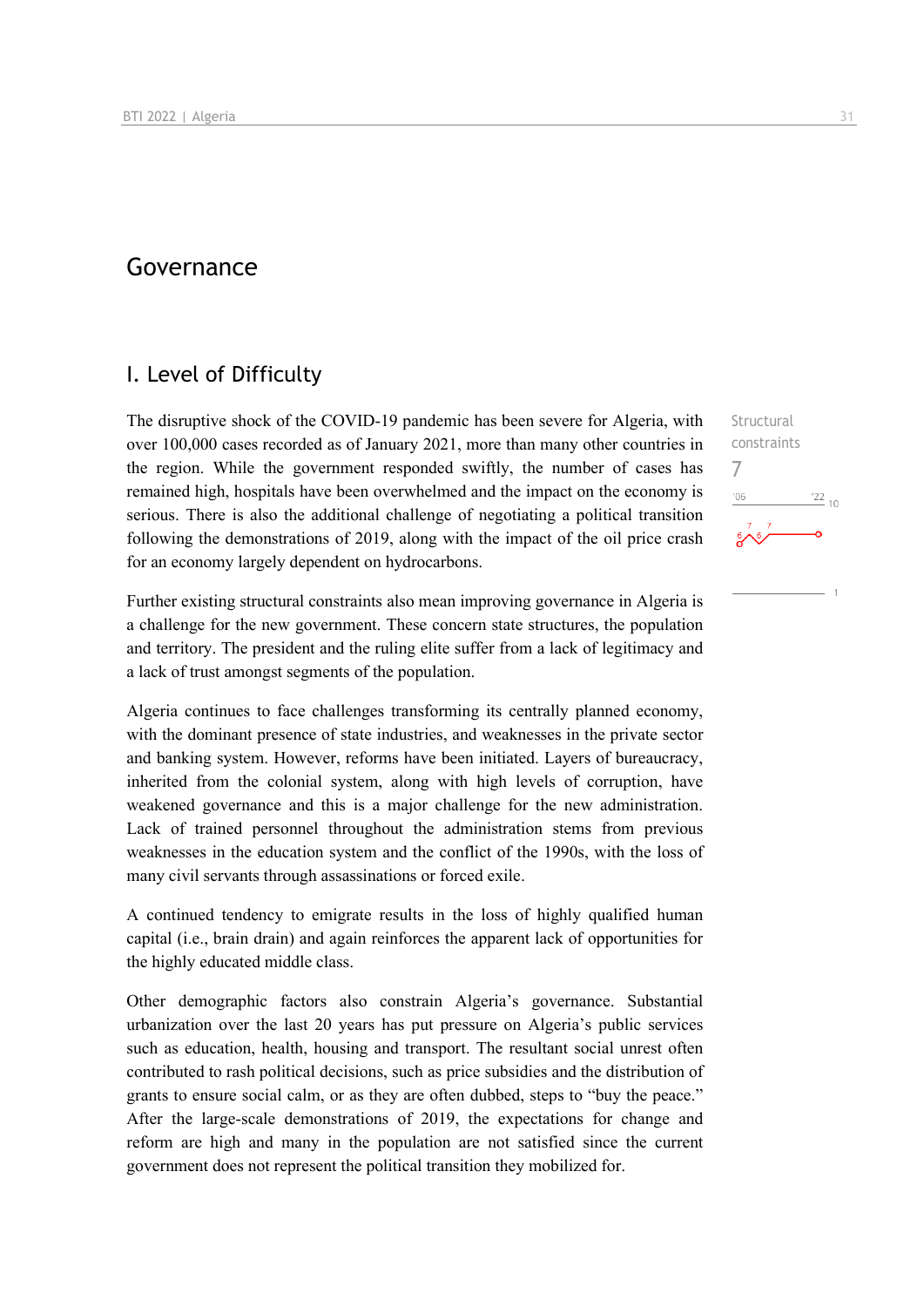Algeria also faces challenges due to its vast territory. The size of the country renders the fight against terrorism more difficult. The remnants of terrorist groups from the 1990s, in the Sahara and some northern regions, still present a constraint on governance. While contained, the threat of insecurity remains. Algeria's borders constitute a significant challenge, particularly in the Sahel. Conflicts in neighboring countries present additional threats in terms of terrorism, cross-border crime and trafficking.

The conflicts in the wider region have resulted in high numbers of refugees and economic migrants. However, immigration does not necessarily represent only a structural challenge, as the economy also benefits significantly from an increased labor force, particularly in the construction sector.

Finally, a number of challenges are posed by the threat of natural disasters. Flooding, earthquakes, heatwaves and desertification have all resulted in major tragedies in the last decade with significant costs, including human lives.

The 2019 protest movement saw a rebirth of civic activism and political mobilization across the entire population as Algerians marched in their millions, peacefully, for democracy and respect for the constitution. Yahia Zoubir describes this as a "stunning development of a powerful civil society, with incredible organizational, nonviolent skills." While formal organizations have not played a role in the popular upheaval, informal networks contributed to sustain the mobilization.

Algeria has a history of civil society organization and solidarity, from the religious associations, such as the Sufi zaouias, to village councils, particularly in Berber society. While these were impeded by 130 years of colonialism and 30 years of single party rule, these structures survived and still underpin a tradition of civic organization and charitable funding. Many associations still function primarily on Muslim charitable donations (zakat).

The transition to a multiparty system after the nationwide October 1988 riots allowed for the opening of the public space for freedom of association. Thanks to the 1990 law on associations, a high number of associations were established. Despite the unrest, civil society continued to organize itself and produced youth associations such as the Youth Actions Rally (Rassemblement Actions Jeunesse, RAJ), and associations such as Djazairouna and SOS Disparus, which support victims of violent conflict.

The 2012 law on associations however constituted a setback, since even established associations were forced to renew their permits. According to recent figures from the Ministry of Interior, approximately 55% of associations are now not officially recognized, forcing them to operate in a state of legal uncertainty. Yet, generally, there are a significant number of dynamic, independent associations across Algeria.

Civil society traditions 5 $^{22}$  10 '06  $\mathbf{Q}_6$  $\sqrt{5}$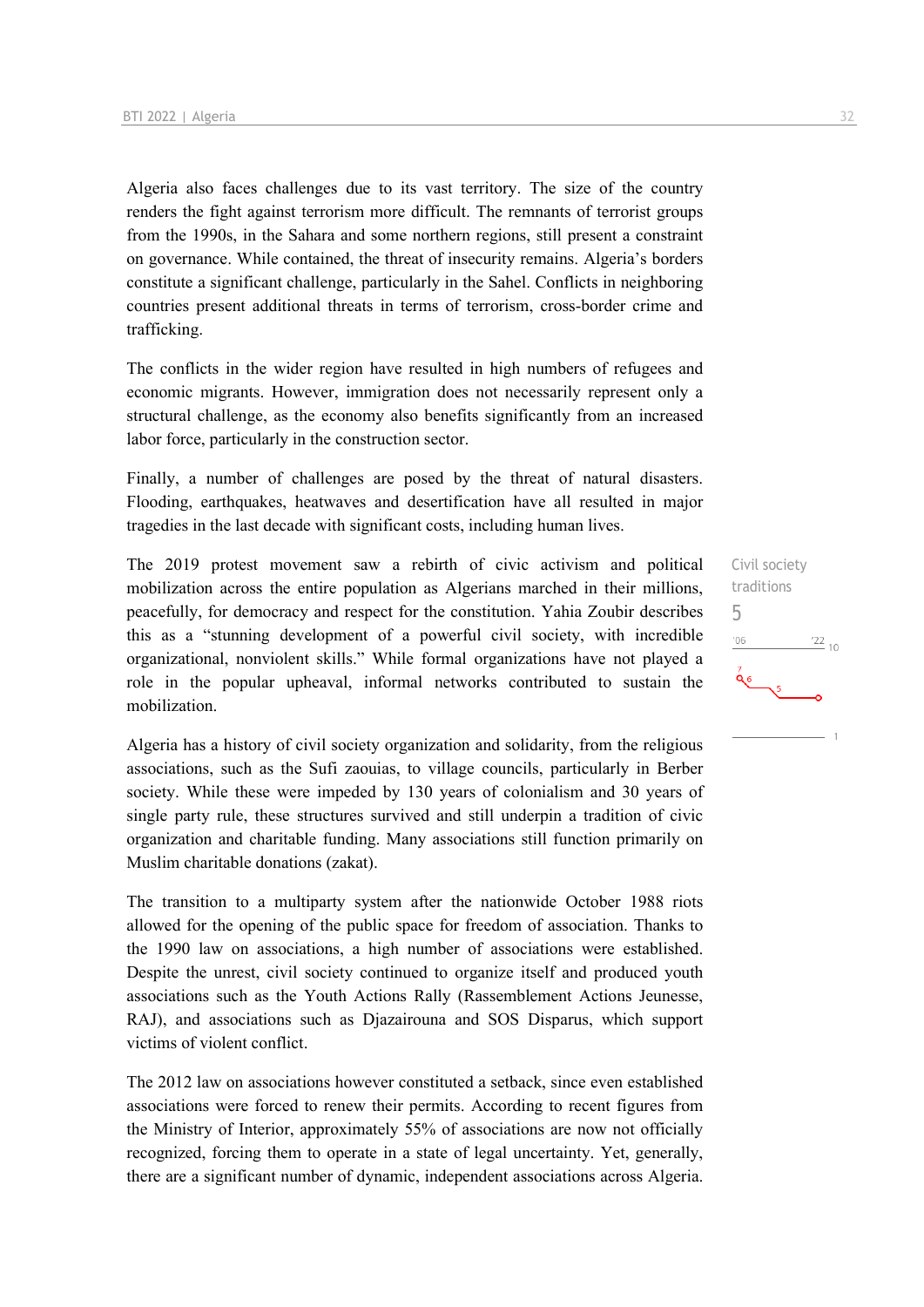These contribute to social care and cultural forums, human rights advocacy, and provide spaces for public debate. They will be important actors in the next stages of political development and transition in Algeria, given the limited public trust in political parties.

The 2019 Hirak mobilization against ailing President Bouteflika's proposed fifth mandate was inherently peaceful for the vast majority. After Bouteflika's dismissal in April 2019, protesters demanded a complete overhaul of the postcolonial political system. The main demands revolved around rule of law, ending corruption, establishing a civil state by depoliticizing the army's role and greater social justice. Continuing over 54 weeks, there was very little division among ethnic, religious or social lines as Algerians united in their demands. The COVID-19 pandemic led to a voluntary halt of the marches by the protesters, yet solidarity rallies before courts and prisons continued in light of increasing repression. Localized social protests resumed in 2020, with demands revolving around problems in the health and education sector, rising prices, unemployment, lack of housing, corruption, and the inefficiency of local authorities.

There is a persistence of small, fragmented terrorist groups remaining from the Islamist violence of the 1990s which are now linked to criminal networks across the Sahel. These continue to operate, primarily in the Sahara, but have now also been linked also to the Islamic State (IS) group, which has been said to be recruiting in Algeria (with little success) and the wider region. The risks originating in the wider region show the continued threat of Islamist terrorism and the difficulties of dealing with groups operating internationally compared to primarily domestic ones in the 1990s. However, according to experts, the Islamist terrorist groups face waning popular support in Algerian society.

### II. Governance Performance

#### **14 | Steering Capability**

While President Tebboune declared a "new Algeria," his own COVID-19 infection in late 2020 reminded Algerians of the stagnation experienced due to the illness of the former president, Bouteflika. Under Bouteflika, the executive had prioritized the development of a diverse market economy, economic growth and reducing unemployment, while protecting strategic sectors. The new government continues these aims, while targeting corruption and reforms to banking, the private sector, energy and a response to the pandemic. Long-term planning is dependent on an effective shift away from hydrocarbons given the devastating drop in oil prices.

## Conflict intensity 5  $\frac{22}{10}$  $n<sub>6</sub>$

#### **Ouestion** Score

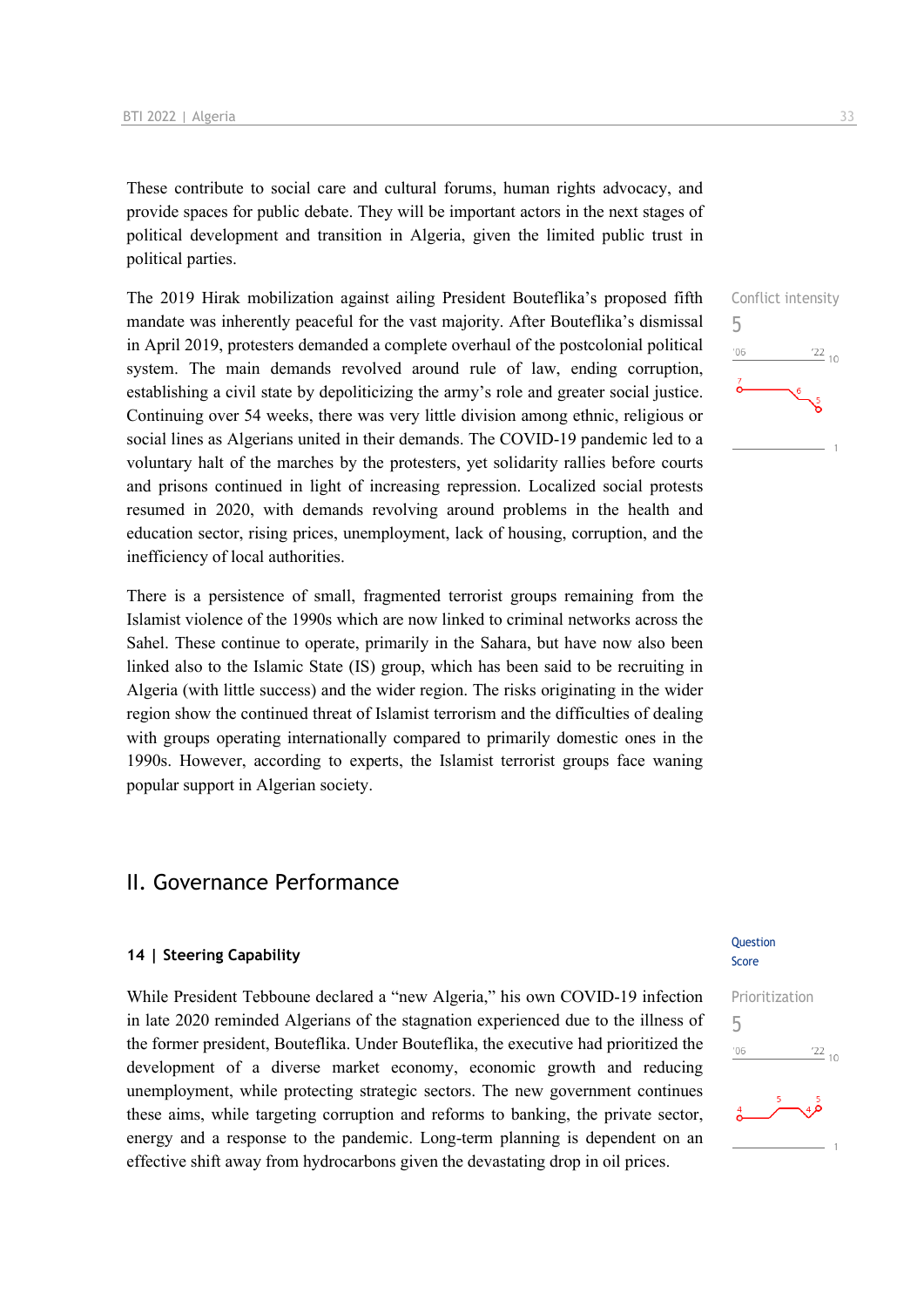In light of the continuing popular and peaceful movement that challenges the Algerian regime, stability is the key priority for the current power holders. While claiming that Algeria entered a new phase, the regime follows an ambivalent strategy of liberating political detainees, rhetorically celebrating the popular movement on the one hand, while intensifying political repression on the other. By refusing to engage more seriously with popular demands for a genuine political transition, more meaningful political reform is unlikely to happen in the near future.

Long-term priorities were set by the process of national reconciliation back in the 2000s. Granting amnesties for the security forces and repentant terrorists and banning public criticism were part of the resolution to the conflict. However, the need for truth and justice have not been addressed and the process of reconciliation remains ongoing. Some voices still denounce the Charter for Peace and Reconciliation and call for its abolition for the sake of truth, justice and genuine reconciliation.

It is as yet unclear whether the potential embracing of shale gas exploitation indicates that government intentions are to pursue new rents and extractivism, or whether a meaningful reorientation toward – and accompanying investment in – clean energy and new economies will occur. The first option seems more plausible, not least due to the looming economic and social crisis.

The new government faces significant challenges in implementing reform. The country faces substantial financial pressures, compounded by further likely falls in oil prices, an uncertain political trajectory following the resignation of President Bouteflika, and the health and economic crises stemming from the COVID-19 pandemic. Nevertheless, there has been a robust response to the COVID-19 pandemic, with increased investment in the health sector and support given to vulnerable populations. At the same time, actions have been taken and laws enacted to reform other sectors. Repression of opposition actors and online activists and curtailments of freedom of assembly, justified by citing the pandemic, may stifle progress toward democratic transition.

The president was hospitalized in Germany between October and the end of December 2020 due to a COVID-19 infection and returned to that country for further treatment in January 2021.

On a symbolic level, he was not present at the referendum on the new constitution that was presented as the culmination of his reform process and for the inauguration of the Mosquée d'Alger, a prestige project of the old administration.

Due to his absence, the new constitution was only promulgated in January 2021, but he managed to sign the finance bill before December 31, 2020.

While implementation was not significantly delayed, the lack of transparent communication as to the reasons for his absence and his physical condition further contributed to an erosion of trust and served to alienate segments of the population.

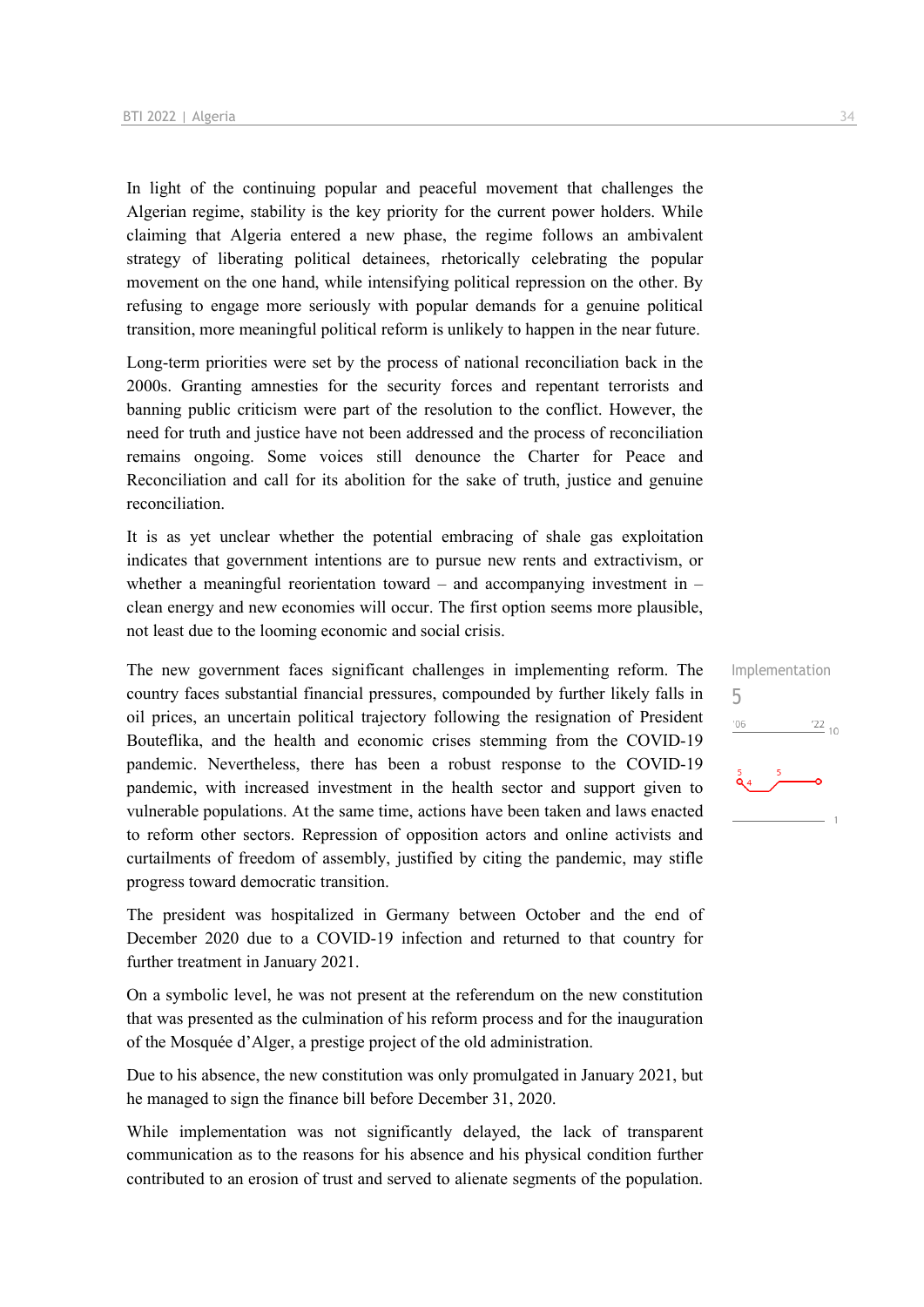Nevertheless, the Konrad Adenauer Foundation's 2021 study on political trust found higher levels of trust in the presidency than in the prime minister and parliament, with all ranking relatively high on ability to govern, compared to other countries in the region.

The Hirak protests highlighted to the ruling elites the extent of Algerians' frustrations with corrupt practices, disrespect of the constitution and their desire for democracy. The pressure on the new administration to address these concerns is high, yet it will be challenging to change practices ingrained within the institutions (e.g., repression of opposition voices continues). The lack of excessive use of force and lethal repression by the security forces during the Hirak protests is a lesson learned from the bloody conflict in the 1990s.

The absence of international organizations and businesses during and after the 1990s conflict contributed to limited knowledge exchange and the transfer of best practices. Policy learning was thus previously hampered, and an aging executive personnel also affected the willingness and flexibility to accept new approaches. However, the increasingly strong engagement of the Algerian diaspora in politics, particularly throughout 2019, and its willingness to invest and support the mother country is a positive sign for progress.

Difficulties in the effective management, targeting and monitoring of policies still present obstacles for successful implementation. The presence of well-qualified researchers and research centers across Algeria should contribute to implementing the fundamental changes required to tackle authoritarian practices and to move away from dependency upon the hydrocarbon sector.

#### **15 | Resource Efficiency**

The Supplementary Finance Law (SFL) of June 2020, enacted to deal with the impacts of the COVID-19 pandemic, reallocated resources to the health sector, to those who were made unemployed, and to poor households. Many public sector officials were furloughed on full pay in order to curb the spread of the virus. There is new impetus for change within the new administration, but the new government will need to strengthen human resource management, recruitment policies, training opportunities and anti-corruption initiatives.

Historically, appointments have often been political, rather than competence based, which the new administration will need to address. The pressure to reduce unemployment contributes to high levels of public sector recruitment. New plans and legislation in 2020 to support startups will hopefully improve this. There have been improvements to financial management and legal and regulatory frameworks as well as financial audits within ministries and decentralized bodies. Overall, the strong centralized structure inherited from the French colonial government has hindered the effective development and use of human capital at the local level.

Policy learning 5  $\frac{22}{10}$  $-06$ 

Efficient use of assets 4 $\frac{22}{10}$  $^{\prime}06$ 

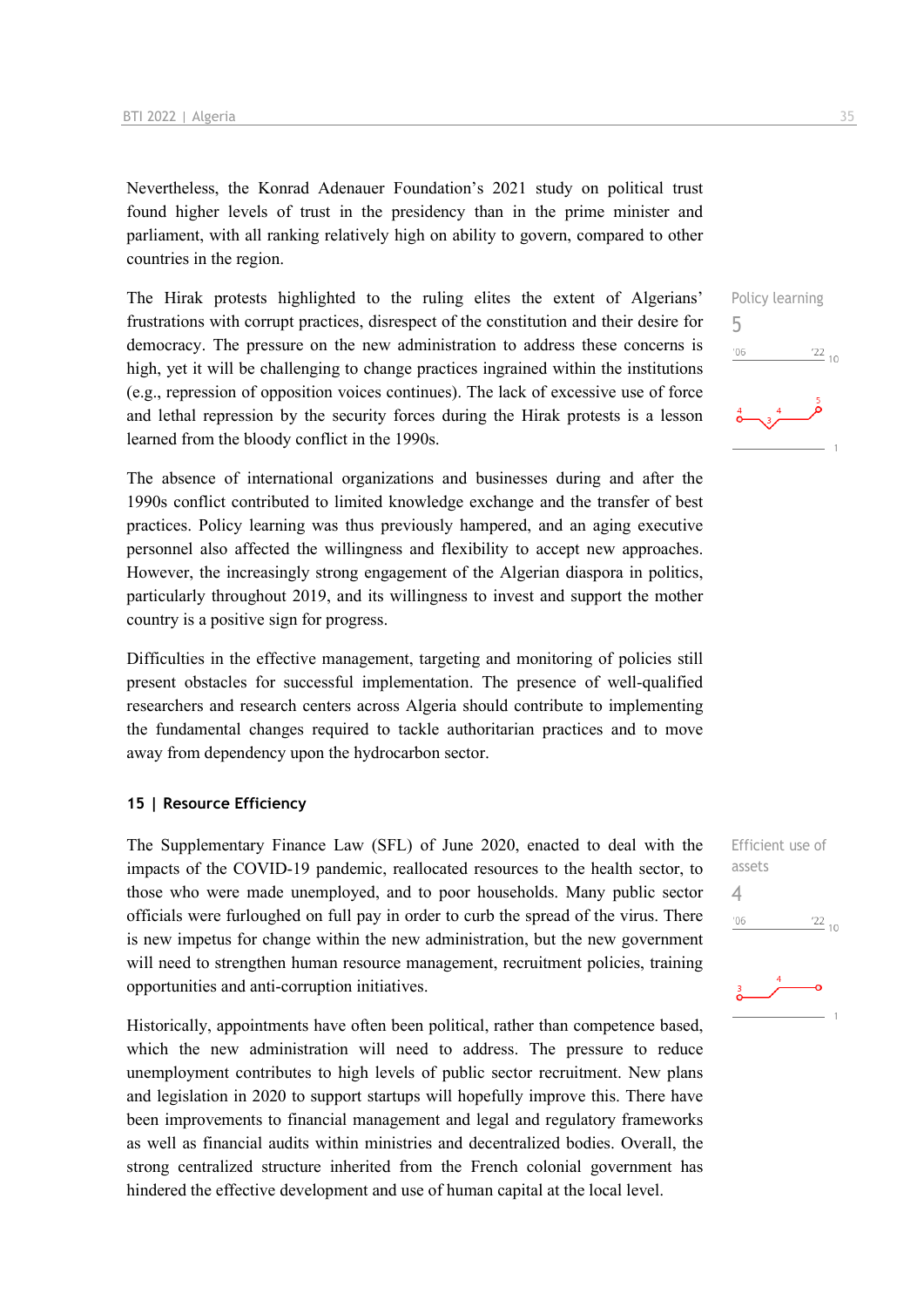Despite the pressure of the looming economic crisis and the need to reduce budgets, several spending streams still follow a political calculus of binding particular groups to the regime in a clientelistic way. In the 2021 finance bill for instance, the Ministry of Moudjahidines, former veterans of the War of Liberation, will continue to receive \$1.7 billion of the budget, the sixth highest allocation, ahead of important ministries like agriculture. The largest part of the budget is allocated to the Ministry of Defense. With \$9.23 billion, Algeria has the largest defense budget on the African continent.

Overall, despite important achievements in the realm of housing and infrastructure, the presidency of Bouteflika  $(1999 - 2019)$  was characterized by an inefficient use of resources and widespread corruption, as illustrated by the shrinking foreignexchange reserves (from \$194 billion 2013 to \$51.6 billion 2020).

The global pandemic has meant the government's priorities have had to shift toward the health sector and supporting vulnerable sections of the population. Simultaneously, the oil price crash has resulted in the need to cut capital expenditure. With a new administration in place, coordination across government should strengthen. However, the pandemic, regional insecurity and the internal challenges of unemployment, housing and public services, as well as the need for diversification of the economy and need to respond to the demands of the population for political transition make this a challenging prospect.

The government's five-year development plans and annual budgets have sought to reconcile competing interests such as rapid infrastructure development and agriculture, with environmental protection, and sustainable development. However, more widely, there has been a lack of coordination across the government and administration, and ministries are often unaware of one another's projects and remits.

The ambitious housing program under which the government has built eight million homes since 2008 was a direct response to the major problem of urbanization, slums and poor housing. However, the management of this has been weakly coordinated, there have been allegations of corruption, and the opaque manner in which homes are distributed often provokes protest. Although there has been an increase in the percentage of the state budget spent on health and education, this is still minimal compared to the amount spent on security. Algeria now has the largest defense budget in Africa, with annual spending over \$10 billion in recent years (a figure which has doubled in the last decade). The objectives of security and development appear to be in competition.

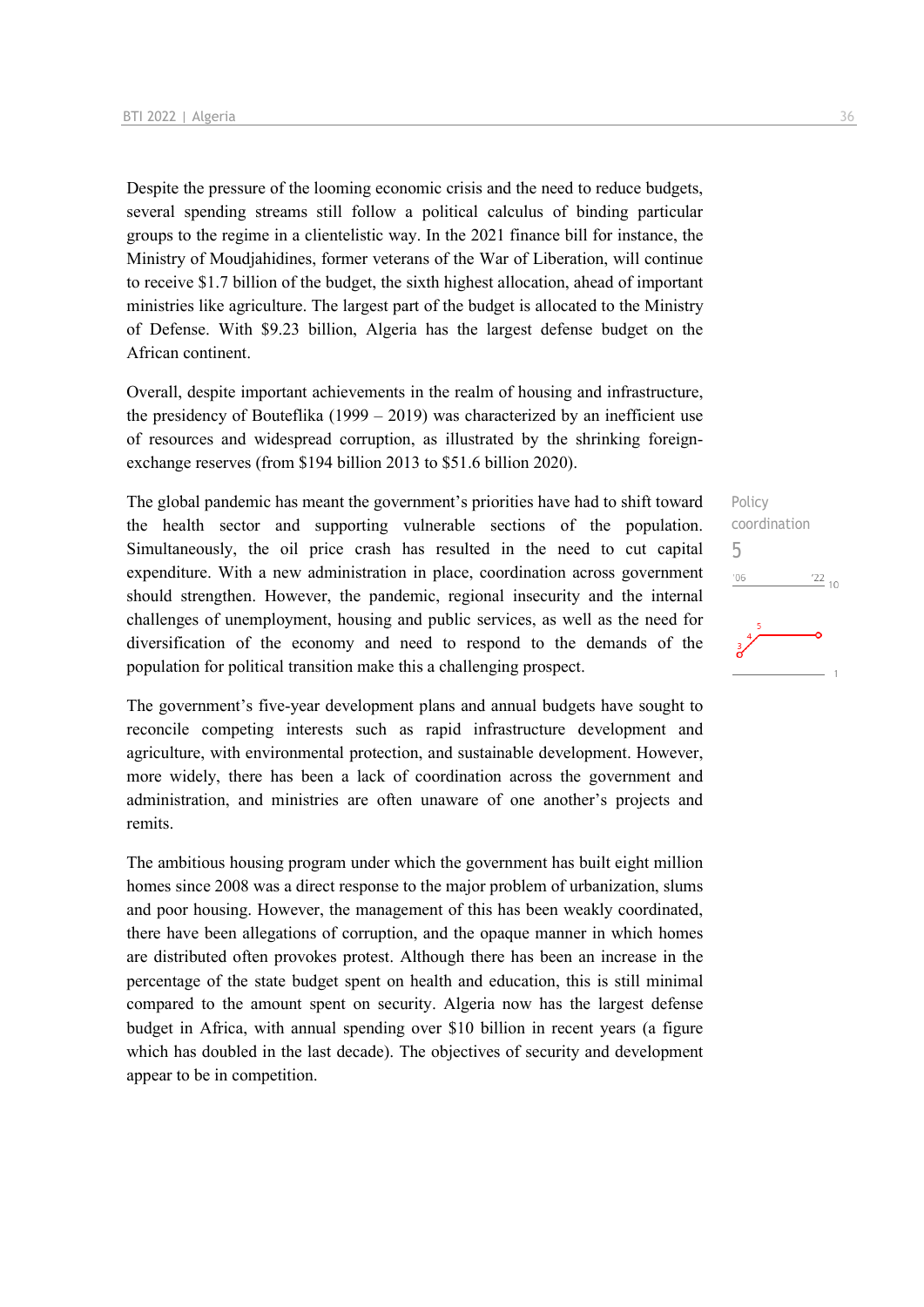The 2006 Anti-Corruption Law, the establishment of the national anti-corruption office in 2012, and government declarations to fight corruption have failed to change what the Algerian Anti-Corruption Association has described as a "culture of impunity." The Court of Auditors and the National Agency for the Prevention and Combating of Corruption (Organe National de Prévention et de Lutte Contre la Corruption, ONPLC), although strengthened on paper recently, still suffer from a lack of personnel, independence, effectiveness and transparency. ONPLC put forward a first ever national anti-corruption strategy for 2020 – 2024, with citizens encouraged to report acts of corruption anonymously to the judiciary.

Civil society organizations such as the Algerian Association for the Fight Against Corruption (Association Algérienne de Lutte Contre la Corruption, AACC) aim to raise public awareness of corrupt misconduct. Despite being highly respected by civil society, AACC has had no bargaining power with the government. The lack of public and media access to information regarding the state budget, public procurement, as well as party/campaign financing remains a problem. Only since the 2019 presidential elections have candidates been required to declare their sources of campaign financing.

Updated legislation on money-laundering has led to improvements. In 2016, the Financial Action Task Force (FATF) – Algeria is a member of its Middle East and North Africa subregional body – judged Algeria's plan to combat money-laundering sufficient for those aims and removed Algeria from its gray list. High-profile scandals have nevertheless eroded trust among both Algerians and foreign investors. To move beyond President Tebboune's election campaign vow to "lay the foundations of a new Algeria," the new government will need to strengthen institutions and the separation of powers to secure real advances against corruption.

#### **16 | Consensus-Building**

The Hirak movement highlighted the gap between popular aspirations for a genuine democratic transition and a political class interested in the perpetuation of the authoritarian regime. Among the opposition and the popular movement, there is no overarching consensus on how to proceed with the next stages of democratic transition, to what degree negotiating with those currently in power is legitimate and the extent to which the protest movement should be structured. In light of the arbitrary character of certain state policies, the ongoing repression of oppositional voices, journalists, and activists, and the lack of consultation over the new constitution, the new administration sends ambivalent signals and casts doubt on its declared commitment to a transition. Given the opacity of the hierarchy of the military, it is not clear if there are reform-oriented actors among them. The impact of the COVID-19 pandemic has exacerbated these intricate challenges.



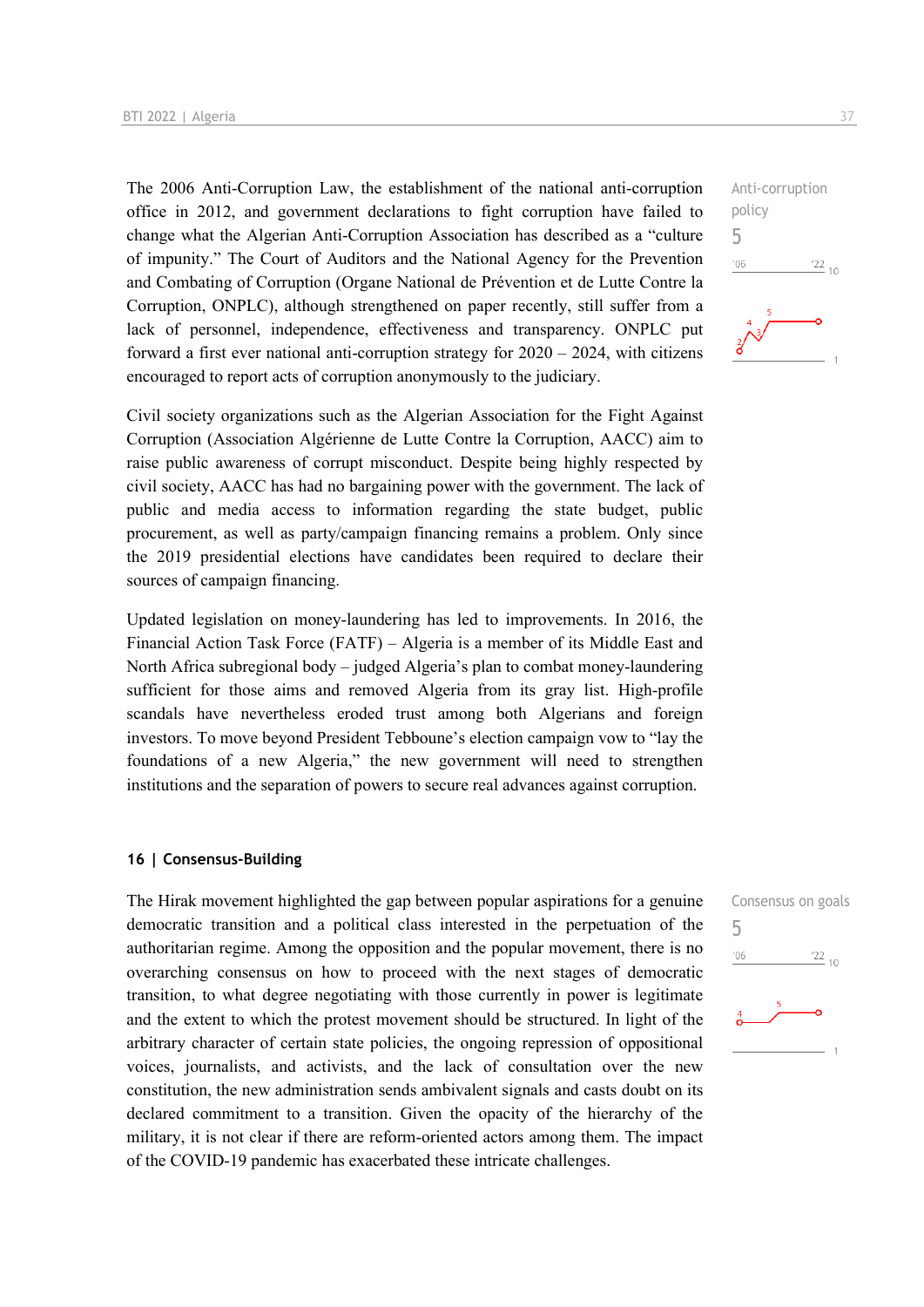While promoting democracy in their discourse, political parties have been criticized by civil society actors for lack of transparency and weakness in enforcing their own internal democratic procedures. There is a consensus across political groups that Algeria first and foremost should prioritize peace and nonviolent forms of protest. The will for change among most of the opposition parties however is strong and there is frustration that the year-long Hirak protests have not yet resulted in meaningful change.

The new government and political opposition parties have stated their commitment to the aim of developing a fully functional market economy, but the COVID-19 pandemic has made achieving this even more challenging. Opposition actors question the effectiveness of government policies to address unemployment and economic development, but not the policy goals themselves. Stated objectives regarding the economy still collide with the rentier-state nature of the state and with the particular interests of certain influential groups in and around the ruling elite.

Throughout the 2019 Hirak mobilization it was clear that the army was the key pillar of the Algerian regime, with Chief of Staff Ahmed Gaid Salah as the core actor of the ruling elite after Bouteflika's dismissal. President Tebboune was considered Gaid Salah's favorite candidate in the presidential elections of December 2019. Following Gaid Salah's death in December 2019, who now wields power within the ruling elite is less clear.

If the popular mobilization of Algerian society for more than a year did not induce full regime change, it did manage to oust former President Bouteflika from office and forced the different elements of the regime to reconfigure their power positions. Due to popular pressure, the regime postponed two electoral appointments in April and July 2019.

Due to its historical role in the war of liberation and the fight against Islamist insurgencies in the 1990s, the military remains one of the most trusted institutions in Algeria. Yet, its political role is increasingly contested  $-$  a civil not military state has been a key slogan of the demonstrations. The 2019 presidential elections meant the army could interfere less openly in daily governance, but certain elements of the military represent a barrier to further liberalization.

Islamist political parties publicly adhere to democratic goals and market liberalization, and are fairly weak, with little electoral support. They played a very minor role in the Hirak marches, but there are online activists with significant followings. A small number of anti-democratic radical Islamists continue to operate, particularly in the Sahara and eastern regions. Regional insecurity and external interference from IS actors have potentially made these groups a greater threat, though there have been few cases of arrests of insurgents over the review period.

Anti-democratic actors 5 $-06$ 

 $\frac{4}{3}$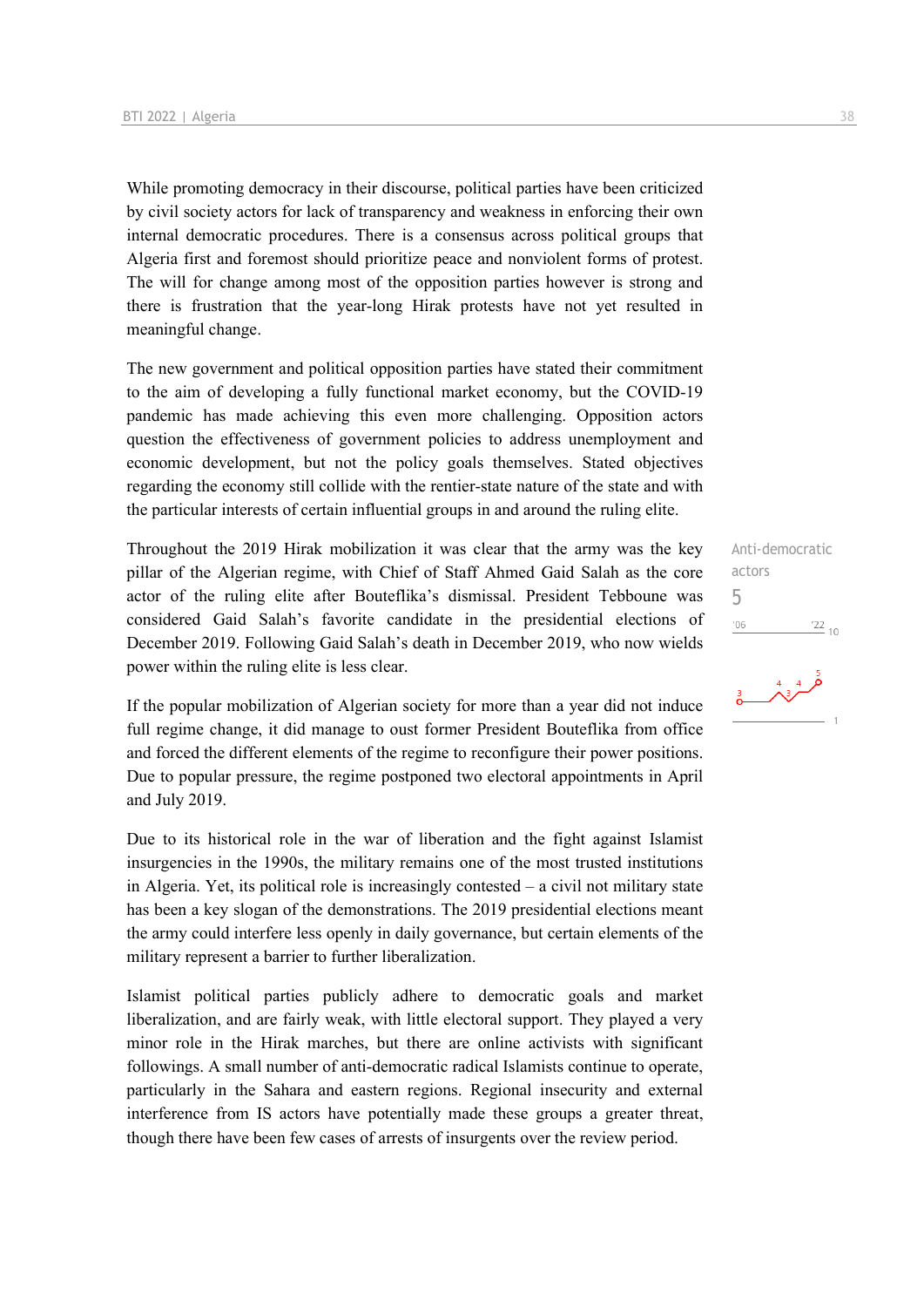Divisions and cleavages in society have diminished over the last decade. The coming together of the population during the Hirak marches and inter-regional solidarity networks with political detainees confirm this trend. Attempts by elements of the ruling regime to target the Amazigh flag during the 2019 demonstrations, as well as the spreading rumors and insults toward Berber inhabitants of Kabylia failed to divide Algerians. The Movement for the Autonomy of Kabylia (MAK), primarily in the villages, illustrates a persistent feeling of alienation held by a small minority of the population.

Tensions in the M'zab region between Ibadite Berbers and Arabic-speaking populations have eased and the different populations were united in the peaceful demonstrations in 2019.

There have been online protests during the COVID-19 pandemic confinement which continue to denounce regional inequalities, the lack of adequate infrastructure and proper equipment in hospitals, the state of roads, and nepotism in the distributions of jobs. They express a general sense of being neglected by the central state, and this sentiment is felt particularly in the south of the country.

While the constitution (revised in 2020) notes the role of the Hirak in its preamble, it reinforces de facto the prerogatives of the executive and enshrines the right of political intervention by the army in order to "protect the interests of the nation." Civil society activists and leading Hirak figures denounce the insufficient consultation of a wider group as part of the revision process, and label it a missed opportunity for more meaningful restructuring. Indeed, the constitution had been drafted in the context of harsher repression against oppositional actors and citizens. Moreover, the COVID-19 pandemic-related lockdown measures were used as a further pretext to prohibit oppositional meetings.

The 2020 constitution enshrined the consultancy role of the National Economic and Social Council (Conseil National Economique et Social, CNES) on policies of economic, social and environmental development.

During the COVID-19 pandemic local grassroots actors have been active in responding to the crisis, but the general government response has been predominantly top-down. Despite difficulties, there are well-organized and wellinformed organizations, movements and networks which are consolidating their positions and negotiating how to move forward in the next stages of political transformation in the country.

However, the political leadership have so far neglected the different proposals for a solution to the country's crisis that have been elaborated by CSOs and oppositional parties, such as the "Collectif de la Société Civile," the "Pacte pour la Transition Démocratique" and "Nidaa 22."

Cleavage / conflict management 6  $^{22}_{-10}$  $n<sub>6</sub>$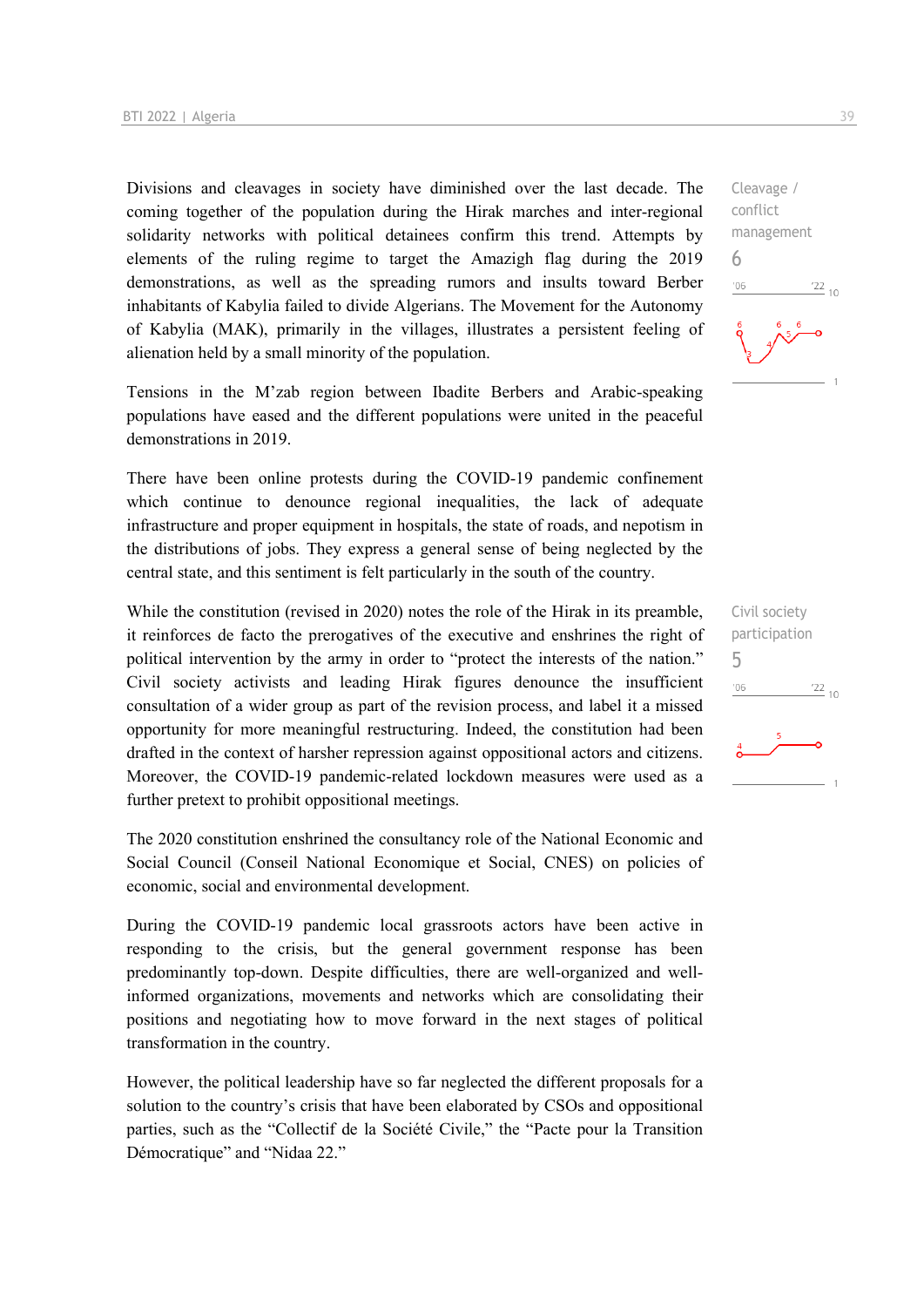The 1999 Civil Concord and the 2006 Reconciliation Charter are widely acknowledged to have brought peace to Algeria. However, the amnesties granted to state security forces and terrorists, and the imposed silence are perceived as deeply unjust, particularly by the families of the 200,000 victims of the conflict and those of the 8,000 "disappeared." Compensation has not allowed for real reconciliation, particularly for the families of the disappeared, who demand a right to know the truth. Cases brought to the French justice system for atrocities committed during the 1990s have created difficult precedents for the Algerian government to ignore. The lack of a genuine politics of "coming to terms with the past," coupled with an instrumentalization of the 1990s trauma for the sake of authoritarianism have not been conducive to reconciliation. Arguably the 2019 demonstrations did more to reconcile Algerians with each other than any past actions of the state.

As to reconciliation with the former colonial power, France, the return in July 2020 of the remains of 24 fighters who were killed resisting French colonial forces in the 19th century, and whose skulls had been kept in Paris as war trophies, was an important moment for Algeria. This was a cause for which Algerian and French intellectuals had campaigned for many years.

#### **17 | International Cooperation**

For historical reasons, the Algerian government has traditionally been reluctant to accept external involvement in its development plans, and with the Hirak demonstrations and fears of foreign interference and manipulation this stance has been maintained. Given its hydrocarbon wealth, Algeria has not sought financial assistance, but the COVID-19 pandemic and oil price crisis make the situation more challenging. More recently, the Algerian state has accepted technical cooperation, and has demonstrated a wish to increase the breadth of its cooperation partners. Algeria signed an association agreement with the EU in 2002, which came into force in 2005.

Relations with certain Gulf states have generally improved, with increased economic investment from the Gulf and a significant Algerian expatriate population in countries such as Qatar. China continues to play an important role in Algeria's economic and infrastructure development. However, the Algerian government has not exploited Chinese expertise in order to train young people in Algeria, instead simply employing Chinese workers. Bilateral trade continues to increase, and relations are primarily focused on trade and investment.

Algeria has agreed to strengthen cooperation with Russia in the energy sector. There are strong bilateral programs, including with the German development agency (GIZ) over a strong environmental program, and with the United Kingdom and Ireland in the education sector. Algeria is increasing its connections with the Anglo-Saxon world and is strengthening the position of the English language in the education system.



| support            |                 |
|--------------------|-----------------|
| b                  |                 |
| '06                | $\frac{22}{10}$ |
| 5<br>$\frac{4}{5}$ |                 |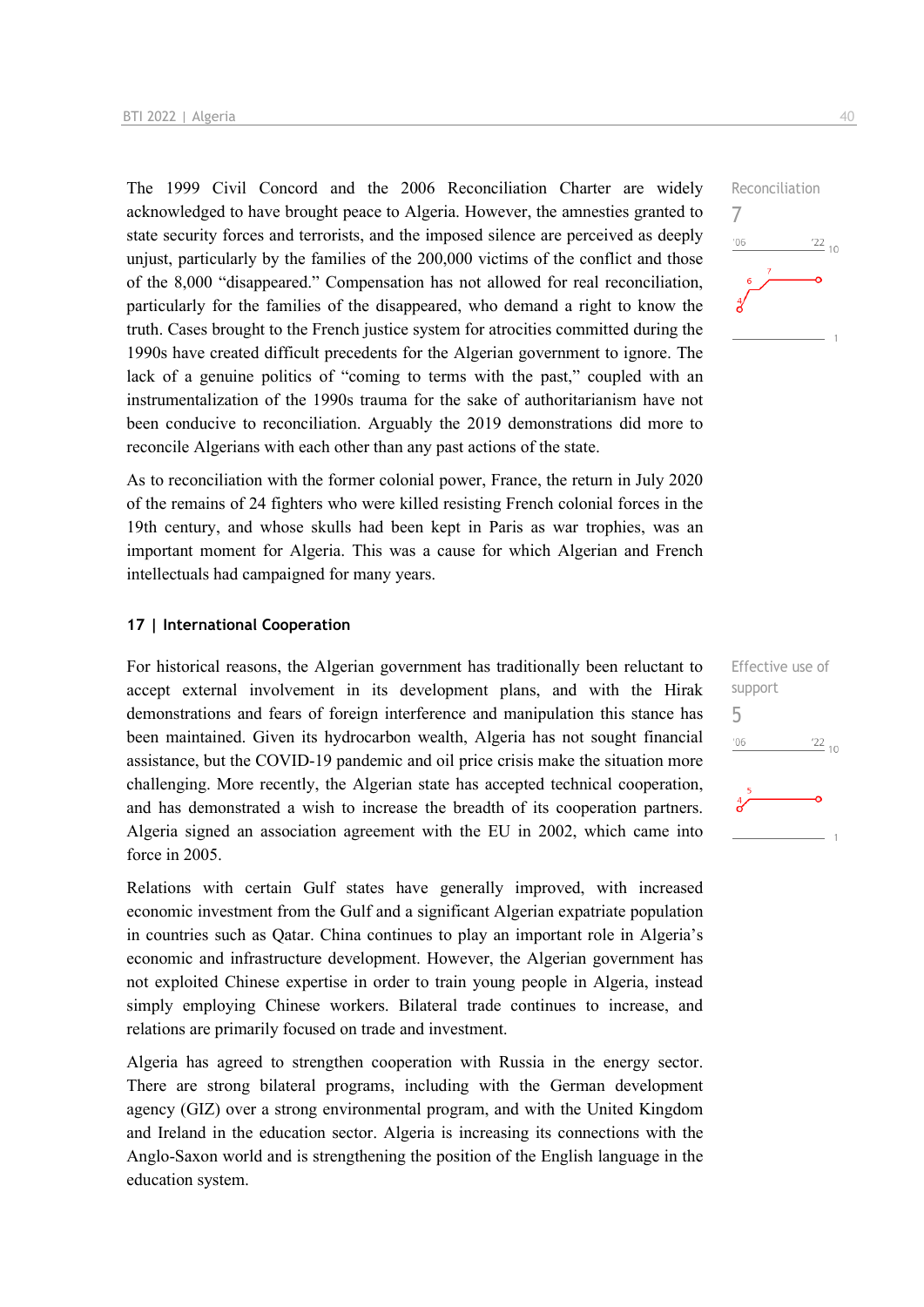The Algerian regime's foreign policy is determined by the principles of nonintervention in external affairs and a strong sense of sovereignty. Yet, the destabilization of the Sahel region has contributed to increased security cooperation with regional powers, as well as with the U.S. and the EU.

The Algerian government's response to the COVID-19 pandemic is to a great extent respected, and despite frustrations over border closures and curfews, the measures put in place enabled the relatively effective control of the virus. However, government communication lacked transparency, thus casting doubt and mistrust among the population over the government's statistics.

Prior to 2019, the previous regime had undermined its credibility with the decision that Bouteflika would stand for a fifth term, breaching the constitution. However, the peaceful demonstrations that this proposal provoked, and the state response have been widely commended internationally.

As a key geostrategic player in the Sahel and North Africa, with its significant armed forces and wealth, and as a leader in the fight against terrorism, Algeria has become an essential partner for Europe, the U.S. and the Middle East. Ongoing negotiations with the EU remain challenging as Algeria refuses to sign up to regional standardized agreements that go beyond the rather unspecific association agreement of 2002/2005.

Algeria is a reliable partner in terms of energy supply and security cooperation in the fight against terrorism. Algeria has used its strong military power, capabilities, recognized counter-terrorism expertise and diplomatic experience to play a role as mediator in the Malian conflict.

The EU seeks stronger cooperation with Maghreb states over the issue of migration. Algeria refused to conclude migration partnerships and is reluctant to play the role of "Europe's gendarme" in the Maghreb. Nonetheless, since 2017, several deportation and expulsion campaigns show convergences with the EU's interest in containing irregular migration, even to the detriment of human rights. Algeria concluded repatriation agreements with Germany in September 2018 for declined Algerian asylum-seekers.

Algeria has relatively stable relations with its neighbors and is an active member of the African Union. In 2016, Algeria reached an agreement with Morocco to promote security cooperation in addressing terrorism and exchanging information on extremists. Arab Maghreb Union (AMU) cooperation remains limited and is currently blocked due to the West Saharan issue. Borders between Algeria and Morocco remain closed, as they have been for many years. Tensions with Morocco over regional hegemony, and Morocco's normalization of ties with Israel in December 2020, further hinder effective collaboration.

The protracted conflict with Morocco represents a major obstacle to regional cooperation and integration, to the detriment of economic development in both countries. The conflict also contributes to the weakening of Algeria's ambitions of regional leadership.

Credibility 6  $\frac{22}{10}$  $106$ 

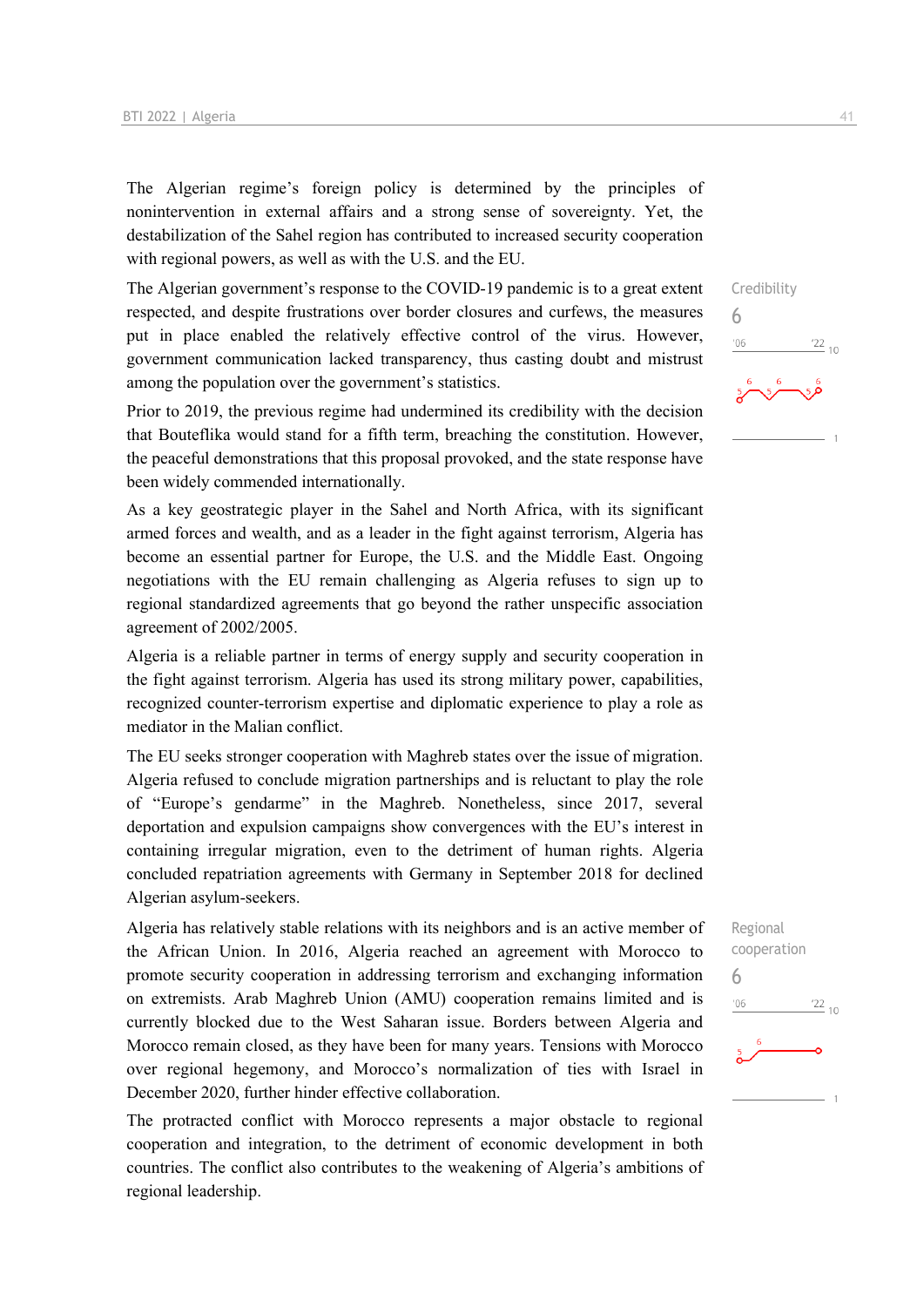Continued instability at the borders with Mali, Niger and Libya underline the need for greater regional cooperation, and Algeria is taking a lead in this, notably through mediation in the Libyan and Malian conflict. Increased investment in military spending demonstrates the strong capacity of the Algerian government to protect borders and cross-border territory in the Sahara and Sahel region. Algeria continues to follow its official policy of nonintervention in external affairs. However, the 2020 constitutional reform consecrates the possibility to participate in peacekeeping missions of the U.N., the African Union and the League of Arab States.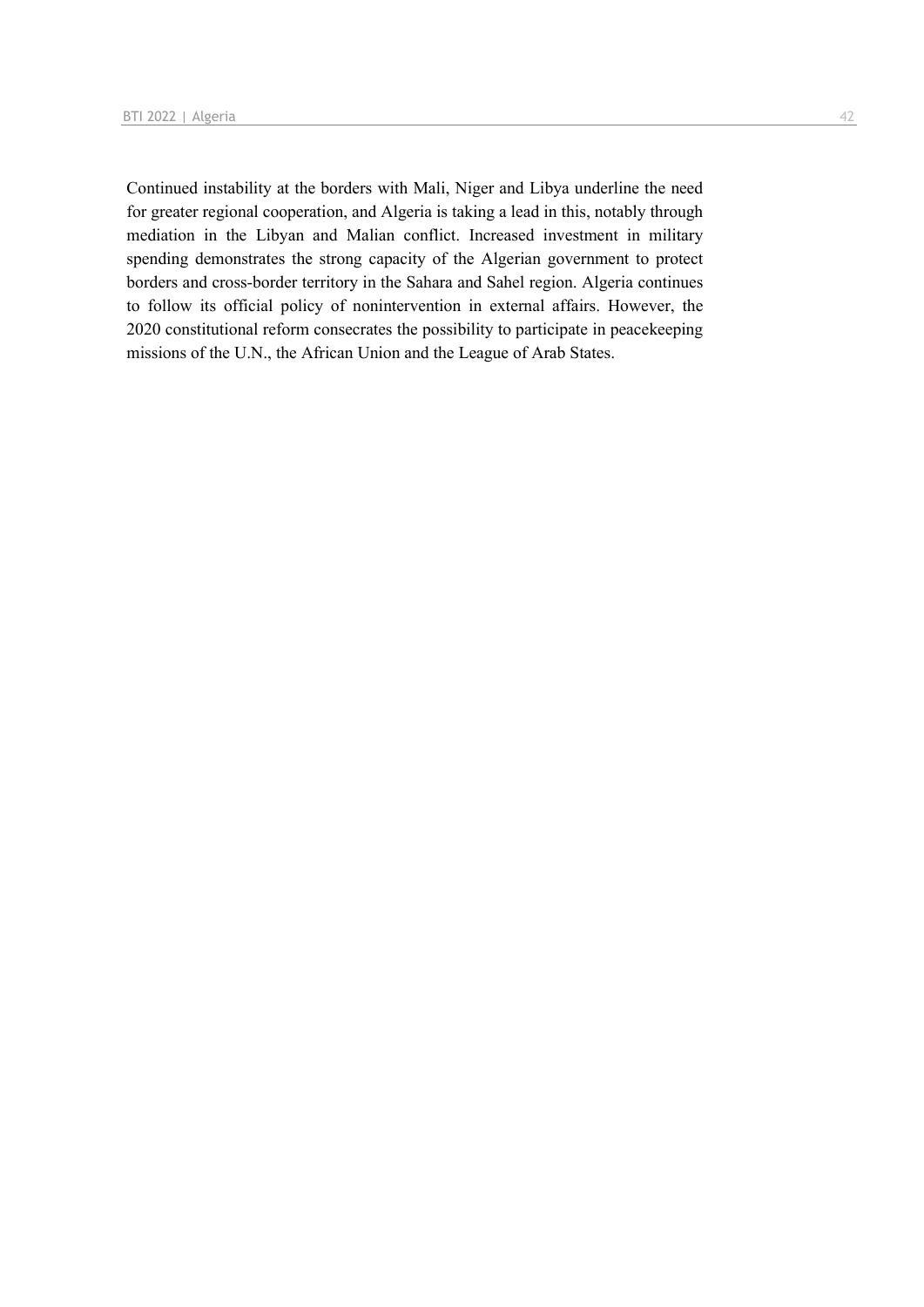## Strategic Outlook

Algeria faces multiple challenges following a year of democracy protests and the economic impact of the global COVID-19 pandemic that has exacerbated the economic crisis resulting from oil price crash. Bouteflika's replacement by interim President Abdelkader Bensalah on April 2, 2019, and the election of President Abdelmadjid Tebboune on December 12, 2019, has temporarily stabilized the situation. However, deep dissatisfaction prevails due to the absence of a genuine political transition, with many judging Tebboune to represent continuity of the old regime. There has been a rise in repressive measures against journalists and activists who have criticized the regime or who have criticized the political role of the army, resulting in a significant number of court cases against citizens and activists, who face heavy fines and prison sentences.

At the political level, the main challenge consists of overcoming the deep legitimacy crisis and the lack of trust toward the regime by ending repression and engaging in a serious dialogue with civil society actors such as "Nidaa 22" and oppositional alliances like the FPAD. Urgent steps need to be taken to ensure the freedom of speech, freedom of the press and the freedom of assembly, by opening up the media and the public sphere. The liberation of all political detainees is indispensable, in order to ensure a minimum of trust in the government and in the potential for genuine political reforms.

Political reforms have been launched by the new government in the realm of anti-corruption, finance, industry and the environment. There has also been a robust response to the COVID-19 pandemic. Strengthening the crippled health sector and mitigating the social impact of the economic crisis and the pandemic is a priority.

With the severe decline in international oil prices, Algeria is in an increasingly vulnerable financial position. The need to diversify the economy away from oil and gas dependency remains a key challenge in order to make Algeria less vulnerable to external shocks. The transition to renewable energies, where Algeria could develop a leading position, has the potential to create more jobs and ensure a more sustainable energy policy.

Tackling corruption was a key demand of the Hirak protests and this requires an effective and ambitious government response. Clear judicial independence and greater transparency are needed over ongoing court cases in order to ensure their credibility, rather than allowing them to appear as a manifestation of regime infighting.

Actions to support SMEs and independent associations, as well as the initiatives to support startups launched in 2020, are important. Equally, training, international exchanges and initiatives to create a more constructive relationship between the administration and citizens will likely bring benefits in terms of employment, creativity and economic development.